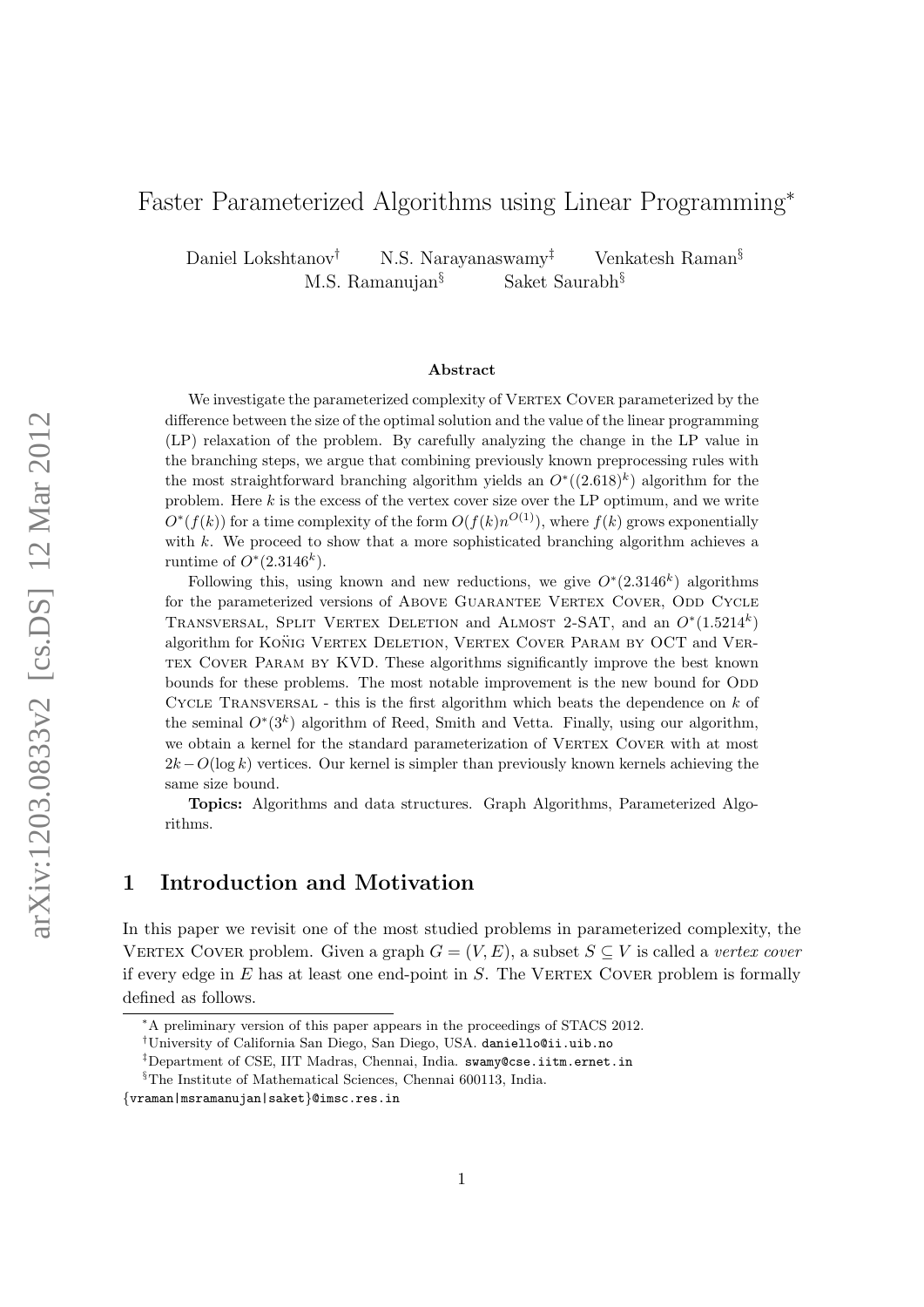| VERTEX COVER         |                                                                       |  |
|----------------------|-----------------------------------------------------------------------|--|
|                      | <i>Instance:</i> An undirected graph $G$ and a positive integer $k$ . |  |
| <i>Parameter:</i> k. |                                                                       |  |
|                      | <i>Problem:</i> Does G have a vertex cover of of size at most k?      |  |

We start with a few basic definitions regarding parameterized complexity. For decision problems with input size  $n$ , and a parameter  $k$ , the goal in parameterized complexity is to design an algorithm with runtime  $f(k)n^{O(1)}$  where f is a function of k alone, as contrasted with a trivial  $n^{k+O(1)}$  algorithm. Problems which admit such algorithms are said to be fixed parameter tractable (FPT). The theory of parameterized complexity was developed by Downey and Fellows [\[6\]](#page-33-0). For recent developments, see the book by Flum and Grohe [\[7\]](#page-33-1).

VERTEX COVER was one of the first problems that was shown to be FPT [\[6\]](#page-33-0). After a long race, the current best algorithm for VERTEX COVER runs in time  $O(1.2738^k + kn)$  [\[3\]](#page-33-2). However, when  $k < m$ , the size of the maximum matching, the VERTEX COVER problem is not interesting, as the answer is trivially NO. Hence, when  $m$  is large (for example when the graph has a perfect matching), the running time bound of the standard FPT algorithm is not practical, as  $k$ , in this case, is quite large. This led to the following natural "above guarantee" variant of the VERTEX COVER problem.

Above Guarantee Vertex Cover (agvc) *Instance:* An undirected graph  $G$ , a maximum matching  $M$  and a positive integer k. Parameter:  $k - |M|$ . Problem: Does G have a vertex cover of of size at most  $k$ ?

In addition to being a natural parameterization of the classical VERTEX COVER problem, the agvc problem has a central spot in the "zoo" of parameterized problems. We refer to Figure [1](#page-2-0) for the details of problems reducing to agvc. (See the Appendix for the definition of these problems.) In particular an improved algorithm for agvc implies improved algorithms for several other problems as well, including ALMOST 2-SAT and ODD CYCLE TRANSVERSAL.

agvc was first shown fixed parameter tractable by a parameter preserving reduction to ALMOST 2-SAT. In ALMOST 2-SAT, we are given a 2-SAT formula  $\phi$ , a positive integer k and the objective is to check whether there exists at most k clauses whose deletion from  $\phi$ can make the resulting formula satisfiable. The Almost 2-SAT problem was introduced in [\[16\]](#page-34-0) and a decade later it was proved FPT by Razgon and O'Sullivan [\[23\]](#page-34-1), who gave a  $O<sup>*</sup>(15<sup>k</sup>)$  time algorithm for the problem. In 2011, there were two new algorithms for the AGVC problem  $[5, 22]$  $[5, 22]$ . The first used new structural results about König-Egerváry graphs — graphs where the size of a minimum vertex cover is equal to the size of a maximum matching [\[22\]](#page-34-2) while the second invoked a reduction to an "above guarantee version" of the MULTIWAY CUT problem [\[5\]](#page-33-3). The second algorithm runs in time  $O^*(4^k)$  and this is also the fastest algorithm agvc prior to our work.

In order to obtain the  $O^*(4^k)$  running time bound for ABOVE GUARANTEE MULTIWAY  $CUT$  (and hence also for  $AGVC$ ), Cygan et al [\[5\]](#page-33-3) introduce a novel measure in terms of which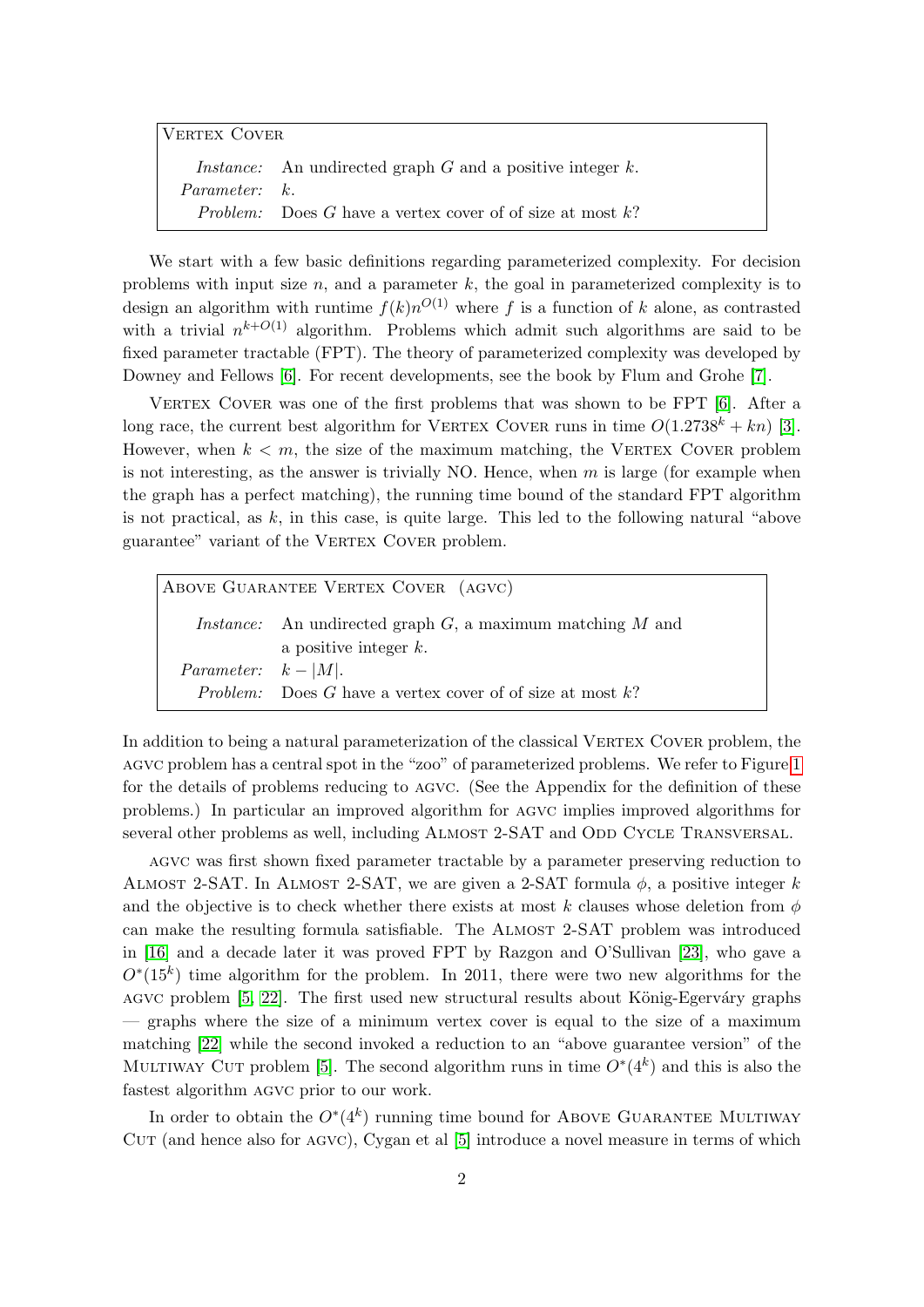<span id="page-2-0"></span>

Figure 1: The zoo of problems around AGVC; An arrow from a problem  $P$  to a problem  $Q$ indicates that there is a parameterized reduction from  $P$  to  $Q$  with the parameter changes as indicated on the arrow.

the running time is bounded. Specifically they bound the running time of their algorithm in terms of the difference between the size of the solution the algorithm looks for and the value of the optimal solution to the linear programming relaxation of the problem. Since VERTEX COVER is a simpler problem than MULTIWAY CUT it is tempting to ask whether applying this new approach directly on VERTEX COVER could yield simpler and faster algorithms for agvc. This idea is the starting point of our work.

The well known integer linear programming formulation (ILP) for VERTEX COVER is as follows.

| ILP FORMULATION OF MINIMUM VERTEX COVER - ILPVC                                      |
|--------------------------------------------------------------------------------------|
| <i>Instance:</i> A graph $G = (V, E)$ .                                              |
| <i>Feasible Solution:</i> A function $x: V \to \{0, 1\}$ satisfying edge constraints |
| $x(u) + x(v) \ge 1$ for each edge $(u, v) \in E$ .                                   |
| <i>Goal:</i> To minimize $w(x) = \sum_{u \in V} x(u)$ over all feasible solutions x. |

In the linear programming relaxation of the above ILP, the constraint  $x(v) \in \{0, 1\}$  is replaced with  $x(v) \geq 0$ , for all  $v \in V$ . For a graph G, we call this relaxation LPVC(G). Clearly, every integer feasible solution is also a feasible solution to  $LPVC(G)$ . If the minimum value of LPVC(G) is  $vc^*(G)$  then clearly the size of a minimum vertex cover is at least  $vc^*(G)$ . This leads to the following parameterization of VERTEX COVER.

| VERTEX COVER ABOVE LP |                                                                               |  |
|-----------------------|-------------------------------------------------------------------------------|--|
|                       | <i>Instance:</i> An undirected graph G, positive integers k and $[vc^*(G)]$ , |  |
|                       | where $vc^*(G)$ is the minimum value of LPVC(G).                              |  |
|                       | <i>Parameter:</i> $k - \lceil vc^*(G) \rceil$ .                               |  |
|                       | <i>Problem:</i> Does G have a vertex cover of of size at most $k$ ?           |  |

Observe that since  $vc^*(G) \geq m$ , where m is the size of a maximum matching of G, we have that  $k - vc^*(G) \leq k - m$ . Thus, any parameterized algorithm for VERTEX COVER ABOVE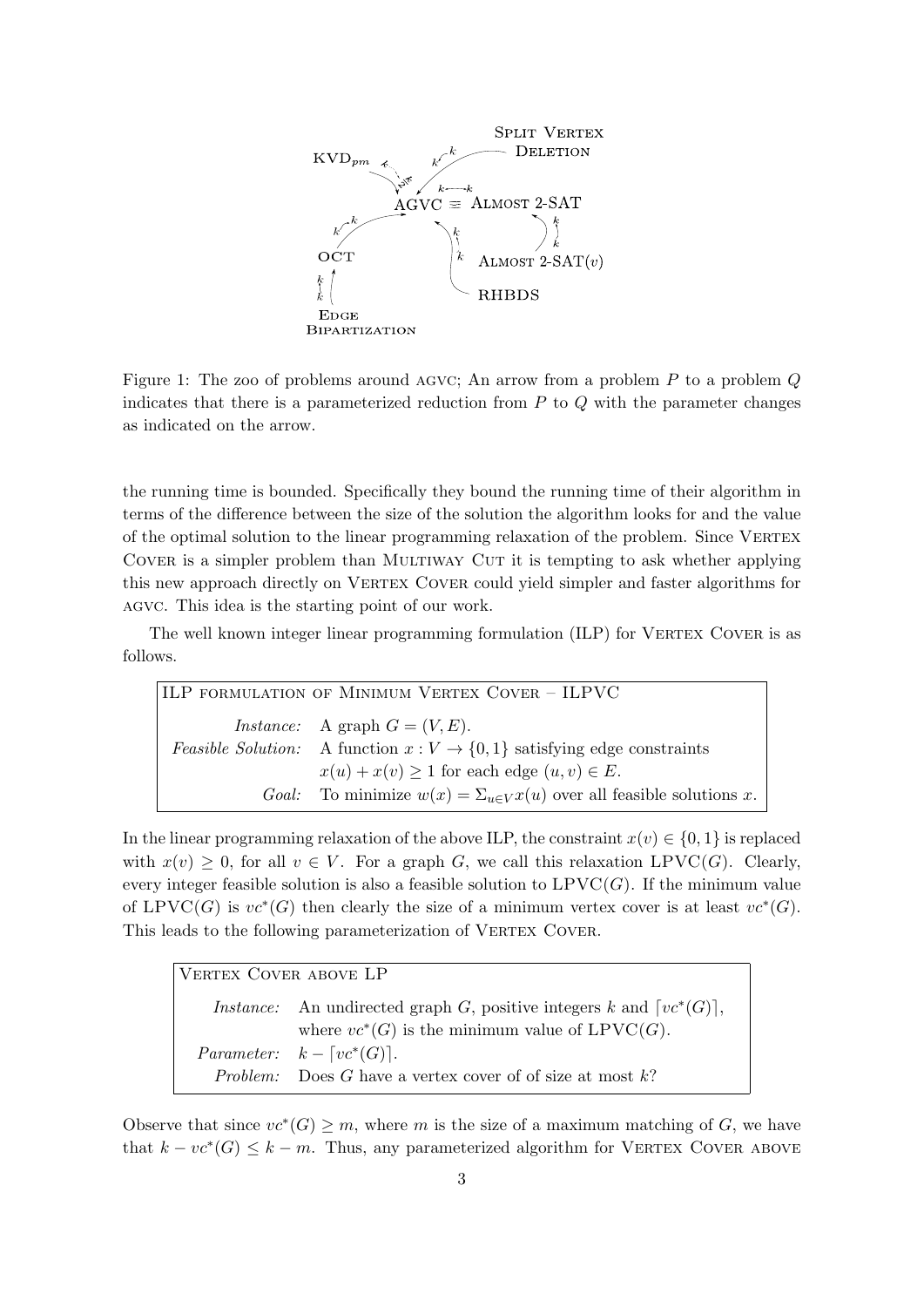| Problem Name                 | Previous $f(k)/\text{Reference}$ | New $f(k)$ in this paper |
|------------------------------|----------------------------------|--------------------------|
| <b>AGVC</b>                  | $4^k$ [5]                        | $2.3146^{k}$             |
| ALMOST 2-SAT                 | $4^k$ [5]                        | $2.3146^{k}$             |
| RHORN-BACKDOOR DETECTION SET | $4^k$ [5, 8]                     | $2.3146^{k}$             |
| KÖNIG VERTEX DELETION        | $4^k$ [5, 18]                    | $1.5214^{k}$             |
| <b>SPLIT VERTEX DELETION</b> | $5^k$ [2]                        | $2.3146^{k}$             |
| <b>ODD CYCLE TRANSVERSAL</b> | $3^k$ [24]                       | $2.3146^{k}$             |
| VERTEX COVER PARAM BY OCT    | (folklore)<br>$2^k$              | $1.5214^{k}$             |
| VERTEX COVER PARAM BY KVD    |                                  | $1.5214^{k}$             |

Table 1: The table gives the previous  $f(k)$  bound in the running time of various problems and the ones obtained in this paper.

LP is also a parameterized algorithm for AGVC and hence an algorithm for every problem depicted in Figure [1.](#page-2-0)

Our Results and Methodology. We develop a  $O^*(2.3146^{(k-vc^*(G))})$  time branching algorithm for VERTEX COVER ABOVE LP. In an effort to present the key ideas of our algorithm in as clear a way as possible, we first present a simpler and slightly slower algorithm in Section [3.](#page-5-0) This algorithm exhaustively applies a collection of previously known preprocessing steps. If no further preprocessing is possible the algorithm simply selects an arbitrary vertex  $v$  and recursively tries to find a vertex cover of size at most  $k$  by considering whether  $v$  is in the solution or not. While the algorithm is simple, the analysis is more involved as it is not obvious that the measure  $k - \nu c^*(G)$  actually drops in the recursive calls. In order to prove that the measure does drop we string together several known results about the linear programming relaxation of Vertex Cover, such as the classical Nemhauser-Trotter theorem and properties of "minimum surplus sets". We find it intriguing that, as our analysis shows, combining well-known reduction rules with naive branching yields fast FPT algorithms for all problems in Figure [1.](#page-2-0) We then show in Section [4](#page-10-0) that adding several more involved branching rules to our algorithm yields an improved running time of  $O^*(2.3146^{(k-vc^*(G))})$ . Using this algorithm we obtain even faster algorithms for the problems in Figure [1.](#page-2-0)

We give a list of problems with their previous best running time and the ones obtained in this paper in Table [1.](#page-2-0) The most notable among them is the new algorithm for ODD CYCLE Transversal, the problem of deleting at most k vertices to obtain a bipartite graph. The parameterized complexity of ODD CYCLE TRANSVERSAL was a long standing open problem in the area, and only in 2003 Reed et al. [\[24\]](#page-34-4) developed an algorithm for the problem running in time  $O^*(3^k)$ . However, there has been no further improvement over this algorithm in the last 9 years; though several reinterpretations of the algorithm have been published [\[10,](#page-33-6) [15\]](#page-33-7).

We also find the algorithm for KÖNIG VERTEX DELETION, the problem of deleting at most  $k$  vertices to obtain a König graph very interesting. KÖNIG VERTEX DELETION is a natural variant of the odd cycle transversal problem. In [\[18\]](#page-34-3) it was shown that given a minimum vertex cover one can solve KÖNIG VERTEX DELETION in polynomial time. In this article we show a relationship between the measure  $k - \nu c^*(G)$  and the minimum number of vertices needed to delete to obtain a König graph. This relationship together with a reduction rule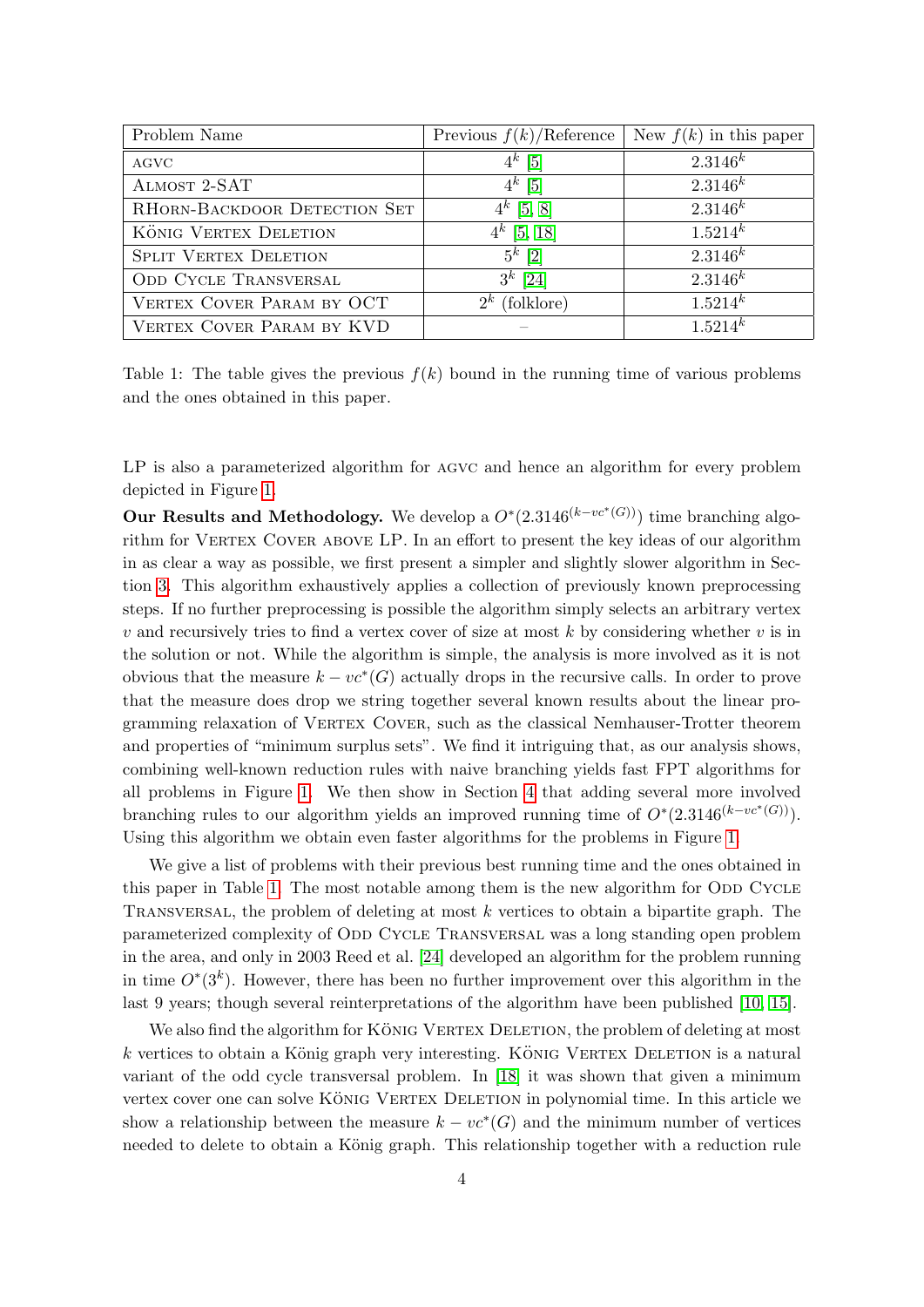for KÖNIG VERTEX DELETION based on the Nemhauser-Trotter theorem gives an algorithm for the problem with running time  $O^*(1.5124^k)$ .

We also note that using our algorithm, we obtain a polynomial time algorithm for VERTEX COVER that, given an input  $(G, k)$  returns an equivalent instance  $(G' = (V', E'), k')$  such that  $k' \leq k$  and  $|V(G')| \leq 2k - c \log k$  for any fixed constant c. This is known as a kernel for VERTEX COVER in the literature. We note that this kernel is simpler than another kernel with the same size bound [\[14\]](#page-33-8).

We hope that this work will lead to a new race towards better algorithms for VERTEX COVER ABOVE LP like what we have seen for its classical counterpart, VERTEX COVER.

### 2 Preliminaries

For a graph  $G = (V, E)$ , for a subset S of V, the subgraph of G induced by S is denoted by  $G[S]$ and it is defined as the subgraph of G with vertex set S and edge set  $\{(u, v) \in E : u, v \in S\}$ . By  $N_G(u)$  we denote the (open) neighborhood of u, that is, the set of all vertices adjacent to u. Similarly, for a subset  $T \subseteq V$ , we define  $N_G(T) = (\cup_{v \in T} N_G(v)) \setminus T$ . When it is clear from the context, we drop the subscript G from the notation. We denote by  $N_i[S]$ , the set  $N[N_{i-1}(S)]$  where  $N_1[S] = N[S]$ , that is,  $N_i[S]$  is the set of vertices which are within a distance of i from a vertex in S. The surplus of an independent set  $X \subseteq V$ is defined as  $\textbf{surplus}(X) = |N(X)| - |X|$ . For a set A of independent sets of a graph, surplus(A) =  $\min_{X \in \mathcal{A}}$  surplus(X). The surplus of a graph G, surplus(G), is defined to be the minimum surplus over all independent sets in the graph.

By the phrase an optimum solution to  $LPVC(G)$ , we mean a feasible solution with  $x(v)$ 0 for all  $v \in V$  minimizing the objective function  $w(x) = \sum_{u \in V} x(u)$ . It is well known that for any graph G, there exists an optimum solution to LPVC(G), such that  $x(u) \in \{0, \frac{1}{2}\}$  $\frac{1}{2}, 1\}$ for all  $u \in V$  [\[19\]](#page-34-5). Such a feasible optimum solution to LPVC(G) is called a half integral solution and can be found in polynomial time [\[19\]](#page-34-5). In this paper we always deal with half integral optimum solutions to  $LPVC(G)$ . Thus, by default whenever we refer to an *optimum* solution to  $LPVC(G)$  we will be referring to a half integral optimum solution to  $LPVC(G)$ . Let  $VC(G)$  be the set of all minimum vertex covers of G and  $vc(G)$  denote the size of a minimum vertex cover of G. Let  $VC^*(G)$  be the set of all optimal solutions (including non half integral optimal solution) to  $LPVC(G)$ . By  $vc^*(G)$  we denote the value of an optimum solution to LPVC(*G*). We define  $V_i^x = \{u \in V : x(u) = i\}$  for each  $i \in \{0, \frac{1}{2}\}$  $\frac{1}{2}$ , 1} and define  $x \equiv i, i \in \{0, \frac{1}{2}\}$  $\frac{1}{2}$ , 1}, if  $x(u) = i$  for every  $u \in V$ . Clearly,  $vc(G) \ge vc^*(G)$  and  $vc^*(G) \le \frac{|V|}{2}$ 2 since  $x \equiv \frac{1}{2}$  $\frac{1}{2}$  is always a feasible solution to LPVC(*G*). We also refer to the  $x \equiv \frac{1}{2}$  $\frac{1}{2}$  solution simply as the all  $\frac{1}{2}$  solution.

In branching algorithms, we say that a branching step results in a drop of  $(p_1, p_2, ... p_l)$ where  $p_i, 1 \leq i \leq l$  is an integer, if the measure we use to analyze drops respectively by  $p_1, p_2, \ldots p_l$  in the corresponding branches. We also call the vector  $(p_1, p_2, \ldots, p_l)$  the branching vector of the step.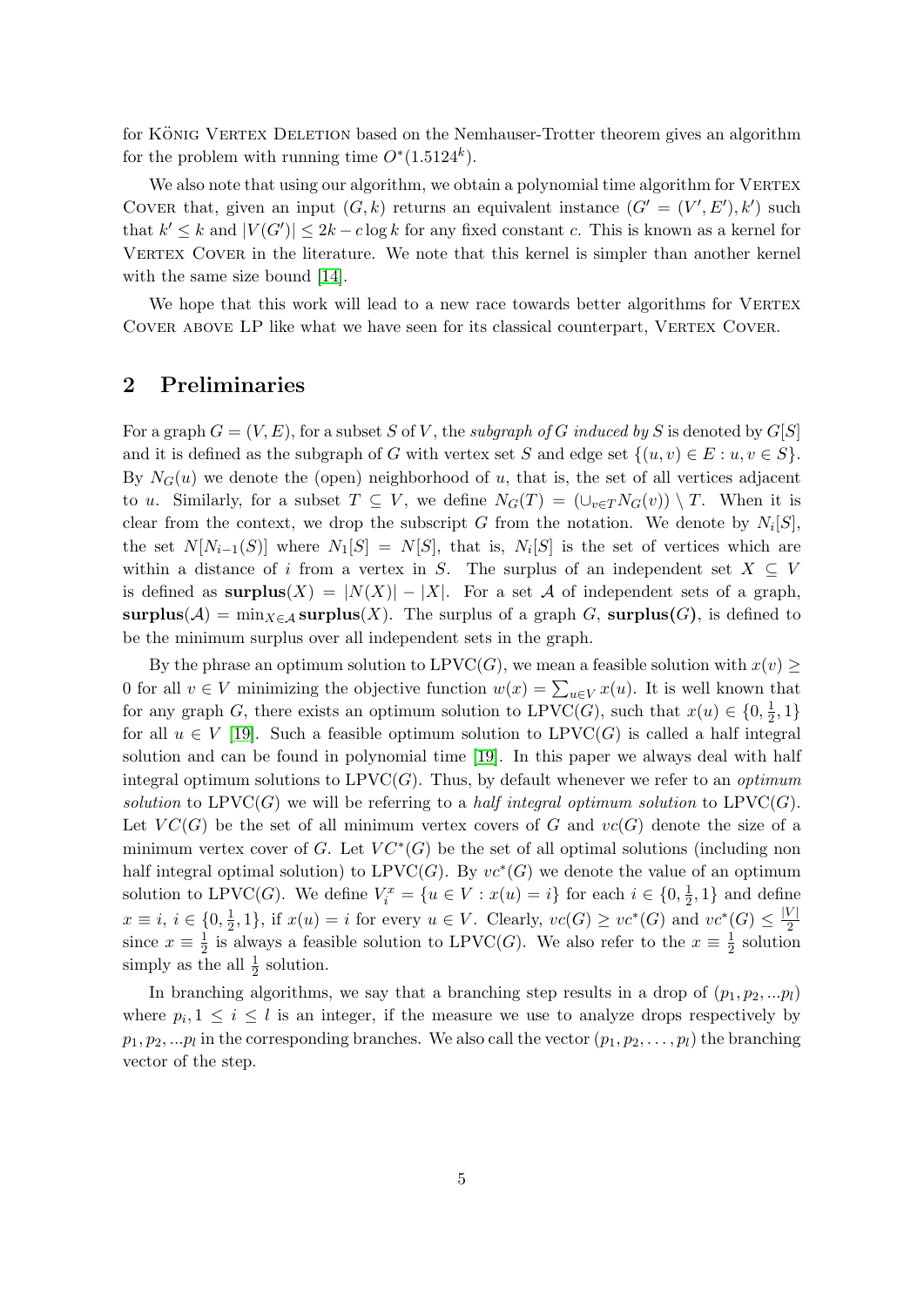# <span id="page-5-0"></span>3 A Simple Algorithm for VERTEX COVER ABOVE LP

In this section, we give a simpler algorithm for VERTEX COVER ABOVE LP. The algorithm has two phases, a preprocessing phase and a branching phase. We first describe the preprocessing steps used in the algorithm and then give a simple description of the algorithm. Finally, we argue about its correctness and prove the desired running time bound on the algorithm.

### 3.1 Preprocessing

We describe three standard preprocessing rules to simplify the input instance. We first state the (known) results which allow for their correctness, and then describe the rules.

<span id="page-5-1"></span>**Lemma 1.** [\[20,](#page-34-6) [21\]](#page-34-7) For a graph  $G$ , in polynomial time, we can compute an optimal solution x to LPVC(G) such that all  $\frac{1}{2}$  is the unique optimal solution to LPVC(G[V $_{1/2}^x$ ]). Furthermore,  $\textbf{surplus}(G[V^x_{1/2}])>0.$ 

<span id="page-5-3"></span>**Lemma 2.** [\[20\]](#page-34-6) Let G be a graph and x be an optimal solution to  $LPVC(G)$ . There is a minimum vertex cover for G which contains all the vertices in  $V_1^x$  and none of the vertices in  $V_0^x$ .

<span id="page-5-2"></span>**Preprocessing Rule [1](#page-5-1).** Apply Lemma 1 to compute an optimal solution x to  $LPVC(G)$ such that all  $\frac{1}{2}$  is the unique optimum solution to  $LPVC(G[V^x_{1/2}])$ . Delete the vertices in  $V_0^x \cup V_1^x$  from the graph after including  $V_1^x$  in the vertex cover we develop, and reduce k by  $|V_1^x|.$ 

In the discussions in the rest of the paper, we say that preprocessing rule [1](#page-5-2) applies if all  $\frac{1}{2}$  is not the unique solution to  $LPVC(G)$  and that it doesn't apply if all  $\frac{1}{2}$  is the unique solution to  $LPVC(G)$ .

The soundness/correctness of Preprocessing Rule [1](#page-5-2) follows from Lemma [2.](#page-5-3) After the appli-cation of preprocessing rule [1,](#page-5-2) we know that  $x \equiv \frac{1}{2}$  $\frac{1}{2}$  is the unique optimal solution to LPVC() of the resulting graph and the graph has a surplus of at least 1.

<span id="page-5-5"></span>**Lemma 3.** [\[3,](#page-33-2) [20\]](#page-34-6) Let  $G(V, E)$  be a graph, and let  $S \subseteq V$  be an independent subset such that surplus(Y)  $\geq$  surplus(S) for every set  $Y \subseteq S$ . Then there exists a minimum vertex cover for  $G$ , that contains all of  $S$  or none of  $S$ . In particular, if  $S$  is an independent set with the minimum surplus, then there exists a minimum vertex cover for G, that contains all of S or none of S.

The following lemma, which handles without branching, the case when the minimum surplus of the graph is 1, follows from the above lemma.

<span id="page-5-4"></span>**Lemma 4.** [\[3,](#page-33-2) [20\]](#page-34-6) Let G be a graph, and let  $Z \subseteq V(G)$  be an independent set such that  $\text{surplus}(Z) = 1$  and for every  $Y \subseteq Z$ ,  $\text{surplus}(Y) \geq \text{surplus}(Z)$ . Then,

1. If the graph induced by  $N(Z)$  is not an independent set, then there exists a minimum vertex cover in G that includes all of  $N(Z)$  and excludes all of Z.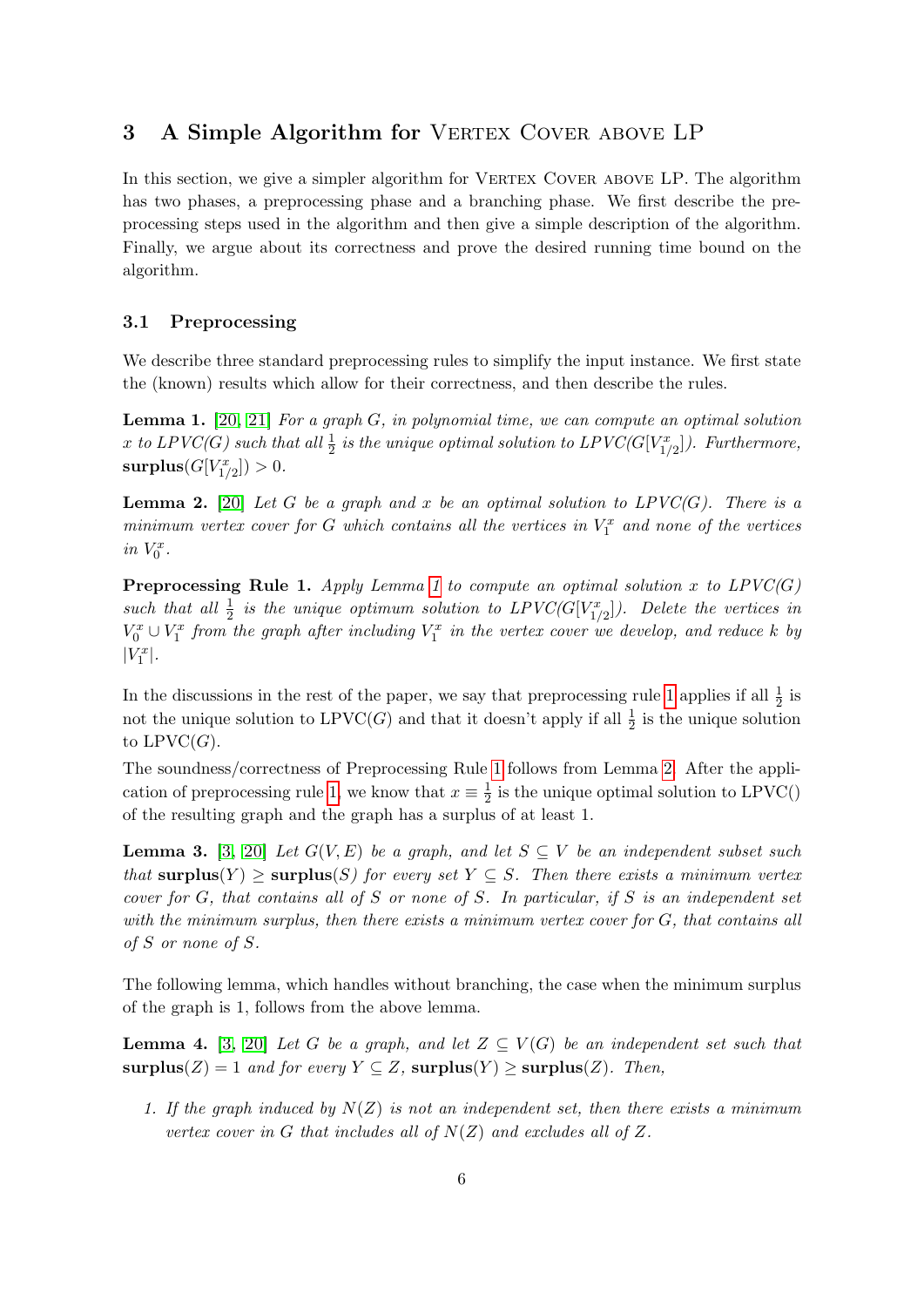2. If the graph induced by  $N(Z)$  is an independent set, let G' be the graph obtained from G by removing  $Z \cup N(Z)$  and adding a vertex z, followed by making z adjacent to every vertex  $v \in G \setminus (Z \cup N(Z))$  which was adjacent to a vertex in  $N(Z)$  (also called identifying the vertices of  $N(Z)$ ). Then, G has a vertex cover of size at most k if and only if G' has a vertex cover of size at most  $k - |Z|$ .

We now give two preprocessing rules to handle the case when the surplus of the graph is 1.

<span id="page-6-0"></span>**Preprocessing Rule 2.** If there is a set Z such that  $\text{surplus}(Z) = 1$  and  $N(Z)$  is not an independent set, then we apply Lemma [4](#page-5-4) to reduce the instance as follows. Include  $N(Z)$  in the vertex cover, delete  $Z \cup N(Z)$  from the graph, and decrease k by  $|N(Z)|$ .

<span id="page-6-1"></span>**Preprocessing Rule 3.** If there is a set Z such that  $\text{surplus}(Z) = 1$  and the graph induced by  $N(Z)$  is an independent set, then apply Lemma [4](#page-5-4) to reduce the instance as follows. Remove Z from the graph, identify the vertices of  $N(Z)$ , and decrease k by  $|Z|$ .

The correctness of Preprocessing Rules [2](#page-6-0) and [3](#page-6-1) follows from Lemma [4.](#page-5-4) The entire preprocessing phase of the algorithm is summarized in Figure [2.](#page-8-0) Recall that each preprocessing rule can be applied only when none of the preceding rules are applicable, and that Preprocessing rule [1](#page-5-2) is applicable if and only if there is a solution to  $LPVC(G)$  which does not assign  $\frac{1}{2}$  to every vertex. Hence, when Preprocessing Rule [1](#page-5-2) does not apply all  $\frac{1}{2}$  is the unique solution for  $LPVC(G)$ . We now show that we can test whether Preprocessing Rules [2](#page-6-0) and [3](#page-6-1) are applicable on the current instance in polynomial time.

<span id="page-6-2"></span>**Lemma 5.** Given an instance  $(G, k)$  of VERTEX COVER ABOVE LP on which Preprocessing Rule [1](#page-5-2) does not apply, we can test if Preprocessing Rule [2](#page-6-0) applies on this instance in polynomial time.

Proof. We first prove the following claim.

**Claim 1.** The graph G (in the statement of the lemma) contains a set Z such that surplus(G) = 1 and  $N(Z)$  is not independent if and only if there is an edge  $(u, v) \in E$  such that solving  $LPVC(G)$  with  $x(u) = x(v) = 1$  results in a solution with value exactly  $\frac{1}{2}$  greater than the value of the original  $LPVC(G)$ .

*Proof.* Suppose there is an edge  $(u, v)$  such that  $w(x') = w(x) + \frac{1}{2}$  where x is the solution to the original LPVC(G) and x' is the solution to LPVC(G) with  $x'(u) = x'(v) = 1$  and let  $Z=V_0^{x'}$  $C_0^x$ . We claim that the set Z is a set with surplus 1 and that  $N(Z)$  is not independent. Since  $N(Z)$  contains the vertices u and v,  $N(Z)$  is not an independent set. Now, since  $x \equiv \frac{1}{2}$  $\overline{2}$ (Preprocessing Rule [1](#page-5-2) does not apply),  $w(x') = w(x) - \frac{1}{2}$  $\frac{1}{2}|Z| + \frac{1}{2}$  $\frac{1}{2}|N(Z)| = w(x) + \frac{1}{2}$ . Hence,  $|N(Z)| - |Z| = \text{surplus}(Z) = 1.$ 

Conversely, suppose that there is a set Z such that  $\text{surplus}(Z) = 1$  and  $N(Z)$  contains vertices u and v such that  $(u, v) \in E$ . Let x' be the assignment which assigns 0 to all vertices of Z, 1 to  $N(Z)$  and  $\frac{1}{2}$  to the rest of the vertices. Clearly, x' is a feasible assignment and  $w(x') = |N(Z)| + \frac{1}{2}$  $\frac{1}{2}|V \setminus (Z \cup N(Z))|$ . Since Preprocessing Rule [1](#page-5-2) does not apply,  $w(x') - w(x) = |N(Z)| - \frac{1}{2}(|Z| + |N(Z)|) = \frac{1}{2}(|N(Z)| - |Z|) = \frac{1}{2}$ , which proves the converse part of the claim.

 $\Box$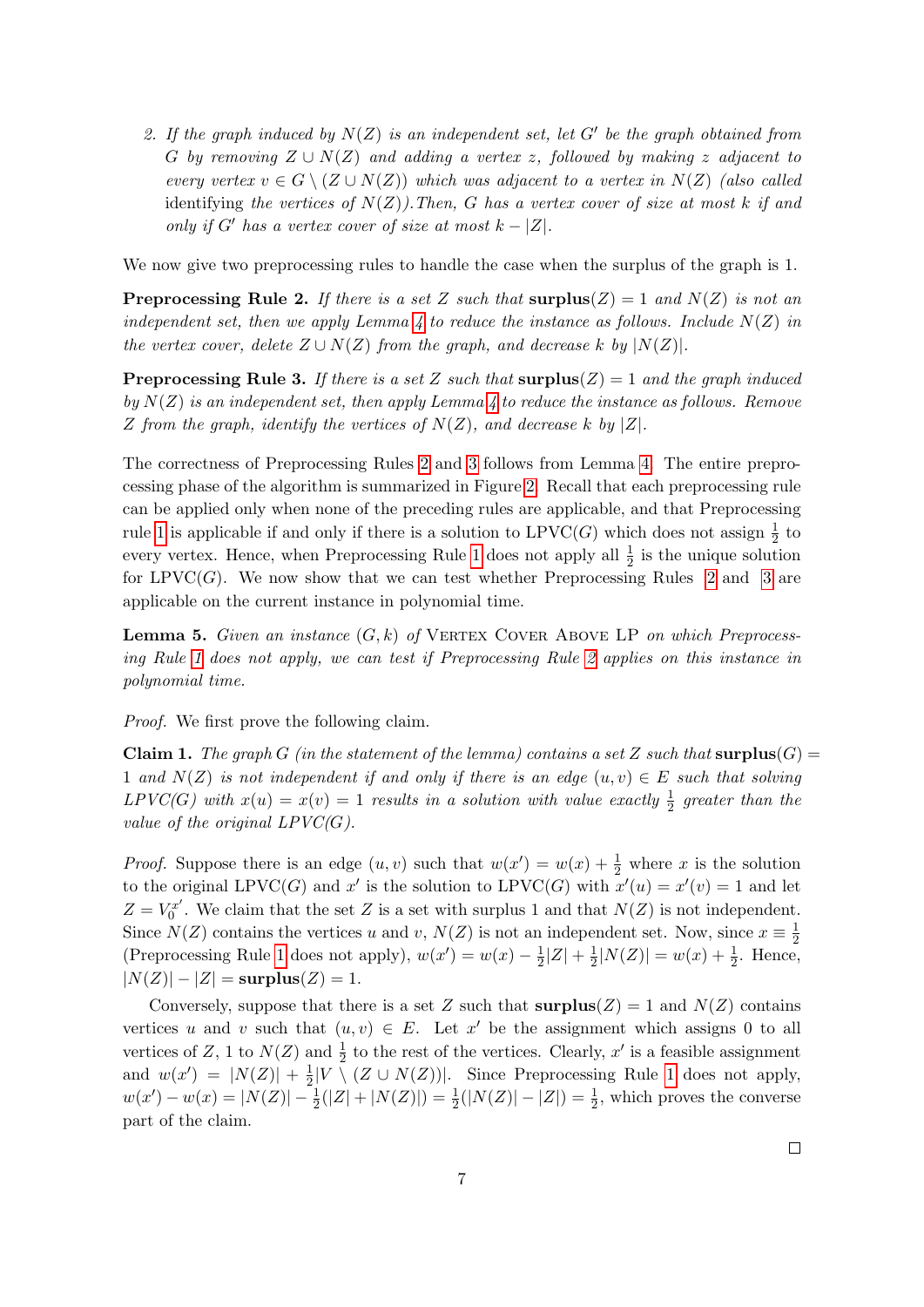Given the above claim, we check if Preprocessing Rule [2](#page-6-0) applies by doing the following for every edge  $(u, v)$  in the graph.

Set  $x(u) = x(v) = 1$  and solve the resulting LP looking for a solution whose optimum value is exactly  $\frac{1}{2}$  more than the optimum value of LPVC(*G*).

<span id="page-7-0"></span>**Lemma 6.** Given an instance  $(G, k)$  of VERTEX COVER ABOVE LP on which Preprocessing Rules [1](#page-5-2) and [2](#page-6-0) do not apply, we can test if Preprocessing Rule [3](#page-6-1) applies on this instance in polynomial time.

*Proof.* We first prove a claim analogous to that proved in the above lemma.

**Claim 2.** The graph G (in the statement of the lemma) contains a set Z such that surplus(G) = 1 and  $N(Z)$  is independent if and only if there is a vertex  $u \in V$  such that solving  $LPVC(G)$ with  $x(u) = 0$  results in a solution with value exactly  $\frac{1}{2}$  greater than the value of the original  $LPVC(G)$ .

*Proof.* Suppose there is a vertex u such that  $w(x') = w(x) + \frac{1}{2}$  where x is the solution to the original LPVC(G) and x' is the solution to LPVC(G) with  $x'(u) = 0$  and let  $Z = V_0^{x'}$  $\stackrel{r}{0}^r$  . We claim that the set Z is a set with surplus 1 and that  $N(Z)$  is independent. Since  $x \equiv \frac{1}{2}$ 2 (Preprocessing Rule [1](#page-5-2) does not apply),  $w(x') = w(x) - \frac{1}{2}$  $\frac{1}{2}|Z| + \frac{1}{2}$  $\frac{1}{2}|N(Z)| = w(x) + \frac{1}{2}$ . Hence,  $|N(Z)| - |Z|$  = surplus(Z) = 1. Since Preprocessing Rule [2](#page-6-0) does not apply, it must be the case that  $N(Z)$  is independent.

Conversely, suppose that there is a set Z such that  $\text{surplus}(Z) = 1$  and  $N(Z)$  is independent. Let  $x'$  be the assignment which assigns 0 to all vertices of  $Z$  and 1 to all vertices of  $N(Z)$  and  $\frac{1}{2}$  to the rest of the vertices. Clearly, x' is a feasible assignment and  $w(x') = |N(Z)| + \frac{1}{2}$  $\frac{1}{2}|V \setminus (Z \cup N(Z))|$ . Since Preprocessing Rule [1](#page-5-2) does not apply,  $w(x') - w(x) = |N(Z)| - \frac{1}{2}(|Z| + |N(Z)|) = \frac{1}{2}(|N(Z)| - |Z|) = \frac{1}{2}$ . This proves the converse part of the claim with u being any vertex of Z.

Given the above claim, we check if Preprocessing Rule [3](#page-6-1) applies by doing the following for every vertex  $u$  in the graph.

Set  $x(u) = 0$ , solve the resulting LP and look for a solution whose optimum value exactly  $\frac{1}{2}$  more than the optimum value of  $LPVC(G)$ .

**Definition 1.** For a graph G, we denote by  $\mathcal{R}(G)$  the graph obtained after applying Preprocessing Rules [1,](#page-5-2) [2](#page-6-0) and [3](#page-6-1) exhaustively in this order.

Strictly speaking  $\mathcal{R}(G)$  is not a well defined function since the reduced graph could depend on which sets the reduction rules are applied on, and these sets, in turn, depend on the solution to the LP. To overcome this technicality we let  $\mathcal{R}(G)$  be a function not only of the graph  $G$  but also of the representation of  $G$  in memory. Since our reduction rules are deterministic (and the LP solver we use as a black box is deterministic as well), running

 $\Box$ 

 $\Box$ 

 $\Box$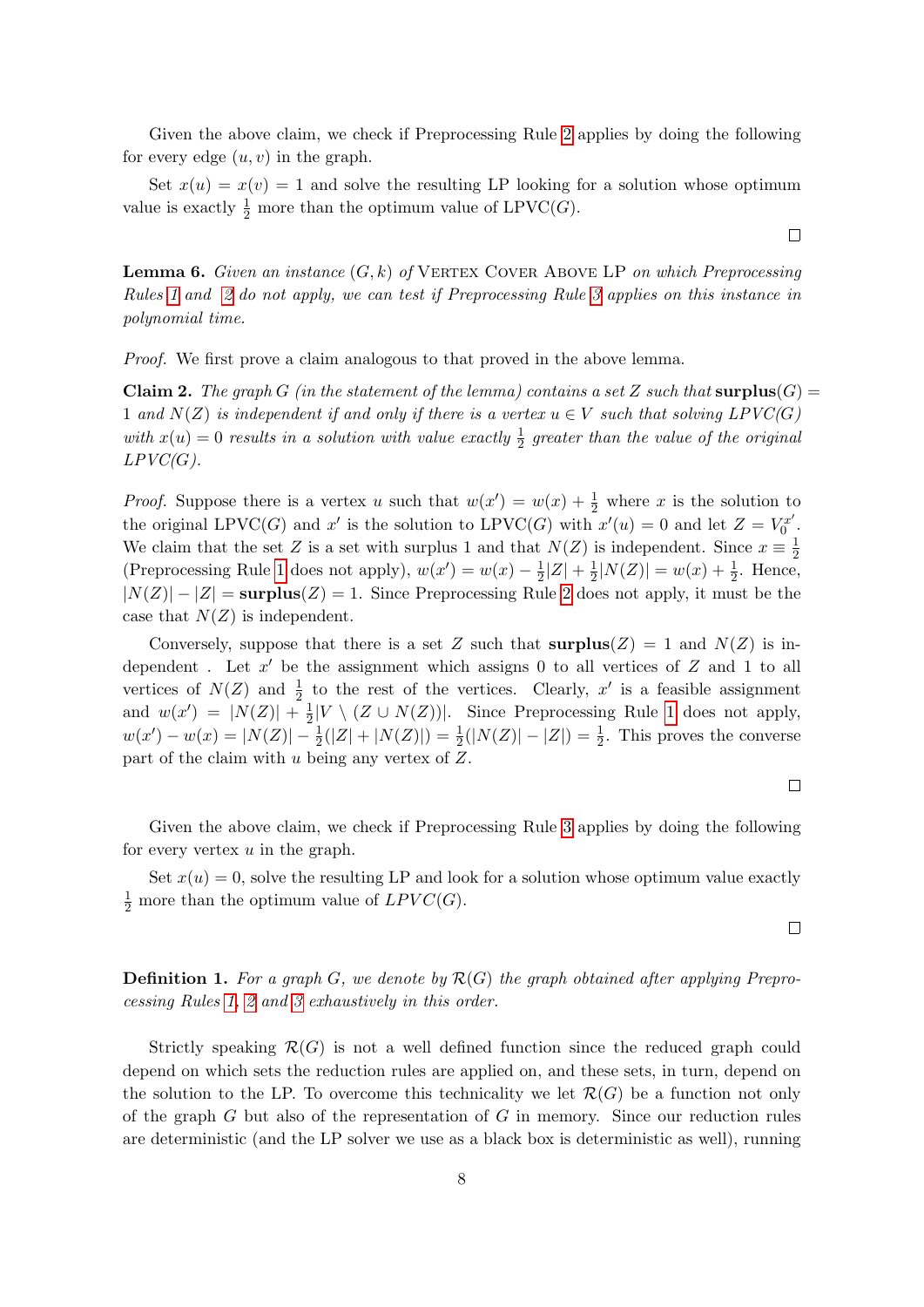The rules are applied in the order in which they are presented, that is, any rule is applied only when none of the earlier rules are applicable.

- **Preprocessing rule** [1:](#page-5-2) Apply Lemma [1](#page-5-1) to compute an optimal solution x to  $LPVC(G)$ such that all  $\frac{1}{2}$  is the unique optimum solution to LPVC( $G[V^x_{1/2}]$ ). Delete the vertices in  $V_0^x \cup V_1^x$  from the graph after including  $V_1^x$  in the vertex cover we develop, and reduce  $k$  by  $|V_1^x|$ .
- Preprocessing rule [2](#page-6-0): Apply Lemma [5](#page-6-2) to test if there is a set Z such that surplus( $Z$ ) = 1 and  $N(Z)$  is not an independent set. If such a set does exist, then we apply Lemma [4](#page-5-4) to reduce the instance as follows. Include  $N(Z)$  in the vertex cover, delete  $Z \cup N(Z)$  from the graph, and decrease k by  $|N(Z)|$ .
- Preprocessing rule [3](#page-6-1): Apply Lemma [6](#page-7-0) to test if there is a set Z such that surplus( $Z$ ) = 1 and  $N(Z)$  is an independent set. If there is such a set Z then apply Lemma [4](#page-5-4) to reduce the instance as follows. Remove Z from the graph, identify the vertices of  $N(Z)$ , and decrease k by  $|Z|$ .

#### Figure 2: Preprocessing Steps

<span id="page-8-0"></span>the reduction rules on (a specific representation of)  $G$  will always result in the same graph, making the function  $\mathcal{R}(G)$  well defined. Finally, observe that for any G the all  $\frac{1}{2}$  is the unique optimum solution to the LPVC( $\mathcal{R}(G)$ ) and  $\mathcal{R}(G)$  has a surplus of at least 2.

#### 3.2 Branching

After the preprocessing rules are applied exhaustively, we pick an arbitrary vertex  $u$  in the graph and branch on it. In other words, in one branch, we add  $u$  into the vertex cover, decrease k by 1, and delete u from the graph, and in the other branch, we add  $N(u)$  into the vertex cover, decrease k by  $|N(u)|$ , and delete  $\{u\} \cup N(u)$  from the graph. The correctness of this algorithm follows from the soundness of the preprocessing rules and the fact that the branching is exhaustive.

### <span id="page-8-1"></span>3.3 Analysis

In order to analyze the running time of our algorithm, we define a measure  $\mu = \mu(G, k)$  $k-vc<sup>*</sup>(G)$ . We first show that our preprocessing rules do not increase this measure. Following this, we will prove a lower bound on the decrease in the measure occurring as a result of the branching, thus allowing us to bound the running time of the algorithm in terms of the measure  $\mu$ . For each case, we let  $(G', k')$  be the instance resulting by the application of the rule or branch, and let  $x'$  be an optimum solution to  $LPVC(G')$ .

- 1. Consider the application of Preprocessing Rule [1.](#page-5-2) We know that  $k' = k |V_1^x|$ . Since  $x' \equiv \frac{1}{2}$  $\frac{1}{2}$  is the unique optimum solution to LPVC(G'), and G' comprises precisely the vertices of  $V_{1/2}^x$ , the value of the optimum solution to LPVC(G') is exactly  $|V_1^x|$  less than that of G. Hence,  $\mu(G, k) = \mu(G', k').$
- 2. We now consider the application of Preprocessing Rule [2.](#page-6-0) We know that  $N(Z)$  was not independent. In this case,  $k' = k - |N(Z)|$ . We also know that  $w(x') = \sum_{u \in V} x'(u) =$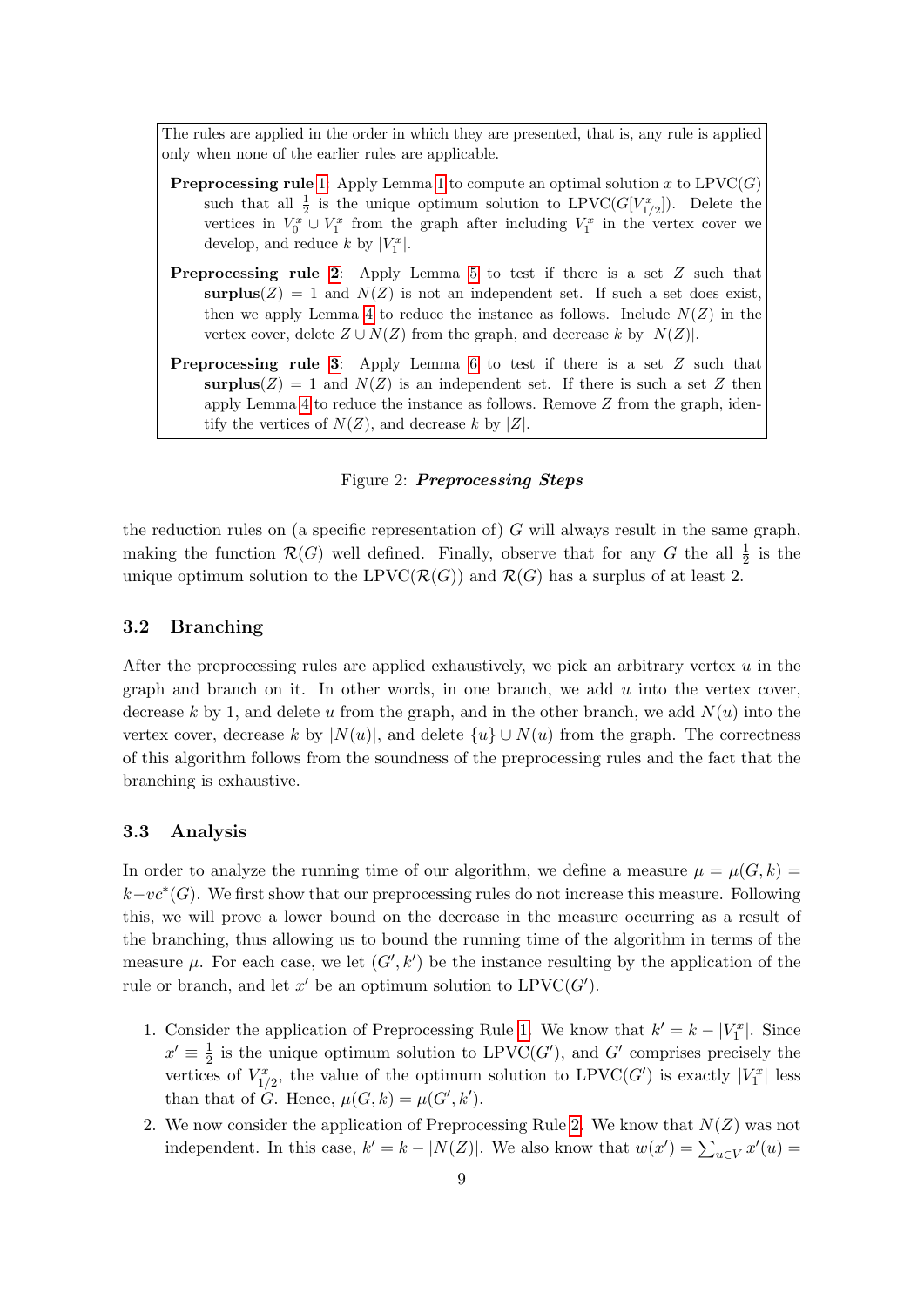$w(x) - \frac{1}{2}$  $\frac{1}{2}(|Z|+|N(Z)|)+\frac{1}{2}(|V_1^{x'}|)$  $|V_1^{x'}| - |V_0^{x'}|$  $\binom{Z}{0}$ . Adding and subtracting  $\frac{1}{2}(|N(Z)|)$ , we get  $w(x') = w(x) - |N(Z)| + \frac{1}{2}$  $\frac{1}{2}(|N(Z)|-|Z|)+\frac{1}{2}(|V_1^{x'}|)$  $|Y_1^{x'}| - |V_0^{x'}|$  $U_0^{rx'}|$ ). But,  $Z \cup V_0^{x'}$  $\int_0^{rx'}$  is an independent set in G, and  $N(Z \cup V_0^{x'}$  $U_0^{x'}$ ) =  $N(Z) \cup V_1^{x'}$  $\int_1^{rT}$  in G. Since surplus $(G) \geq 1$ ,  $|N(Z \cup V_0^{x'}$  $|C_0^{rx'}\rangle| - |Z \cup V_0^{x'}\rangle$  $|U_0^{xx'}| \ge 1$ . Hence,  $w(x') = w(x) - |N(Z)| + \frac{1}{2}$  $\frac{1}{2}(|N(Z \cup V_0^{x'}$  $|C_0^{r x'} )| - |Z \cup V_0^{x'}$  $\binom{x'}{0}$   $\geq$  $w(x) - |N(Z)| + \frac{1}{2}$  $\frac{1}{2}$ . Thus,  $\mu(G', k') \leq \mu(G, k) - \frac{1}{2}$  $\frac{1}{2}$ .

3. We now consider the application of Preprocessing Rule [3.](#page-6-1) We know that  $N(Z)$  was independent. In this case,  $k' = k - |Z|$ . We claim that  $w(x') \geq w(x) - |Z|$ . Suppose that this is not true. Then, it must be the case that  $w(x') \leq w(x) - |Z| - \frac{1}{2}$ . We will now consider three cases depending on the value  $x'(z)$  where z is the vertex in  $G'$ resulting from the identification of  $N(Z)$ .

**Case 1:**  $x'(z) = 1$ . Now consider the following function  $x'' : V \to \{0, \frac{1}{2}\}$  $\frac{1}{2}$ , 1}. For every vertex v in  $G' \setminus \{z\}$ , retain the value assigned by x', that is  $x''(v) = x'(v)$ . For every vertex in  $N(Z)$ , assign 1 and for every vertex in Z, assign 0. Clearly this is a feasible solution. But now,  $w(x'') = w(x') - 1 + |N(Z)| = w(x') - 1 + (|Z| + 1) \leq w(x) - \frac{1}{2}$  $\frac{1}{2}$ . Hence, we have a feasible solution of value less than the optimum, which is a contradiction.

**Case 2:**  $x'(z) = 0$ . Now consider the following function  $x'' : V \to \{0, \frac{1}{2}\}$  $\frac{1}{2}$ , 1}. For every vertex v in  $G' \setminus \{z\}$ , retain the value assigned by x', that is  $x''(v) = x'(v)$ . For every vertex in  $Z$ , assign 1 and for every vertex in  $N(Z)$ , assign 0. Clearly this is a feasible solution. But now,  $w(x'') = w(x') + |Z| \leq w(x) - \frac{1}{2}$  $\frac{1}{2}$ . Hence, we have a feasible solution of value less than the optimum, which is a contradiction.

**Case 3:**  $x'(z) = \frac{1}{2}$ . Now consider the following function  $x'' : V \to \{0, \frac{1}{2}$  $\frac{1}{2}$ , 1 }. For every vertex v in  $G' \setminus \{z\}$ , retain the value assigned by x', that is  $x''(v) = x'(v)$ . For every vertex in  $Z \cup N(Z)$ , assign  $\frac{1}{2}$ . Clearly this is a feasible solution. But now,  $w(x'') = w(x') - \frac{1}{2} + \frac{1}{2}$  $\frac{1}{2}(|Z|+|N(Z)|) = w(x') - \frac{1}{2} + \frac{1}{2}$  $\frac{1}{2}(|Z|+|Z|+1) \leq w(x) - \frac{1}{2}$  $\frac{1}{2}$ . Hence, we have a feasible solution of value less than the optimum, which is a contradiction.

Hence,  $w(x') \ge w(x) - |Z|$ , which implies that  $\mu(G', k') \le \mu(G, k)$ .

- 4. We now consider the branching step.
	- (a) Consider the case when we pick u in the vertex cover. In this case,  $k' = k 1$ . We claim that  $w(x') \geq w(x) - \frac{1}{2}$  $\frac{1}{2}$ . Suppose that this is not the case. Then, it must be the case that  $w(x') \leq w(x) - 1$ . Consider the following assignment  $x'' : V \to \{0, \frac{1}{2}\}$  $\frac{1}{2}$ , 1} to LPVC(*G*). For every vertex  $v \in V \setminus \{u\}$ , set  $x''(v) = x'(v)$ and set  $x''(u) = 1$ . Now,  $x''$  is clearly a feasible solution and has a value at most that of x. But this contradicts our assumption that  $x \equiv \frac{1}{2}$  $\frac{1}{2}$  is the unique optimum solution to LPVC(G). Hence,  $w(x') \geq w(x) - \frac{1}{2}$  $\frac{1}{2}$ , which implies that  $\mu(G', k') \leq \mu(G, k) - \frac{1}{2}$  $\frac{1}{2}$ .
	- (b) Consider the case when we don't pick u in the vertex cover. In this case,  $k' = k -$ |N(u)|. We know that  $w(x') = w(x) - \frac{1}{2}$  $\frac{1}{2}(|\{u\}|+|N(u)|)+\frac{1}{2}(|V_1^{x'}|)$  $|Y_1^{x'}| - |V_0^{x'}|$  $\binom{7x'}{0}$ . Adding and subtracting  $\frac{1}{2}(|N(u)|)$ , we get  $w(x') = w(x) - |N(u)| - \frac{1}{2}(|\{u\}| - |N(u)|) +$ 1  $\frac{1}{2}(|V_1^{x'}$  $|Y_1^{x'}| - |V_0^{x'}|$  $U_0^{x'}|$ ). But,  $\{u\} \cup V_0^{x'}$  $\overline{C}_0^{x'}$  is an independent set in G, and  $N({u} \cup V_0^{x'}$  $\binom{x'}{0} =$  $\stackrel{-}{N}(u) \cup V^{x'}_1$  $U_1^{x'}$  in G. Since surplus(G)  $\geq 2$ ,  $|N(\lbrace u \rbrace \cup V_0^{x'}]$  $|U_0^{x'}\rangle|=|\{u\}\cup V_0^{x'}\rangle$  $\vert 0^{\tau x'} \vert \geq 2$ . Hence,  $w(x') = w(x) - |N(u)| + \frac{1}{2}$  $\frac{1}{2}(|N(\{u\} \cup V_0^{x'})$  $|V^{x'}_0)|-|\{u\}\cup V^{x'}_0|$  $|U_0^{x'}|$   $\geq w(x) - |N(u)| + 1.$ Hence,  $\mu(G', k') \leq \mu(G, k) - 1$ .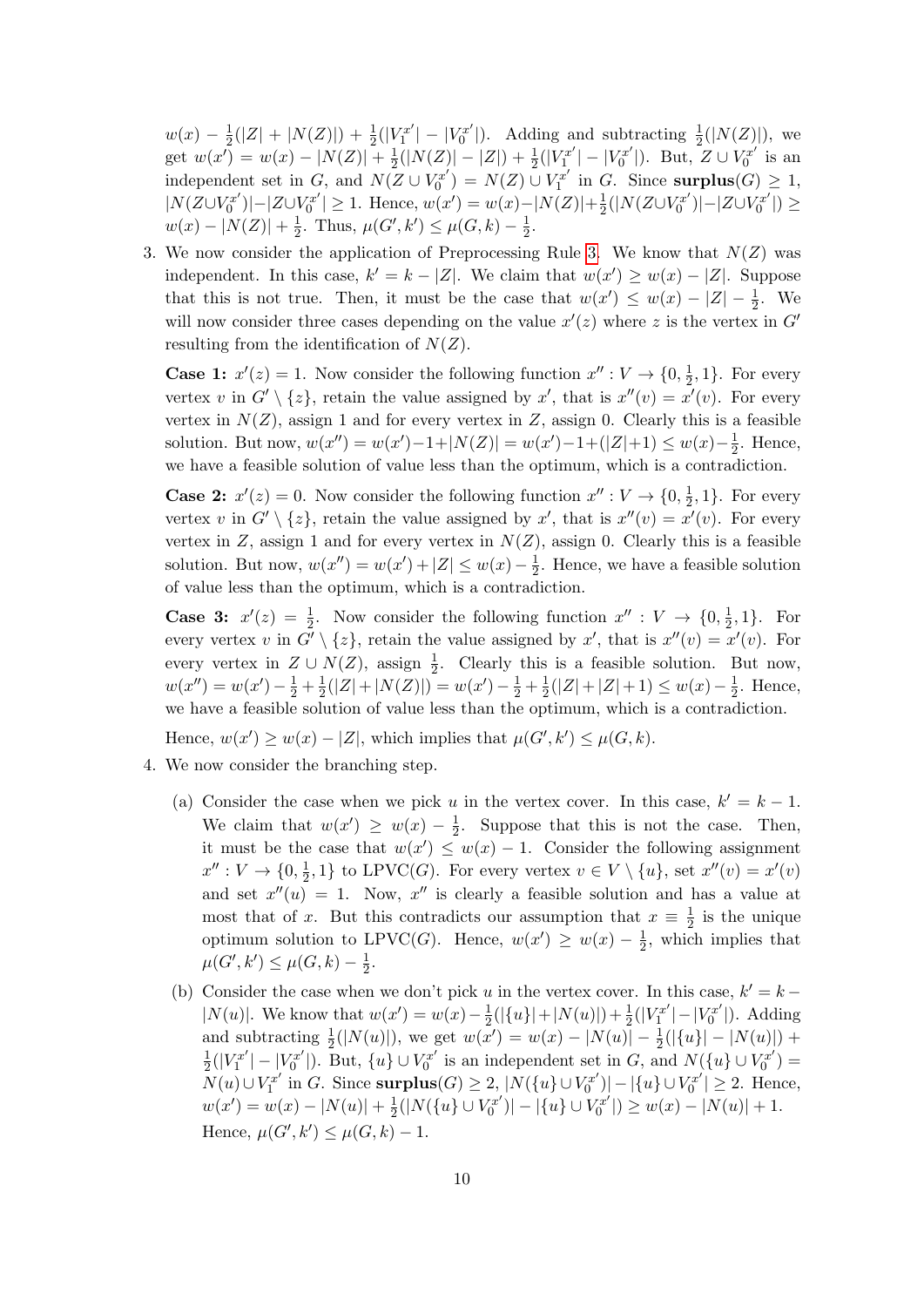We have thus shown that the preprocessing rules do not increase the measure  $\mu = \mu(G, k)$ and the branching step results in a  $(\frac{1}{2}, 1)$  branching vector, resulting in the recurrence  $T(\mu) \leq T(\mu - \frac{1}{2})$  $(\frac{1}{2}) + T(\mu - 1)$  which solves to  $(2.6181)^{\mu} = (2.6181)^{k - vc^{*}(G)}$ . Thus, we get a  $(2.6181)^{(k-vc^*(G))}$  algorithm for VERTEX COVER ABOVE LP.

<span id="page-10-2"></span>**Theorem 1.** VERTEX COVER ABOVE LP can be solved in time  $O^*((2.6181)^{k-vc^*(G)})$ .

By applying the above theorem iteratively for increasing values of  $k$ , we can compute a minimum vertex cover of  $G$  and hence we have the following corollary.

<span id="page-10-3"></span>**Corollary 1.** There is an algorithm that, given a graph  $G$ , computes a minimum vertex cover of G in time  $O^*(2.6181^{(vc(G)-vc^*(G))}).$ 

# <span id="page-10-0"></span>4 Improved Algorithm for VERTEX COVER ABOVE LP

In this section we give an improved algorithm for VERTEX COVER ABOVE LP using some more branching steps based on the structure of the neighborhood of the vertex (set) on which we branch. The goal is to achieve branching vectors better that  $(\frac{1}{2}, 1)$ .

#### 4.1 Some general claims to measure the drops

First, we capture the drop in the measure in the branching steps, including when we branch on a larger sized sets. In particular, when we branch on a set  $S$  of vertices, in one branch we set all vertices of  $S$  to 1, and in the other, we set all vertices of  $S$  to 0. Note, however that such a branching on S may not be exhaustive (as the branching doesn't explore the possibility that some vertices of S are set to 0 and some are set to 1) unless the set S satisfies the premise of Lemma [3.](#page-5-5) Let  $\mu = \mu(G, k)$  be the measure as defined in the previous section.

<span id="page-10-1"></span>**Lemma 7.** Let G be a graph with surplus(G) = p, and let S be an independent set. Let  $\mathcal{H}_S$ be the collection of all independent sets of G that contain S (including S). Then, including S in the vertex cover while branching leads to a decrease of  $\min\{\frac{|S|}{2}\}$  $\frac{S}{2}$ ,  $\frac{p}{2}$  $\frac{p}{2}$ } in  $\mu$ ; and the branching excluding S from the vertex cover leads to a drop of  $\frac{\text{surplus}(\mathcal{H}_S)}{2} \geq \frac{p}{2}$  $rac{p}{2}$  in  $\mu$ .

*Proof.* Let  $(G', k')$  be the instance resulting from the branching, and let  $x'$  be an optimum solution to  $LPVC(G')$ . Consider the case when we pick S in the vertex cover. In this case,  $k' = k - |S|$ . We know that  $w(x') = w(x) - \frac{|S|}{2} + \frac{1}{2}(|V_1^{x'}|)$ 2  $|Y_1^{x'}| - |V_0^{x'}|$  $U_0^{\tau x'}$ . If  $V_0^{x'} = \emptyset$ , then we know that  $V_1^{x'} = \emptyset$ , and hence we have that  $w(x') = w(x) - \frac{|S|}{2}$  $\frac{S}{2}$ . Else, by adding and subtracting  $\frac{1}{2}(|S|)$ , we get  $w(x') = w(x) - |S| + \frac{|S|}{2} + \frac{1}{2}$  $\frac{1}{2}(|V_1^{x'}$  $|Y_1^{x'}| - |V_0^{x'}|$  $U_0^{x'}$ ]). However,  $N(V_0^{x'}$  $\binom{r}{0}^r \subseteq S \cup V_1^{x'}$  $I_1^{x'}$  in G. Thus,  $w(x') \geq w(x) - |S| + \frac{1}{2}$  $\frac{1}{2}(|N(V_0^{x^7}%$  $|\bar{V}^{x^{\tau}}_0\rangle|- \bar{V}^{x^{\prime}}_0$  $V_0^{x'}$ ]). We also know that  $V_0^{x'}$  $C_0^{x'}$  is an independent set in  $G$ , and thus,  $|N(V_0^{x'}$  $|U_0^{x'}\rangle|-|V_0^{x'}\rangle$  $|S_0^{rx'}| \geq \textbf{surplus}(G) = p.$  Hence, in the first case  $\mu(G', k') \leq \mu(G, k) - \frac{|S|}{2}$ and in the second case  $\mu(G', k') \leq \mu(G, k) - \frac{p}{2}$ . Thus, the drop in the measure when S is  $\frac{p}{2}$ . Thus, the drop in the measure when S is included in the vertex cover is at least  $\min\{\frac{|S|}{2}\}$  $\frac{S}{2}$ ,  $\frac{p}{2}$  $\frac{p}{2}\}.$ 

Consider the case when we don't pick S in the vertex cover. In this case,  $k' = k - |N(S)|$ . We know that  $w(x') = w(x) - \frac{1}{2}$  $\frac{1}{2}(|S|+|N(S)|)+\frac{1}{2}(|V_1^{x'}|)$  $|V_1^{x'}| - |V_0^{x'}|$  $\binom{zx'}{0}$ . Adding and subtracting 1  $\frac{1}{2}(|N(S)|)$ , we get  $w(x') = w(x) - |N(S)| + \frac{1}{2}$  $\frac{1}{2}(|N(\bar{S})|-|S|)+\frac{1}{2}(|V^{x'}_1|$  $|Y_1^{x'}| - |V_0^{x'}|$  $|U_0^{x'}|$ . But,  $S \cup V_0^{x'}$ 0 is an independent set in G, and  $N(S \cup V_0^{x})$  $\binom{x^7}{0} = N(S) \cup V_1^{x'}$  $\int_1^{rx'}$  in G. Thus,  $|N(S \cup V_0^{x'})|$  $\binom{x'}{0}$  |  $-$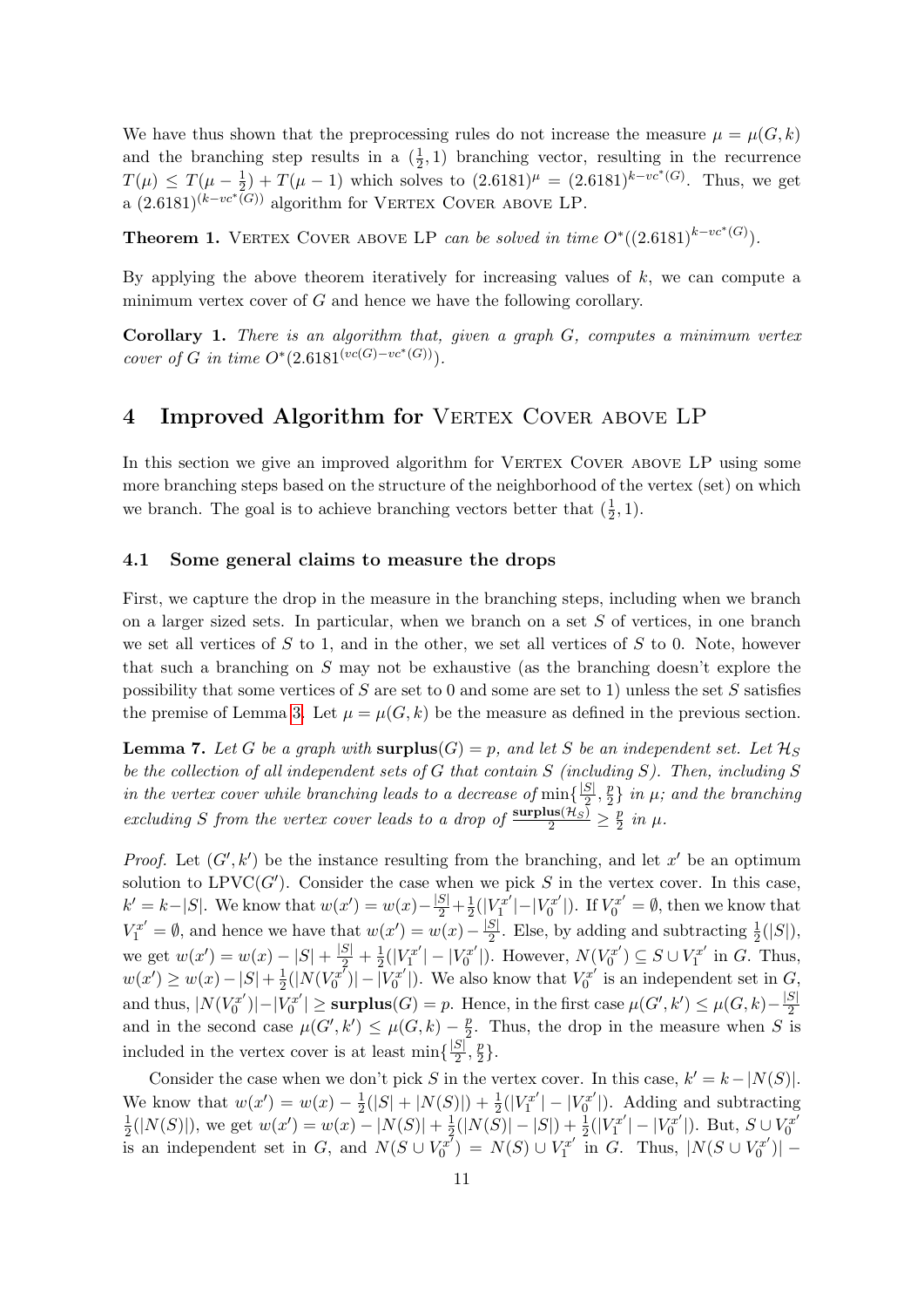$|S \cup V_0^{x'}$  $|U_0^{rx'}|$  ≥ surplus( $\mathcal{H}_S$ ). Hence,  $w(x') = w(x) - |N(S)| + \frac{1}{2}$  $\frac{1}{2}(|N(S \cup V_0^{x'}$  $|S_{0}^{x^{\prime}}|$   $|S \cup V_{0}^{x^{\prime}}|$  $\binom{x^r}{0}$   $\geq$  $w(x) - |N(S)| + \frac{\text{surplus}(\mathcal{H}_S)}{2}$  $\frac{\text{us}(\mathcal{H}_S)}{2}$ . Hence,  $\mu(G', k') \leq \mu(G, k) - \frac{\text{surplus}(\mathcal{H}_S)}{2}$  $rac{\text{us}(H_S)}{2}$ .

Thus, after the preprocessing steps (when the surplus of the graph is at least 2), suppose we manage to find (in polynomial time) a set  $S \subseteq V$  such that

- surplus(G) = surplus(S) = surplus(H<sub>S</sub>),
- $|S| \geq 2$ , and
- that the branching that sets all of  $S$  to 0 or all of  $S$  to 1 is exhaustive.

Then, Lemma [7](#page-10-1) guarantees that branching on this set right away leads to a  $(1, 1)$  branching vector. We now explore the cases in which such sets do exist . Note that the first condition above implies the third from the Lemma [3.](#page-5-5) First, we show that if there exists a set  $S$  such that  $|S| \ge 2$  and surplus  $(G) = \text{surplus}(S)$ , then we can find such a set in polynomial time.

<span id="page-11-0"></span>**Lemma 8.** Let G be a graph on which Preprocessing Rule [1](#page-5-2) does not apply (i.e. all  $\frac{1}{2}$  is the unique solution to  $LPVC(G)$ ). If G has an independent set S' such that  $|S'| \geq 2$  and  ${\bf surplus}(S') = {\bf surplus}(G)$ , then in polynomial time we can find an independent set S such that  $|S| \geq 2$  and  $\text{surplus}(S) = \text{surplus}(G)$ .

*Proof.* By our assumption we know that G has an independent set S' such that  $|S'| \geq 2$  and surplus(S') = surplus(G). Let  $u, v \in S'$ . Let H be the collection of all independent sets of G containing u and v. Let x be an optimal solution to  $LPVC(G)$  obtained after setting  $x(u) = 0$  and  $x(v) = 0$ . Take  $S = V_0^x$ , clearly, we have that  $\{u, v\} \subseteq V_0^x$ . We now have the following claim.

#### Claim 3. surplus(S) = surplus(G).

*Proof.* We know that the objective value of LPVC(G) after setting  $x(u) = x(v) = 0$ ,  $w(x) = 0$  $|V|/2+(|N(S)|-|S|)/2=|V|/2+\text{surplus}(S)/2$ , as all  $\frac{1}{2}$  is the unique solution to LPVC(*G*).

Another solution x', for LPVC(G) that sets u and v to 0, is obtained by setting  $x'(a) = 0$ for every  $a \in S'$ ,  $x'(a) = 1$  for every  $a \in N(S')$  and by setting all other variables to 1/2. It is easy to see that such a solution is a feasible solution of the required kind and  $w(x') = |V|/2 + (|N(S')|-|S'|)/2 = |V|/2 + \text{surplus}(S')/2.$  However, as x is also an optimum solution,  $w(x) = w(x')$ , and hence we have that **surplus(S)**  $\leq$  **surplus(S')**. But as S' is a set of minimum surplus in G, we have that  $\text{surplus}(S) = \text{surplus}(S') = \text{surplus}(G)$ proving the claim.  $\Box$ 

Thus, we can find a such a set S in polynomial time by solving  $LPVC(G)$  after setting  $x(u) = 0$  and  $x(v) = 0$  for every pair of vertices  $u, v$  such that  $(u, v) \notin E$  and picking that set  $V_0^x$  which has the minimum surplus among all  $x's$  among all pairs  $u, v$ . Since any  $V_0^x$ contains at least 2 vertices, we have that  $|S| \geq 2$ .

 $\Box$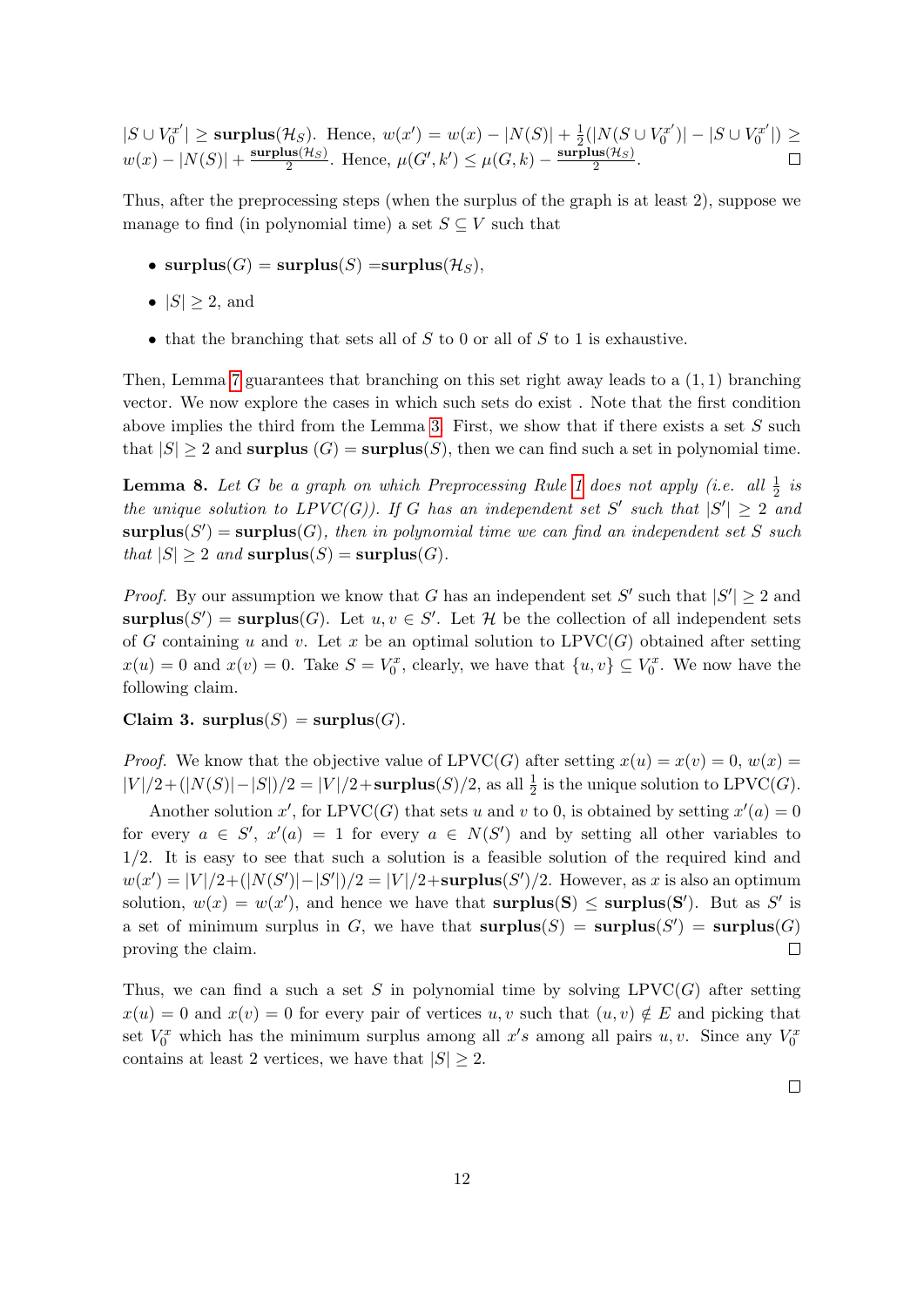#### 4.2 (1,1) drops in the measure

Lemma [7](#page-10-1) and Lemma [8](#page-11-0) together imply that, if there is a minimum surplus set of size at least 2 in the graph, then we can find and branch on that set to get a  $(1, 1)$  drop in the measure.

Suppose that there is no minimum surplus set of size more than 1. Note that, by Lemma [7,](#page-10-1) when surplus(G)  $\geq$  2, we get a drop of (surplus(G))/2  $\geq$  1 in the branch where we exclude a vertex or a set. Hence, if we find some vertex (set) to exclude in either branch of a two way branching, we get a  $(1, 1)$  branching vector. We now identify another such case.

**Lemma 9.** Let v be a vertex such that  $G[N(v) \setminus \{u\}]$  is a clique for some neighbor u of v. Then, there exists a minimum vertex cover that doesn't contain v or doesn't contain u.

Proof. Towards the proof we first show the following well known observation.

<span id="page-12-0"></span>**Claim 4.** Let  $G$  be a graph and  $v$  be a vertex. Then there exists a a minimum vertex cover for G containing  $N(v)$  or at most  $|N(v)| - 2$  vertices from  $N(v)$ .

*Proof.* If a minimum vertex cover of G, say C, contains exactly  $|N(v)| - 1$  vertices of  $N(v)$ , then we know that C must contain v. Observe that  $C' = C \setminus \{v\} \cup N(v)$  is also a vertex cover of  $G$  of the same size as  $C$ . However, in this case, we have a minimum vertex cover containing  $N(v)$ . Thus, there exists a minimum vertex cover of G containing  $N(v)$  or at most  $|N(v)| - 2$  vertices from  $N(v)$ .  $\Box$ 

Let v be a vertex such that  $G[N(v) \setminus \{u\}]$  is a clique. Then, branching on v would imply that in one branch we are excluding  $v$  from the vertex cover and in the other we are including v. Consider the branch where we include v in the vertex cover. Since  $G[N(v) \setminus \{u\}]$  is a clique we have to pick at least  $|N(v)| - 2$  vertices from  $G[N(v) \setminus \{u\}]$ . Hence, by Claim [4,](#page-12-0) we can assume that the vertex  $u$  is not part of the vertex cover. This completes the proof.  $\Box$ 

Next, in order to identify another case where we might obtain a  $(1,1)$  branching vector, we first observe and capture the fact that when Preprocessing Rule [2](#page-6-0) is applied, the measure  $k - \nu c^*(G)$  actually drops by at least  $\frac{1}{2}$  (as proved in item 2 of the analysis of the simple algorithm in Section [3.3\)](#page-8-1).

<span id="page-12-1"></span>**Lemma 10.** Let  $(G, k)$  be the input instance and  $(G', k')$  be the instance obtained after applying Preprocessing Rule [2.](#page-6-0) Then,  $\mu(G', k') \leq \mu(G, k) - \frac{1}{2}$  $\frac{1}{2}$ .

Thus, after we branch on an arbitrary vertex, if we are able to apply Preprocessing Rule [2](#page-6-0) in the branch where we include that vertex, we get a  $(1, 1)$  drop. For, in the branch where we exclude the vertex, we get a drop of 1 by Lemma [7,](#page-10-1) and in the branch where we include the vertex, we get a drop of  $\frac{1}{2}$  by Lemma [7,](#page-10-1) which is then followed by a drop of  $\frac{1}{2}$  due to Lemma [10.](#page-12-1)

Thus, after preprocessing, the algorithm performs the following steps (see Figure [3\)](#page-13-0) each of which results in a (1, 1) drop as argued before. Note that Preprocessing Rule [1](#page-5-2) cannot apply in the graph  $G \setminus \{v\}$  since the surplus of G can drop by at most 1 by deleting a vertex. Hence, checking if rule  $\bf{B}3$  $\bf{B}3$  applies is equivalent to checking if, for some vertex v, Preprocessing Rule [2](#page-6-0) applies in the graph  $G \setminus \{v\}$ . Recall that, by Lemma [5](#page-6-2) we can check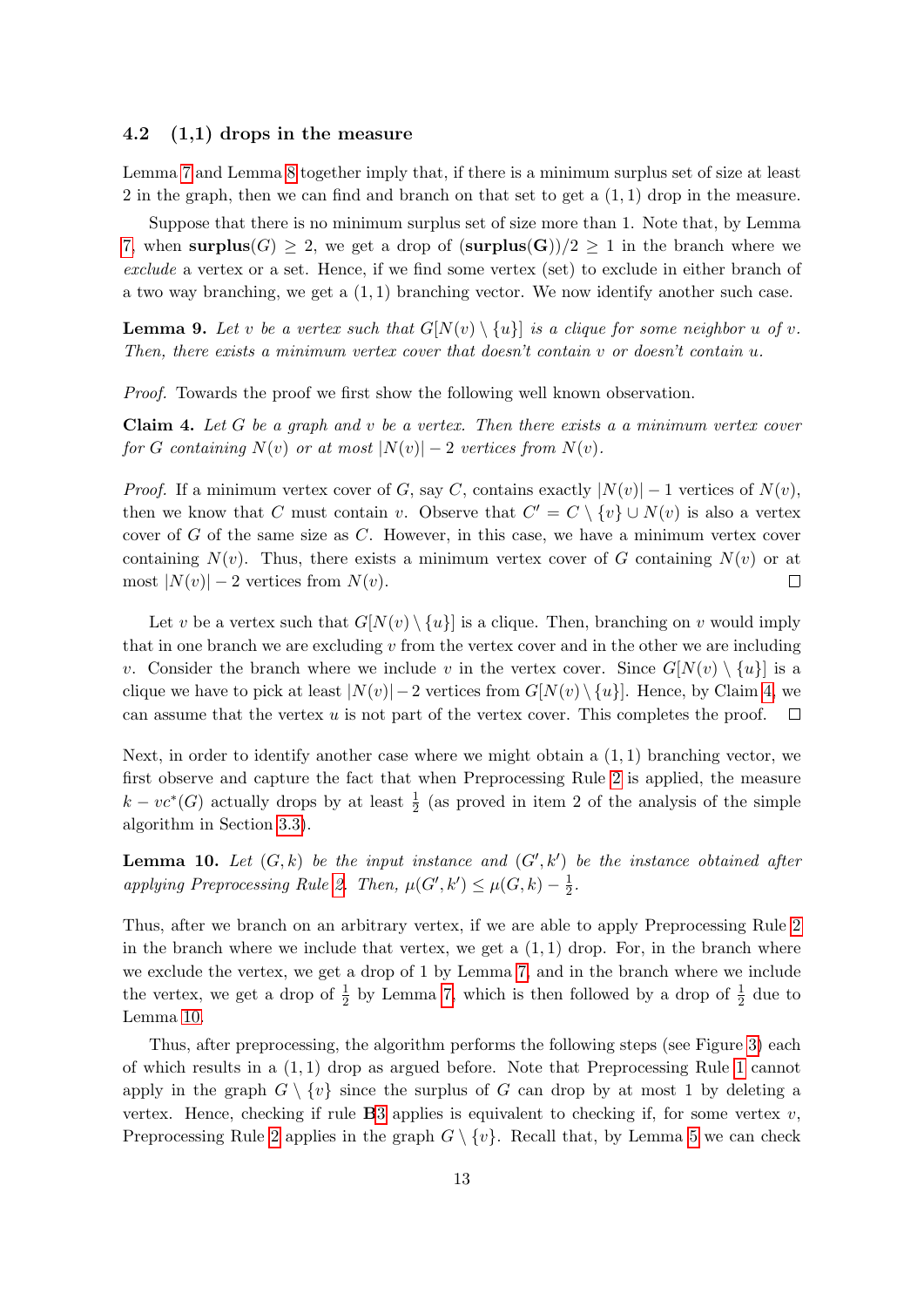this in polynomial time and hence we can check if B[3](#page-13-1) applies on the graph in polynomial time.

### Branching Rules.

These branching rules are applied in this order.

<span id="page-13-2"></span>**B 1.** Apply Lemma [8](#page-11-0) to test if there is a set S such that  $\text{surplus}(S) = \text{surplus}(G)$  and  $|S| \geq 2$ . If so, then branch on S.

<span id="page-13-4"></span>**B 2.** Let v be a vertex such that  $G[N(v) \setminus \{u\}]$  is a clique for some vertex u in  $N(v)$ . Then in one branch add  $N(v)$  into the vertex cover, decrease k by  $|N(v)|$ , and delete  $N[v]$ from the graph. In the other branch add  $N(u)$  into the vertex cover, decrease k by  $|N(u)|$ , and delete  $N[u]$  from the graph.

<span id="page-13-1"></span><span id="page-13-0"></span>**B 3.** Apply Lemma [5](#page-6-2) to test if there is a vertex v such that preprocessing Rule [2](#page-6-0) applies in  $G \setminus \{v\}$ . If there is such a vertex, then branch on v.

Figure 3: Outline of the branching steps yielding  $(1, 1)$  drop.

### 4.3 A Branching step yielding (1/2, 3/2) drop

Now, suppose none of the preprocessing and branching rules presented thus far apply. Let v be a vertex with degree at least 4. Let  $S = \{v\}$  and recall that  $\mathcal{H}_S$  is the collection of all independent sets containing S, and surplus  $(H<sub>S</sub>)$  is an independent set with minimum surplus in  $\mathcal{H}_S$ . We claim that  $\text{surplus}(\mathcal{H}_S) \geq 3$ .

As the preprocessing rules don't apply, clearly surplus( $\mathcal{H}_S$ )  $\geq$  surplus( $G$ )  $\geq$  2. If surplus( $\mathcal{H}_S$ ) = 2, then the set that realizes surplus( $\mathcal{H}_S$ ) is not S (as the surplus(S) =  $degree(v) - 1 = 3$ , but a superset of S, which is of cardinality at least 2. Then, the branching rule B[1](#page-13-2) would have applied which is a contradiction. This proves the claim. Hence by Lemma [7,](#page-10-1) we get a drop of at least  $3/2$  in the branch that excludes the vertex v resulting in a  $(1/2, 3/2)$  drop. This branching step is presented in Figure [4.](#page-13-3)

<span id="page-13-5"></span><span id="page-13-3"></span>**B 4.** If there exists a vertex  $v$  of degree at least 4 then branch on  $v$ .

Figure 4: The branching step yielding a  $(1/2, 3/2)$  drop.

### 4.4 A Branching step yielding (1, 3/2, 3/2) drop

Next, we observe that when branching on a vertex, if in the branch that includes the vertex in the vertex cover (which guarantees a drop of  $1/2$  $1/2$  $1/2$ ), any of the branching rules **B1** or **B2** or **B[3](#page-13-1)** applies, then combining the subsequent branching with this branch of the current branching step results in a net drop of  $(1, 3/2, 3/2)$  (which is  $(1, 1/2 + 1, 1/2 + 1)$ ) (see Figure [5](#page-14-0) (a)). Thus, we add the following branching rule to the algorithm (Figure [6\)](#page-14-1).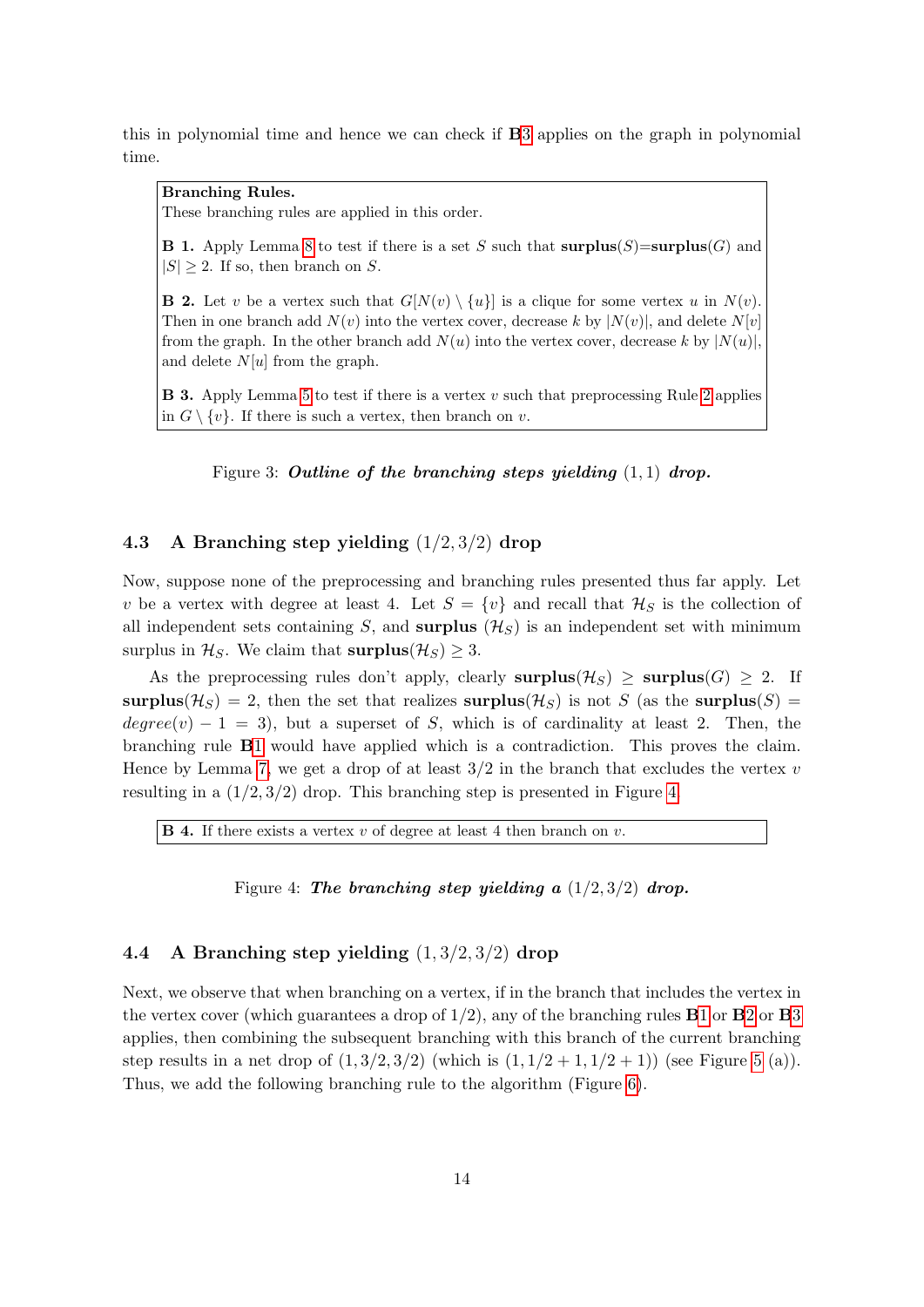<span id="page-14-0"></span>

Figure 5: Illustrations of the branches of rules (a) B[5](#page-14-2) and (b) B[6](#page-14-3)

<span id="page-14-2"></span><span id="page-14-1"></span>**B 5.** Let v be a vertex. If **B**[1](#page-13-2) applies in  $\mathcal{R}(G \setminus \{v\})$  or there exists a vertex w in  $\mathcal{R}(G \setminus \{v\})$ on which either  $B2$  $B2$  or  $B3$  $B3$  applies then branch on  $v$ .

Figure 6: The branching step yielding a  $(1, 3/2, 3/2)$  drop.

#### 4.5 The Final branching step

Finally, if the preprocessing and the branching rules presented thus far do not apply, then note that we are left with a 3-regular graph. In this case, we simply pick a vertex  $v$  and branch. However, we execute the branching step more carefully in order to simplify the analysis of the drop. More precisely, we execute the following step at the end.

<span id="page-14-3"></span>**B 6.** Pick an arbitrary degree 3 vertex v in G and let x, y and z be the neighbors of v. Then in one branch add v into the vertex cover, decrease k by 1, and delete v from the graph. The other branch that excludes  $v$  from the vertex cover, is performed as follows. Delete x from the graph, decrease k by 1, and obtain  $\mathcal{R}(G \setminus \{x\})$ . During the process of obtaining  $\mathcal{R}(G \setminus \{x\})$ , preprocessing rule [3](#page-6-1) would have been applied on vertices y and z to obtain a 'merged' vertex  $v_{yz}$  (see proof of correctness of this rule). Now delete  $v_{yz}$  from the graph  $\mathcal{R}(G \setminus \{x\})$ , and decrease k by 1.

Figure 7: Outline of the last step.

#### 4.6 Complete Algorithm and Correctness

A detailed outline of the algorithm is given in Figure [8.](#page-15-0) Note that we have already argued the correctness and analyzed the drops of all steps except the last step, B[6.](#page-14-3)

The correctness of this branching rule will follow from the fact that  $\mathcal{R}(G\setminus\{x\})$  is obtained by applying Preprocesssing Rule [3](#page-6-1) alone and that too only on the neighbors of x, that is, on the degree 2 vertices of  $G \setminus \{x\}$  (Lemma [14\)](#page-19-0). Lemma [18](#page-24-0) (to appear later) shows the correctness of deleting  $v_{yz}$  from the graph  $\mathcal{R}(G \setminus \{x\})$  without branching. Thus, the correctness of this algorithm follows from the soundness of the preprocessing rules and the fact that the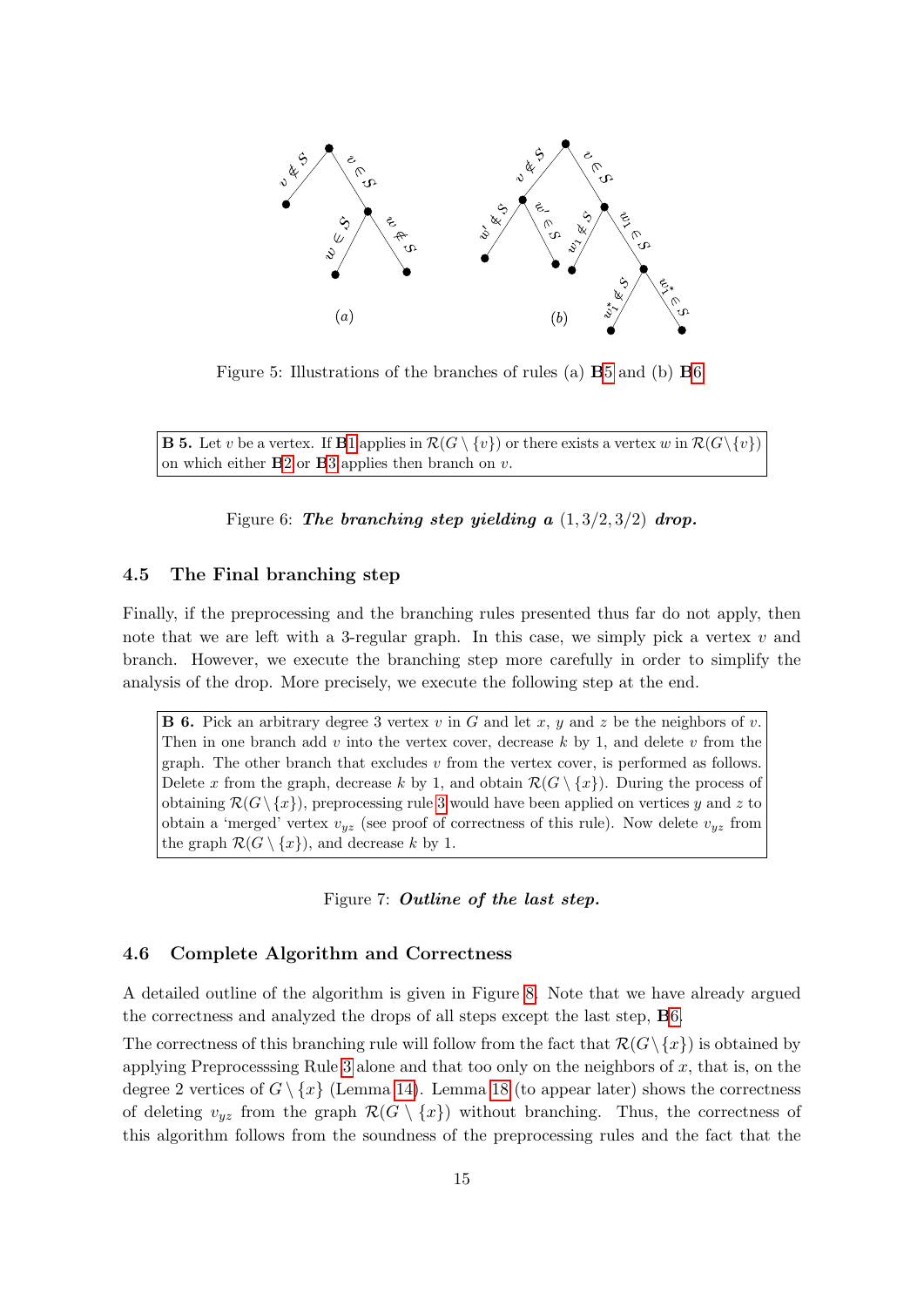Preprocessing Step. Apply Preprocessing Rules [1,](#page-5-2) [2](#page-6-0) and [3](#page-6-1) in this order exhaustively on G.

**Connected Components.** Apply the algorithm on connected components of  $G$  separately. Furthermore, if a connected component has size at most 10, then solve the problem optimally in  $O(1)$  time.

#### Branching Rules.

These branching rules are applied in this order.

B[1](#page-13-2) If there is a set S such that  $\text{surplus}(S)=\text{surplus}(G)$  and  $|S|\geq 2$ , then branch on S.

**B**[2](#page-13-4) Let v be a vertex such that  $G[N(v) \setminus \{u\}]$  is a clique for some vertex u in  $N(v)$ . Then in one branch add  $N(v)$  into the vertex cover, decrease k by  $|N(v)|$ , and delete  $N[v]$  from the graph. In the other branch add  $N(u)$  into the vertex cover, decrease k by  $|N(u)|$ , and delete  $N[u]$  from the graph.

**B**[3](#page-13-1) Let v be a vertex. If Preprocessing Rule [2](#page-6-0) can be applied to obtain  $\mathcal{R}(G \setminus \{v\})$  from  $G \setminus \{v\}$ , then branch on v.

 $\mathbf{B}4$  $\mathbf{B}4$  If there exists a vertex v of degree at least 4 then branch on v.

**B**[5](#page-14-2) Let v be a vertex. If **B**[1](#page-13-2) applies in  $\mathcal{R}(G \setminus \{v\})$  or if there exists a vertex w in  $\mathcal{R}(G \setminus \{v\})$  on which **B**[2](#page-13-4) or **B**[3](#page-13-1) applies then branch on v.

**B**[6](#page-14-3) Pick an arbitrary degree 3 vertex v in G and let x, y and z be the neighbors of v. Then in one branch add  $v$  into the vertex cover, decrease  $k$  by 1, and delete  $v$  from the graph. The other branch, that excludes  $v$  from the vertex cover, is performed as follows. Delete  $x$ from the graph, decrease k by 1, and obtain  $\mathcal{R}(G \setminus \{x\})$ . Now, delete  $v_{yz}$  from the graph  $\mathcal{R}(G \setminus \{x\})$ , the vertex that has been created by the application of Preprocessing Rule [3](#page-6-1) on v while obtaining  $\mathcal{R}(G \setminus \{x\})$  and decrease k by 1.

#### Figure 8: Outline of the Complete algorithm.

<span id="page-15-0"></span>branching is exhaustive.

The running time will be dominated by the way B[6](#page-14-3) and the subsequent branching apply. We will see that  $B6$  $B6$  is our most expensive branching rule. In fact, this step dominates the runtime of the algorithm of  $O^*(2.3146^{\mu(G,k)})$  due to a branching vector of  $(3/2,3/2,5/2,5/2,2)$ . We will argue that when we apply  $B6$  $B6$  on a vertex, say  $v$ , then on either side of the branch we will be able to branch using rules B[1,](#page-13-2) or B[2,](#page-13-4) or B[3](#page-13-1) or B[4.](#page-13-5) More precisely, we show that in the branch where we include  $v$  in the vertex cover,

- there is a vertex of degree [4](#page-13-5) in  $\mathcal{R}(G\setminus\{v\})$ . Thus, **B**4 will apply on the graph  $\mathcal{R}(G\setminus\{v\})$ ( if any of the earlier branching rules applied in this graph, then rule B[5](#page-14-2) would have applied on  $G$ ).
- $\mathcal{R}(G \setminus \{v\})$  has a degree 4 vertex w such that there is a vertex of degree 4 in the graph  $\mathcal{R}(\mathcal{R}(G \setminus \{v\}) \setminus \{w\})$  and thus one of the branching rules **B**[1,](#page-13-2) **B**[2,](#page-13-4) **B**[3](#page-13-1) or **B**[4](#page-13-5) applies on the graph  $\mathcal{R}(\mathcal{R}(G \setminus \{v\}) \setminus \{w\}).$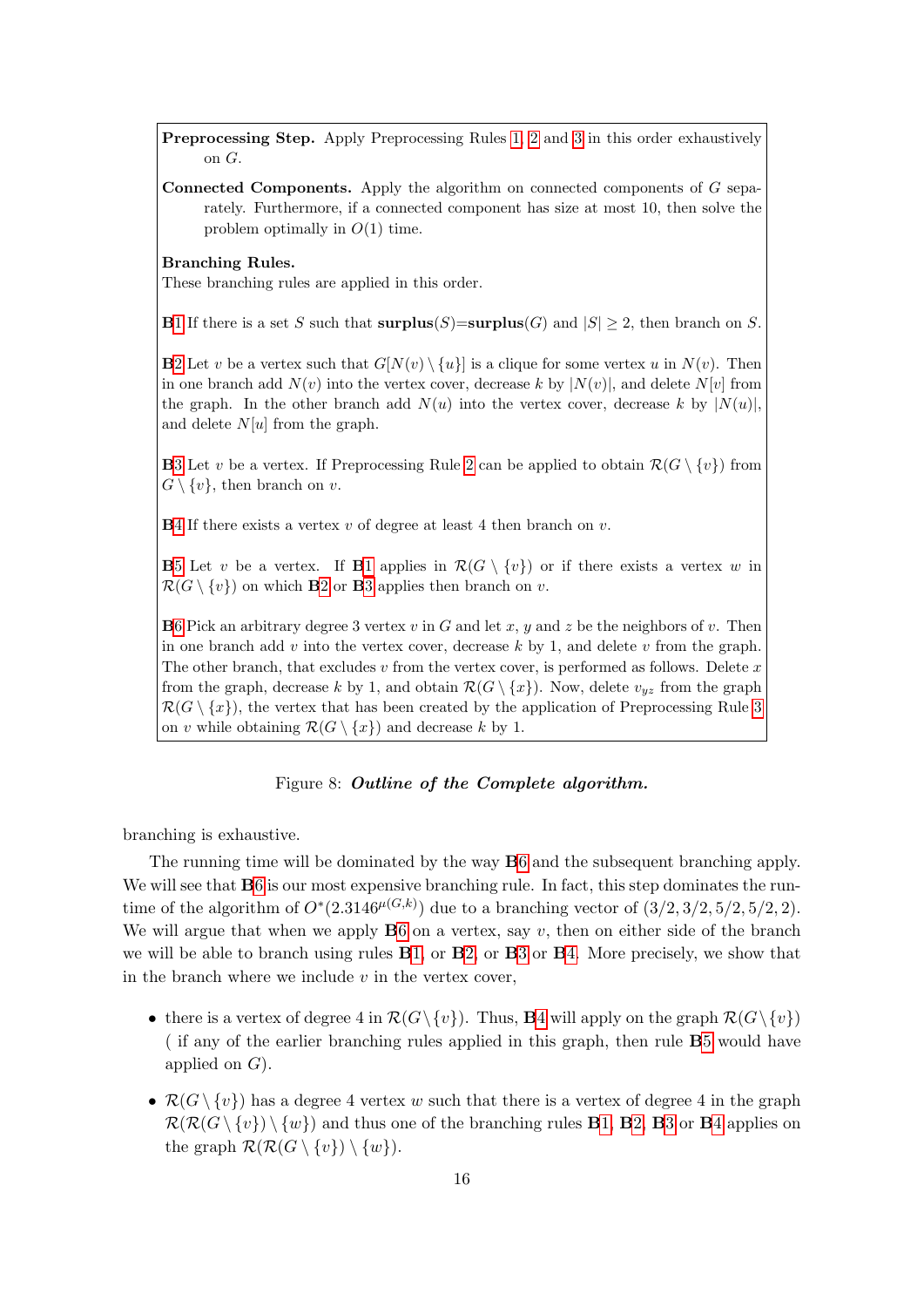| Rule                                                                                                                                                | <b>B</b> 1 | $\mathbf{B}2$ | - B3      | <b>B</b> 4                    | B <sub>5</sub> | B6             |
|-----------------------------------------------------------------------------------------------------------------------------------------------------|------------|---------------|-----------|-------------------------------|----------------|----------------|
| Branching Vector (1,1) (1,1) $(\frac{1}{2}, \frac{3}{2})$ $(\frac{3}{2}, \frac{3}{2}, 1)$ $(\frac{3}{2}, \frac{3}{2}, \frac{5}{2}, \frac{5}{2}, 2)$ |            |               |           |                               |                |                |
| Running time                                                                                                                                        | $2^{\mu}$  | $2^{\mu}$     | $2^{\mu}$ | $2.1479^{\mu}$ $2.3146^{\mu}$ |                | $2.3146^{\mu}$ |

<span id="page-16-0"></span>Figure 9: A table giving the decrease in the measure due to each branching rule.

Similarly, in the branch where we exclude the vertex  $v$  from the solution (and add the vertices x and  $v_{yz}$  into the vertex cover), we will show that a degree 4 vertex remains in the reduced graph. This yields the claimed branching vector (see Figure [9\)](#page-16-0). The rest of the section is geared towards showing this.

We start with the following definition.

**Definition [2](#page-6-0).** We say that a graph G is irreducible if Preprocessing Rules [1,](#page-5-2) 2 and [3](#page-6-1) and the branching rules  $B1, B2, B3, B4$  $B1, B2, B3, B4$  $B1, B2, B3, B4$  $B1, B2, B3, B4$  $B1, B2, B3, B4$  $B1, B2, B3, B4$  $B1, B2, B3, B4$  $B1, B2, B3, B4$  and  $B5$  $B5$  do not apply on  $G$ .

Observe that when we apply B[6,](#page-14-3) the current graph is 3-regular. Thus, after we delete a vertex  $v$  from the graph  $G$  and apply Preprocessing Rule [3](#page-6-1) we will get a degree 4 vertex. Our goal is to identify conditions that ensure that the degree 4 vertices we obtain by applying Preprocessing Rule [3](#page-6-1) survive in the graph  $\mathcal{R}(G \setminus \{v\})$ . We prove the existence of degree 4 vertices in subsequent branches after applying B[6](#page-14-3) as follows.

- We do a closer study of the way Preprocessing Rules [1,](#page-5-2) [2](#page-6-0) and [3](#page-6-1) apply on  $G \setminus \{v\}$  if Preprocessing Rules [1,](#page-5-2) [2](#page-6-0) and [3](#page-6-1) and the branching rules B[1,](#page-13-2) B[2](#page-13-4) and B[3](#page-13-1) do not apply on G. Based on our observations, we prove some structural properties of the graph  $\mathcal{R}(G \setminus \{v\})$ , This is achieved by Lemma [14.](#page-19-0)
- Next, we show that Lemma [14,](#page-19-0) along with the fact that the graph is irreducible implies a lower bound of 7 on the length of the shortest cycle in the graph (Lemma [16\)](#page-21-0). This lemma allows us to argue that when the preprocessing rules are applied, their effect is local.
- Finally, Lemmas [14](#page-19-0) and [16](#page-21-0) together ensure the presence of the required number of degree 4 vertices in the subsequent branching (Lemma [17\)](#page-23-0).

#### 4.6.1 Main Structural Lemmas: Lemmas [14](#page-19-0) and [16](#page-21-0)

We start with some simple well known observations that we use repeatedly in this section. These observations follow from results in [\[20\]](#page-34-6). We give proofs for completeness.

<span id="page-16-1"></span>**Lemma 11.** Let  $G$  be an undirected graph, then the following are equivalent.

- (1) Preprocessing Rule [1](#page-5-2) applies (i.e. All  $\frac{1}{2}$  is not the unique solution to the LPVC(G).)
- (2) There exists an independent set I of G such that  $\text{surplus}(I) \leq 0$ .
- (3) There exists an optimal solution x to  $LPVC(G)$  that assigns 0 to some vertex.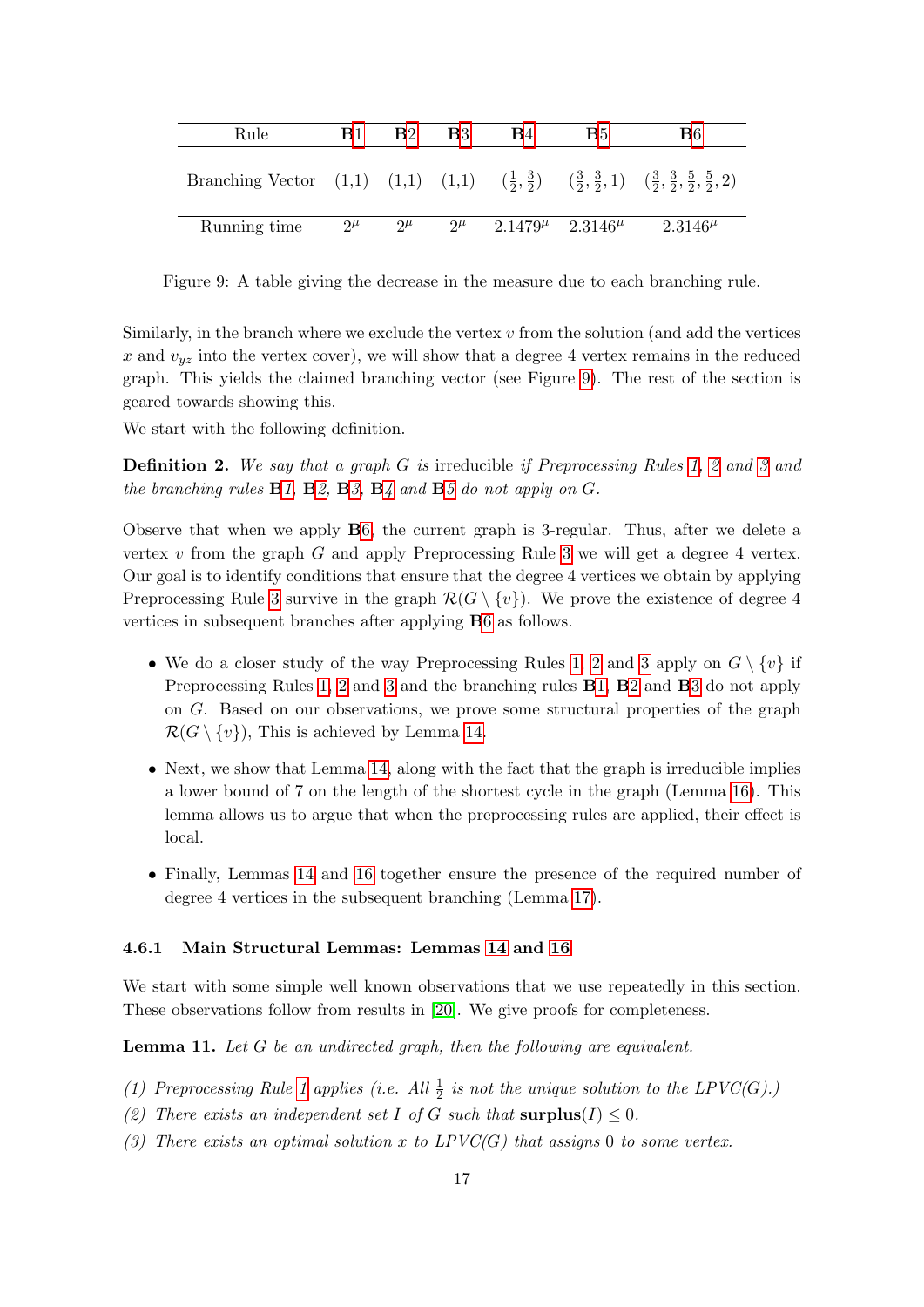*Proof.* (1)  $\implies$  (3): As we know that the optimum solution is half-integral, there exists an optimum solution that assigns 0 or 1 to some vertex. Suppose no vertex is assigned 0. Then, for any vertex which is assigned 1, its value can be reduced to  $\frac{1}{2}$  maintaining feasibility (as all its neighbors have been assigned value  $\geq \frac{1}{2}$  $\frac{1}{2}$ ) which is a contradiction to the optimality of the given solution.

(3)  $\implies$  (2): Let  $I = V_0^x$ , and suppose that **surplus**(*I*) > 0. Then consider the solution x' that assigns  $1/2$  to vertices in  $I \cup N(I)$ , retaining the value of x for the other vertices. Then x' is a feasible solution whose objective value  $w(x')$  drops from  $w(x)$  by  $(|N(I)| - |I|)/2 =$ surplus(I)/2 > 0 which is a contradiction to the optimality of x.

 $(2) \implies (1)$ : Setting all vertices in I to 0, all vertices in  $N(I)$  to 1 and setting the remaining vertices to  $\frac{1}{2}$  gives a feasible solution whose objective value is at most  $|V|/2$ , and hence all  $\frac{1}{2}$ is not the unique solution to  $LPVC(G)$ .  $\Box$ 

<span id="page-17-1"></span>**Lemma 12.** Let G be an undirected graph, then the following are equivalent.

- (1) Preprocessing Rule [1](#page-5-2) or [2](#page-6-0) or [3](#page-6-1) applies.
- (2) There exists an independent set I such that  $\text{surplus}(I) \leq 1$ .
- (3) There exists a vertex v such that an optimal solution x to  $LPVC(G \setminus \{v\})$  assigns 0 to some vertex.

*Proof.* The fact that  $(1)$  and  $(2)$  are equivalent follows from the definition of the preprocessing rules and Lemma [11.](#page-16-1)

(3)  $\implies$  (2). By Lemma [11,](#page-16-1) there exists an independent set I in  $G \setminus \{v\}$  whose surplus is at most 0. The same set will have surplus at most 1 in  $G$ .

 $(2) \implies (3)$ . Let  $v \in N(I)$ . Then I is an independent set in  $G \setminus \{v\}$  with surplus at most 0, and hence by Lemma [11,](#page-16-1) there exists an optimal solution to  $LPVC(G \setminus \{v\})$  that assigns 0 to some vertex.  $\Box$ 

We now prove an auxiliary lemma about the application of Preprocessing Rule [3](#page-6-1) which will be useful in simplifying later proofs.

<span id="page-17-0"></span>**Lemma 13.** Let G be a graph and  $G_R$  be the graph obtained from G by applying Preprocessing Rule [3](#page-6-1) on an independent set Z. Let z denote the newly added vertex corresponding to Z in  $G_R$ .

- 1. If  $G_R$  has an independent set I such that  $\text{surplus}(I) = p$ , then G also has an independent set I' such that  $\text{surplus}(I') = p$  and  $|I'| \geq |I|.$
- 2. Furthermore, if  $z \in I \cup N(I)$  then  $|I'| > |I|$ .

Proof. Let Z denote the minimum surplus independent set on which Preprocessing Rule [3](#page-6-1) has been applied and z denote the newly added vertex. Observe that since Preprocessing Rule [3](#page-6-1) applies on Z, we have that Z and  $N(Z)$  are independent sets,  $|N(Z)| = |Z| + 1$  and  $|N(Z)| \geq 2$ .

Let I be an independent set of  $G_R$  such that  $\text{surplus}(I) = p$ .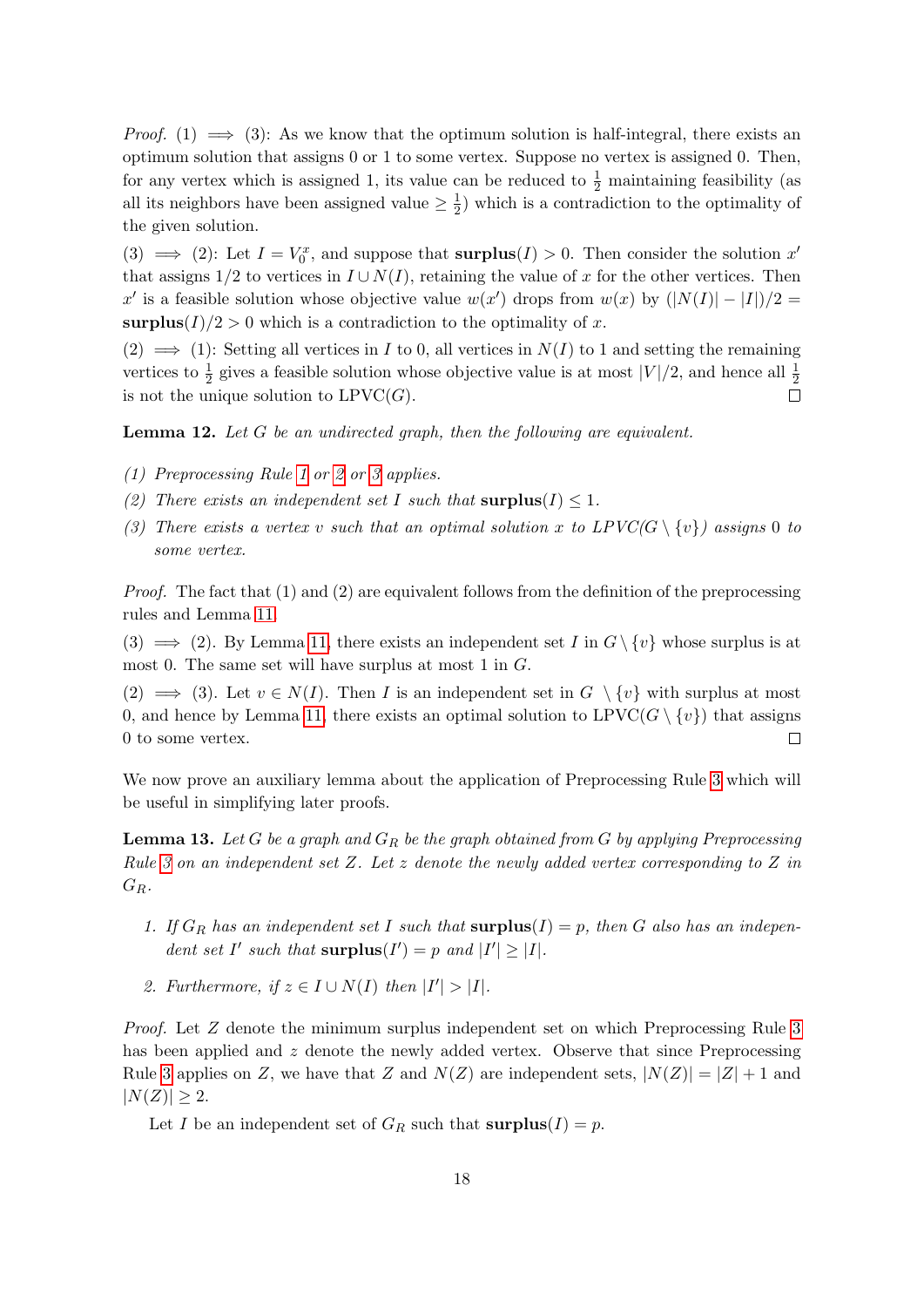- If both I and  $N(I)$  do not contain z then we have that G has an independent set I such that  $\text{surplus}(I) = p$ .
- Suppose  $z \in I$ . Then consider the following set:  $I' := I \setminus \{z\} \cup N(Z)$ . Notice that z represents  $N(Z)$  and thus I do not have any neighbors of  $N(Z)$ . This implies that I' is an independent set in G. Now we will show that  $\text{surplus}(I') = p$ . We know that  $|N(Z)| = |Z| + 1$  and  $N(I') = N(I) \cup Z$ . Thus,

$$
|N(I')| - |I'| = (|N(I)| + |Z|) - |I'|
$$
  
= (|N(I)| + |Z|) - (|I| - 1 + |N(Z)|)  
= (|N(I)| + |Z|) - (|I| + |Z|)  
= |N(I)| - |I| = **surplus**(I) = p.

• Suppose  $z \in N(I)$ . Then consider the following set:  $I' := I \cup Z$ . Notice that z represents  $N(Z)$  and since  $z \notin I$  we have that I do not have any neighbors of Z. This implies that I' is an independent set in G. We show that  $\text{surplus}(I') = p$ . We know that  $|N(Z)| = |Z| + 1$ . Thus,

$$
|N(I')| - |I'| = (|N(I)| - 1 + |N(Z)|) - |I'|
$$
  
= (|N(I)| - 1 + |N(Z)|) - (|I| + |Z|)  
= (|N(I)| + |Z|) - (|I| + |Z|)  
= |N(I)| - |I| = **surplus**(I) = p.

From the construction of I', it is clear that  $|I'| \geq |I|$  and if  $z \in (I \cup N(I))$  then  $|I'| > |I|$ . This completes the proof.  $\Box$ 

We now give some definitions that will be useful in formulating the statement of the main structural lemma.

**Definition 3.** Let G be a graph and  $P = P_1, P_2, \cdots, P_\ell$  be a sequence of exhaustive ap-plications of Preprocessing Rules [1,](#page-5-2) [2](#page-6-0) and [3](#page-6-1) applied in this order on  $G$  to obtain  $G'$ . Let  $\mathcal{P}_3 = P_a, P_b, \cdots, P_t$  be the subsequence of  $\mathcal P$  restricted to Preprocessing Rule [3.](#page-6-1) Furthermore let  $Z_j$ ,  $j \in \{a, \ldots, t\}$  denote the minimum surplus independent set corresponding to  $P_t$  on which the Preprocessing Rule [3](#page-6-1) has been applied and  $z_i$  denote the newly added vertex (See Lemma [4\)](#page-5-4). Let  $Z^* = \{z_j \mid j \in \{a, \ldots, t\}\}\$ be the set of these newly added vertices.

- We say that an applications of Preprocessing Rule [3](#page-6-1) is trivial if the minimum surplus independent set  $Z_j$  on which  $P_j$  is applied has size 1, that is,  $|Z_j| = 1$ .
- We say that all applications of Preprocessing Rule [3](#page-6-1) are independent if for all  $j \in \mathbb{Z}$  $\{a, \ldots, t\}, N[Z_j] \cap Z^* = \emptyset.$

Essentially, independent applications of Preprocessing Rule [3](#page-6-1) mean that the set on which the rule is applied, and all its neighbors are vertices in the original graph.

Next, we state and prove one of the main structural lemmas of this section.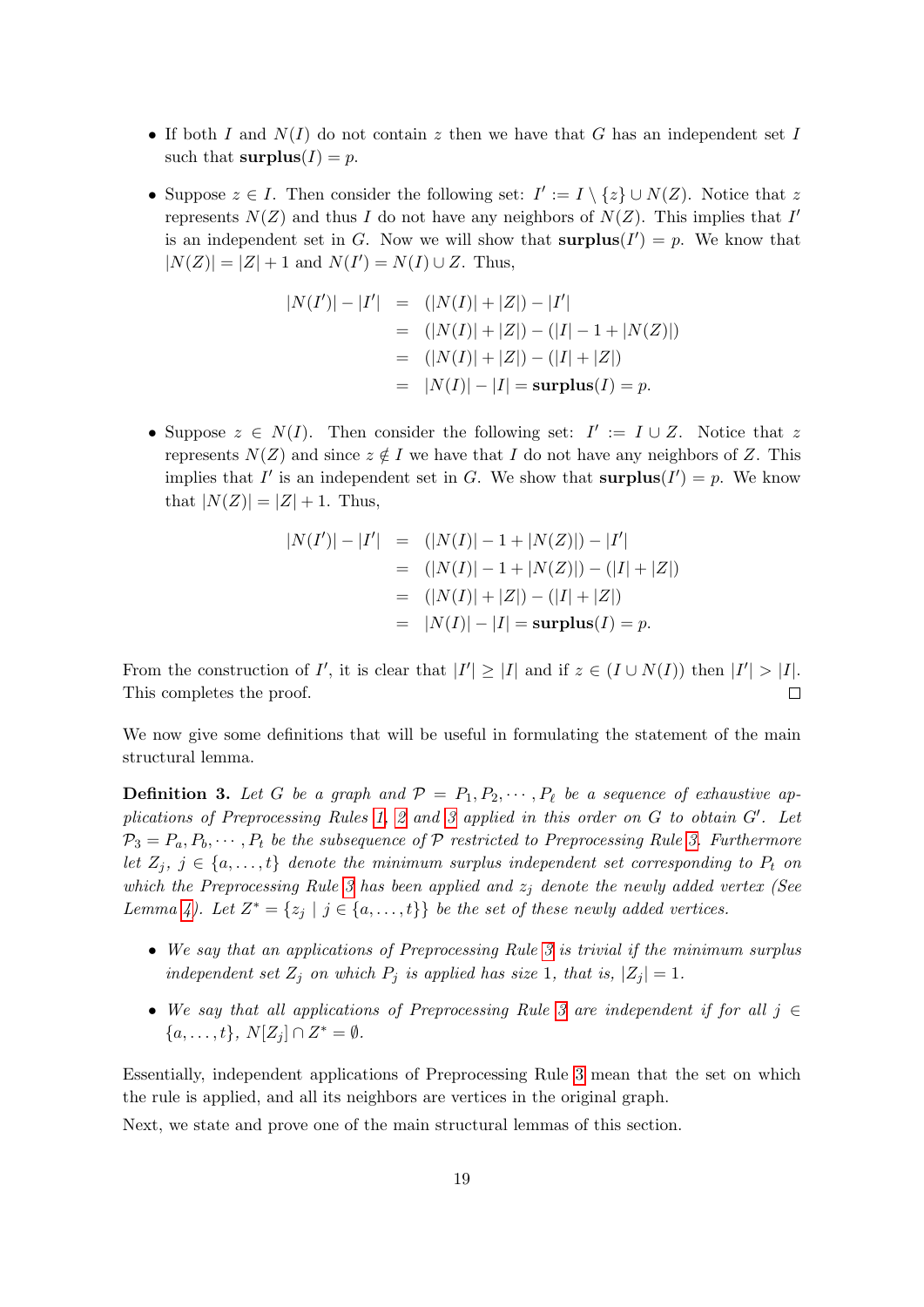<span id="page-19-0"></span>**Lemma 14.** Let  $G = (V, E)$  be a graph on which Preprocessing Rules [1,](#page-5-2) [2](#page-6-0) and [3](#page-6-1) and the branching rules  $\mathbf{B1}, \mathbf{B2}$  $\mathbf{B1}, \mathbf{B2}$  $\mathbf{B1}, \mathbf{B2}$  and  $\mathbf{B3}$  $\mathbf{B3}$  $\mathbf{B3}$  do not apply. Then for any vertex  $v \in V$ ,

- 1. preprocessing Rules [1](#page-5-2) and [2](#page-6-0) have not been applied while obtaining  $\mathcal{R}(G \setminus \{v\})$  from  $G \setminus \{v\};$
- 2. and all applications of the Preprocessing Rule [3](#page-6-1) while obtaining  $\mathcal{R}(G\backslash \{v\})$  from  $G\backslash \{v\}$ are independent and trivial.

*Proof.* Fix a vertex v. Let  $G_0 = G \setminus \{v\}, G_1, \ldots, G_t = \mathcal{R}(G \setminus \{v\})$  be a sequence of graphs obtained by applying Preprocessing Rules [1,](#page-5-2) [2](#page-6-0) and [3](#page-6-1) in this order to obtain the reduced graph  $\mathcal{R}(G \setminus \{v\})$ .

We first observe that Preprocessing Rule [2](#page-6-0) never applies in obtaining  $\mathcal{R}(G \setminus \{v\})$  from  $G \setminus \{v\}$  since otherwise, **B**[3](#page-13-1) would have applied on G. Next, we show that Preprocessing Rule [1](#page-5-2) does not apply. Let q be the least integer such that Preprocessing Rule 1 applies on  $G_q$ and it does not apply to any graph  $G_{q'}$ ,  $q' < q$ . Suppose that  $q \ge 1$ . Then, only Preprocessing Rule [3](#page-6-1) has been applied on  $G_0, \ldots, G_{q-1}$ . This implies that  $G_q$  has an independent set  $I_q$ such that surplus( $I_q$ )  $\leq$  0. Then, by Lemma [13,](#page-17-0)  $G_{q-1}$  also has an independent set  $I'_q$ such that **surplus** $(I'_q) \leq 0$  and thus by Lemma [11](#page-16-1) Preprocessing Rule [1](#page-5-2) applies to  $G_{q-1}$ . This contradicts the assumption that on  $G_{q-1}$  Preprocessing Rule [1](#page-5-2) does not apply. Thus, we conclude that q must be zero. So,  $G\backslash \{v\}$  has an independent set  $I_0$  such that  $\text{surplus}(I_0) \leq 0$ in  $G \setminus \{v\}$  and thus  $I_0$  is an independent set in G such that **surplus** $(I_0) \leq 1$  in G. By Lemma [12](#page-17-1) this implies that either of Preprocessing Rules [1,](#page-5-2) [2](#page-6-0) or [3](#page-6-1) is applicable on  $G$ , a contradiction to the given assumption.

Now we show the second part of the lemma. By the first part we know that the  $G_i$ 's have been obtained by applications of Preprocessing Rule [3](#page-6-1) alone. Let  $Z_i$ ,  $0 \le i \le t-1$  be the sets in  $G_i$  on which Preprocessing Rule [3](#page-6-1) has been applied. Let the newly added vertex corresponding to  $N(Z_i)$  in this process be  $z'_i$ . We now make the following claim.

<span id="page-19-1"></span>**Claim 5.** For any  $i \geq 0$ , if  $G_i$  has an independent set  $I_i$  such that surplus $(I_i) = 1$ , then G has an independent set I such that  $|I| \geq |I_i|$  and  $\textbf{surplus}(I) = 2$ . Furthermore, if  $(I_i \cup N(I_i)) \cap \{z_1, \ldots, z_{i-1}\} \neq \emptyset$ , then  $|I| > |I_i|$ .

Proof. We prove the claim by induction on the length of the sequence of graphs. For the base case consider  $q = 0$ . Since Preprocessing Rules [1,](#page-5-2) [2,](#page-6-0) and [3](#page-6-1) do not apply on G, we have that **surplus** $(G) \geq 2$ . Since  $I_0$  is an independent set in  $G \setminus \{v\}$  we have that  $I_0$  is an independent set in G also. Furthermore since  $\text{surplus}(I_0) = 1$  in  $G \setminus \{v\}$ , we have that surplus( $I_0$ ) = 2 in G, as surplus( $G$ )  $\geq$  2. This implies that G has an independent set  $I_0$  with surplus $(I_0) = 2 = \text{surplus}(G)$ . Furthermore, since  $G_0$  does not have any newly introduced vertices, the last assertion is vacuously true. Now let  $q \geq 1$ . Suppose that  $G_q$ has a set  $|I_q|$  and surplus( $I_q$ ) = 1. Thus, by Lemma [13,](#page-17-0)  $G_{q-1}$  also has an independent set  $I_q'$  such that  $|I_q'|\geq |I_q|$  and **surplus** $(I_q')=1$ . Now by the induction hypothesis, G has an independent set I such that  $|I| \geq |I_q'| \geq |I_q|$  and  $\text{surplus}(I) = 2 = \text{surplus}(G)$ .

Next we consider the case when  $(I_q \cup N(I_q)) \cap \{z'_1, \ldots, z'_{q-1}\} \neq \emptyset$ . If  $z'_{q-1} \notin I_q \cup N(I_q)$  then we have that  $I_q$  is an independent set in  $G_{q-1}$  such that  $(I_q \cup N(I_q)) \cap \{z'_1, \ldots, z'_{q-2}\} \neq \emptyset$ . Thus, by induction we have that G has an independent set I such that  $|I| > |I_q|$  and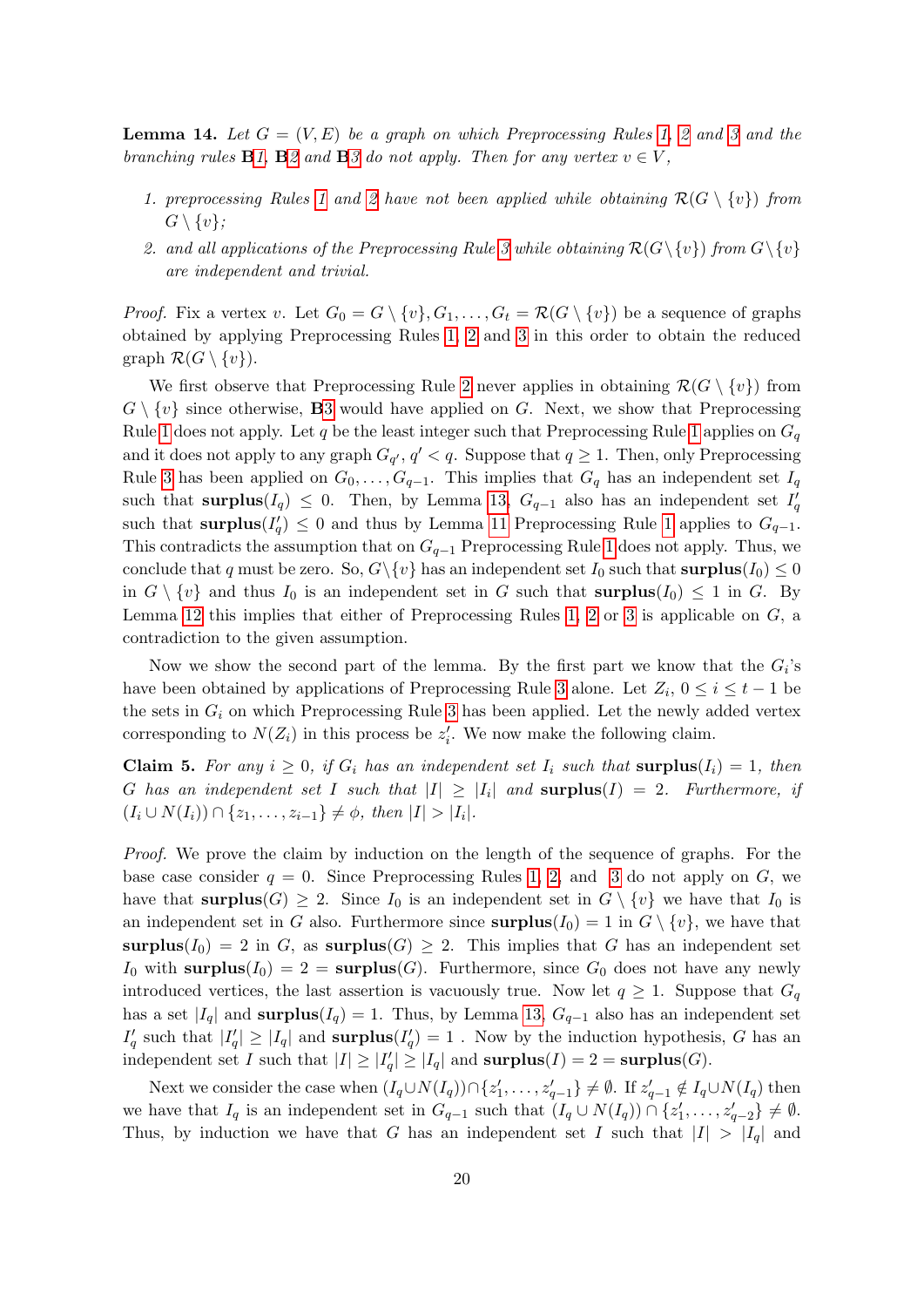surplus(I) = 2 = surplus(G). On the other hand, if  $z'_{q-1} \in I_q \cup N(I_q)$  then by Lemma [13,](#page-17-0) we know that  $G_{q-1}$  has an independent set  $I'_q$  such that  $|I'_q|>|I_q|$  and  $\text{surplus}(I'_q)=1$ . Now by induction hypothesis we know that G has an independent set I such that  $|I| \geq |I_q'| > |I_q|$ and  $\text{surplus}(I) = 2 = \text{surplus}(G)$ . This concludes the proof of the claim.  $\Box$ 

We first show that all the applications of Preprocessing Rule [3](#page-6-1) are trivial. Claim [5](#page-19-1) implies that if we have a non-trivial application of Preprocessing Rule [3](#page-6-1) then it implies that G has an independent set I such that  $|I| \geq 2$  and  $\text{surplus}(I) = 2 = \text{surplus}(G)$ . Then, **B[1](#page-13-2)** would apply on G, a contradiction.

Finally, we show that all the applications of Preprocessing Rule [3](#page-6-1) are independent. Let q be the least integer such that the application of Preprocessing Rule [3](#page-6-1) on  $G_q$  is not in-dependent. That is, the application of Preprocessing Rule [3](#page-6-1) on  $G_{q'}$ ,  $q' < q$ , is trivial and independent. Observe that  $q \geq 1$ . We already know that every application of Pre-processing Rule [3](#page-6-1) is trivial. This implies that the set  $Z_q$  contains a single vertex. Let  $Z_q = \{z_q\}$ . Since the application of Preprocessing Rule [3](#page-6-1) on  $Z_q$  is not independent we have that  $(Z_q \cup N(Z_q)) \cap \{z'_1, \dots, z'_{q-1}\} \neq \emptyset$ . We also know that surplus $(Z_q) = 1$  and thus by Claim [5](#page-19-1) we have that G has an independent set I such that  $|I| \geq 2 > |Z_q|$  and surplus(I) = 2 = surplus(G). This implies that **B**[1](#page-13-2) would apply on G, a contradiction. Hence, we conclude that all the applications of Preprocessing Rule [3](#page-6-1) are independent. This proves the lemma.  $\Box$ 

Let  $g(G)$  denote the girth of the graph, that is, the length of the smallest cycle in G. Our next goal of this section is to obtain a lower bound on the girth of an irreducible graph. Towards this, we first introduce the notion of an untouched vertex.

**Definition 4.** We say that a vertex v is untouched by an application of Preprocessing Rule [2](#page-6-0) or Preprocessing Rule [3,](#page-6-1) if  $\{v\} \cap (Z \cup N(Z)) = \phi$ , where Z is the set on which the rule is applied.

We now prove an auxiliary lemma regarding the application of the preprocessing rules on graphs of a certain girth and following that, we will prove a lower bound on the girth of irreducible graphs.

<span id="page-20-0"></span>**Lemma 15.** Let G be a graph on which Preprocessing Rules [1,](#page-5-2) [2](#page-6-0) and [3](#page-6-1) and the branching rules **B**[1,](#page-13-2) **B**[2,](#page-13-4) **B**[3](#page-13-1) do not apply and suppose that  $g(G) \geq 5$ . Then for any vertex  $v \in V$ , any vertex  $x \notin N_2[v]$  is untouched by the preprocessing rules applied to obtain the graph  $\mathcal{R}(G \setminus \{v\})$  from  $G \setminus \{v\}$  and has the same degree as it does in G.

*Proof.* Since the preprocessing rules do not apply in  $G$ , the minimum degree of  $G$  is at least 3 and since the graph G does not have cycles of length 3 or 4, for any vertex  $v$ , the neighbors of  $v$  are independent and there are no edges between vertices in the first and second neighborhood of v.

We know by Lemma [14](#page-19-0) that only Preprocessing Rule [3](#page-6-1) applies on the graph  $G \setminus \{v\}$ and it applies only in a trivial and independent way. Let  $U = \{u_1, \ldots, u_t\}$  be the degree 3 neighbors of  $v$  in  $G$  and let  $D$  represent the set of the remaining (high degree) neighbors of  $v$ . Let  $P_1, \ldots, P_l$  be the sequence of applications of Preprocessing Rule [3](#page-6-1) on the graph  $G \setminus \{v\}$ ,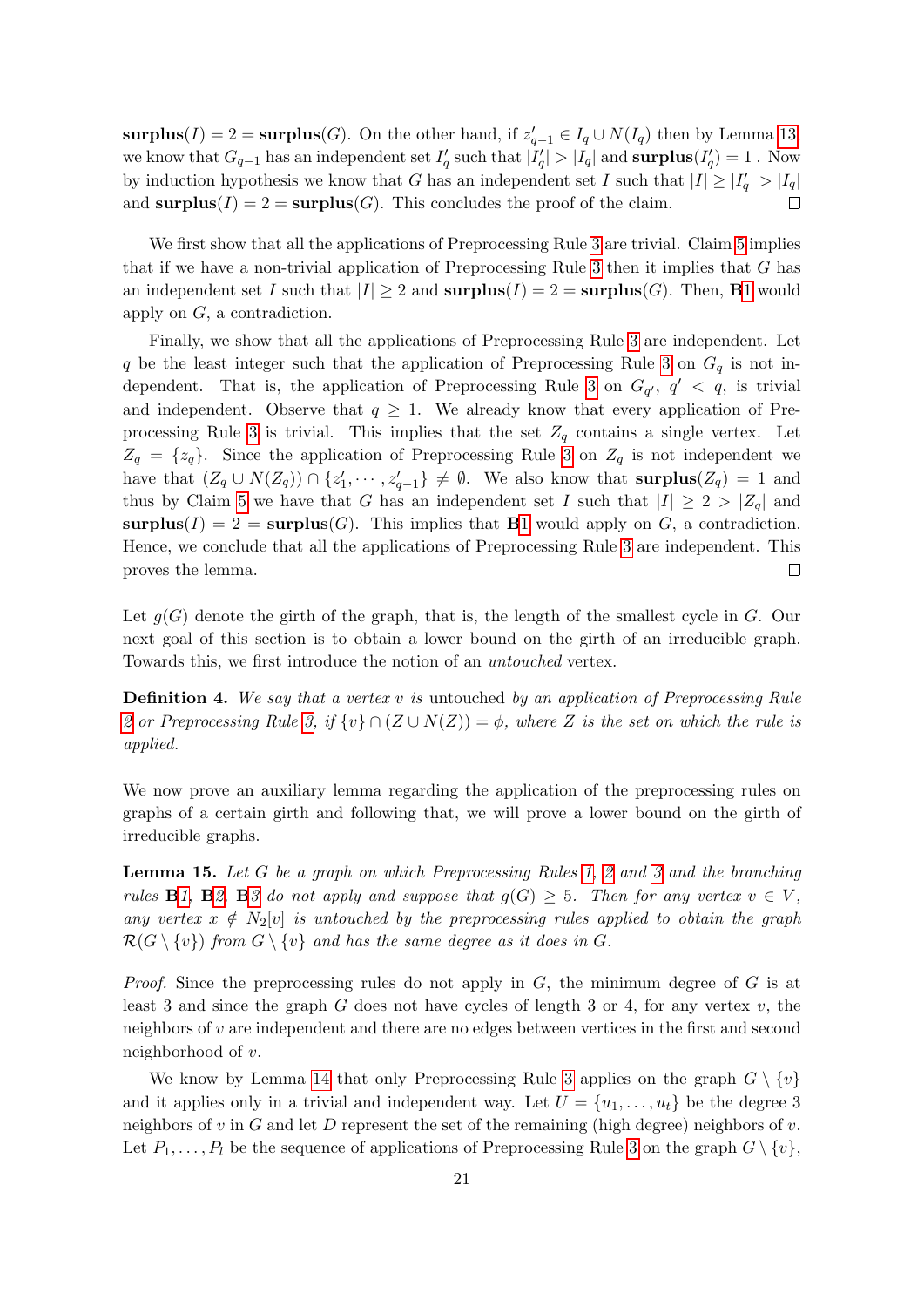let  $Z_i$  be the minimum surplus set corresponding to the application of  $P_i$  and let  $z_i$  be the new vertex created during the application of  $P_i$ .

We prove by induction on  $i$ , that

- the application  $P_i$  corresponds to a vertex  $u_j \in U$ ,
- any vertex  $x \notin N_2[v] \setminus D$  is untouched by this application, and
- after the application of  $P_i$ , the degree of  $x \notin N_2[v]$  in the resulting graph is the same as that in G.

In the base case,  $i = 1$ . Clearly, the only vertices of degree 2 in the graph  $G \setminus \{v\}$  are the degree 3 neighbors of v. Hence, the application  $P_1$  corresponds to some  $u_j \in U$ . Since the graph G has girth at least 5, no vertex in D can lie in the set  $\{u_i\} \cup N(u_i)$  and hence must be untouched by the application of  $P_1$ . Since  $u_j$  is a neighbor of v, it is clear that the application of  $P_1$  leaves any vertex disjoint from  $N_2[v]$  untouched. Now, suppose that after the application of  $P_1$ , a vertex w disjoint from  $N_2[v] \setminus D$  has lost a degree. Then, it must be the case that the application of  $P_1$  identified two of w's neighbors, say  $w_1$  and  $w_2$  as the vertex  $z_1$ . But since  $P_1$  is applied on the vertex  $u_i$ , this implies the existence of a 4 cycle  $u_j, w_1, w, w_2$  in G, which is a contradiction.

We assume as induction hypothesis that the claim holds for all i' such that  $1 \leq i' < i$  for some  $i > 1$ . Now, consider the application of  $P_i$ . By Lemma [14,](#page-19-0) this application cannot be on any of the vertices created by the application of  $P_l$  ( $l < i$ ), and by the induction hypothesis, after the application of  $P_{i-1}$ , any vertex disjoint from  $N_2[v] \setminus D$  remains untouched and retains the degree (which is  $\geq 3$ ) it had in the original graph. Hence, the application of  $P_i$ must occur on some vertex  $u_j \in U$ . Now, suppose that a vertex w disjoint from  $N_2[v] \setminus D$ has lost a degree. Then, it must be the case that  $P_i$  identified two of w's neighbors say  $w_1$ and  $w_2$  as the vertex  $z_i$ . Since  $P_i$  is applied on the vertex  $u_j$ , this implies the existence of a 4 cycle  $u_j, w_1, w, w_2$  in G, which is a contradiction. Finally, after the application of  $P_i$ , since no vertex outside  $N_2[v] \setminus D$  has ever lost degree and they all had degree at least 3 to begin with, we cannot apply Preprocessing Rule [3](#page-6-1) any further. This completes the proof of the claim.

Hence, after applying Preprocessing Rule [3](#page-6-1) exhaustively on  $G \setminus \{v\}$ , any vertex disjoint from  $N_2[v]$  is untouched and has the same degree as in the graph G. This completes the proof of the lemma.  $\Box$ 

Recall that the graph is irreducible if none of the preprocessing rules or branching rules **B**[1](#page-13-2) through B[5](#page-14-2) apply, i.e: the algorithm has reached B[6.](#page-14-3)

<span id="page-21-0"></span>**Lemma 16.** Let G be a connected 3-regular irreducible graph with at least 11 vertices. Then,  $g(G) \geq 7$ .

*Proof.* 1. Suppose G contains a triangle  $v_1, v_2, v_3$ . Let  $v_4$  be the remaining neighbor of  $v_1$ . Now,  $G[N(v_1) \setminus \{v_4\}]$  is a clique, which implies that branching rule **B**[2](#page-13-4) applies and hence contradicts the irreducibilty of G. Hence,  $g(G) \geq 4$ .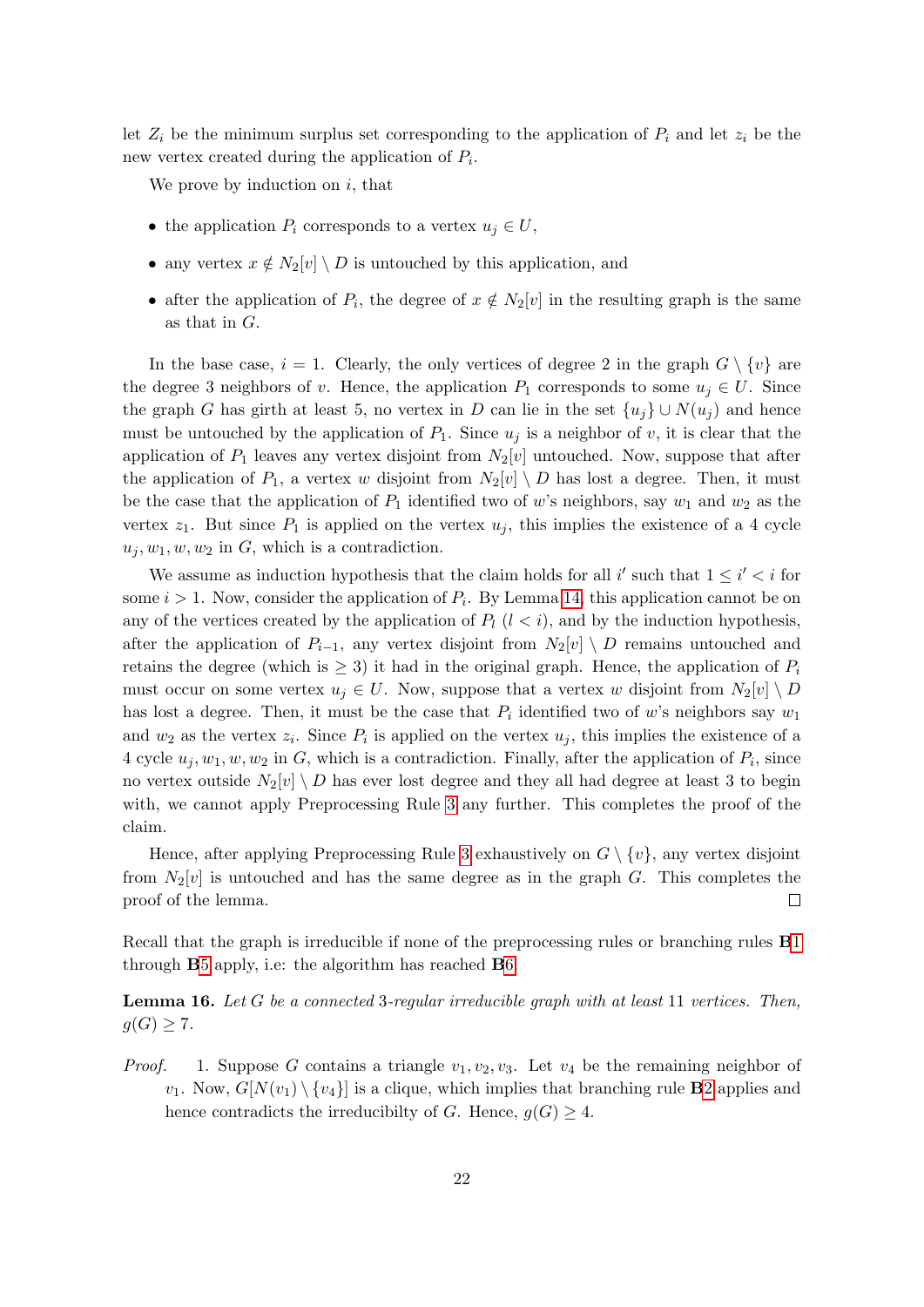

<span id="page-22-0"></span>Figure 10: Cases of Lemma [16](#page-21-0) when there is a 5 cycle or a 6 cycle in the graph

- 2. Suppose G contains a cycle  $v_1, v_2, v_3, v_4$  of length 4. Since G does not contain triangles, it must be the case that  $v_1$  and  $v_3$  are independent. Recall that G has minimum surplus 2, and hence surplus of the set  $\{v_1, v_3\}$  is at least 2. Since  $v_2$  and  $v_4$  account for two neighbors of both  $v_1$  and  $v_3$ , the neighborhood of  $v_1 \cup v_3$  can contain at most 2 more vertices (G is 3 regular). Since the minimum surplus of G is 2,  $|N({v_1, v_2})| = 4$  and hence  $\{v_1, v_3\}$  $\{v_1, v_3\}$  $\{v_1, v_3\}$  is a minimum surplus set of size 2, which implies that branching rule **B**1 applies and hence contradicts the irreduciblity of G. Hence,  $g(G) \geq 5$ .
- 3. Suppose that G contains a 5 cycle  $v_1, \ldots, v_5$ . Since  $g(G) \geq 5$ , this cycle does not contain chords. Let  $v_i'$  denote the remaining neighbor of the vertex  $v_i$  in the graph G. Since there are no triangles or 4 cycles,  $v'_i \neq v'_j$  for any  $i \neq j$ , and for any i and j such that  $|i - j| = 1$ ,  $v'_i$  and  $v'_j$  are independent. Now, we consider the following 2 cases.

**Case 1:** Suppose that for every  $i, j$  such that  $|i - j| \neq 1$ ,  $v'_i$  and  $v'_j$  are adjacent. Then, since  $G$  is a connected 3-regular graph,  $G$  has size 10, which is a contradiction.

**Case 2:** Suppose that for some  $i, j$  such that  $|i - j| \neq 1$ ,  $v'_i$  and  $v'_j$  are independent (see Figure [10\)](#page-22-0). Assume without loss of generality that  $i = 1$  and  $j = 3$ . Consider the vertex  $v'_1$  and let x and y be the remaining 2 neighbors of  $v'_1$  (the first neighbor being  $v_1$ ). Note that x or y cannot be incident to  $v_3$ , since otherwise x or y will coincide with  $v'_3$ . Hence,  $v_3$  is disjoint from  $N_2[v'_1]$ . By Lemma [14](#page-19-0) and Lemma [15,](#page-20-0) only Preprocessing Rule [3](#page-6-1) applies and the applications are only on the vertices  $v_1, x$  and y and leaves  $v_3$  untouched and the degree of vertex  $v_3$  unchanged. Now, let  $\hat{v}_1$  be the vertex which is created as a result of applying Preprocessing Rule [3](#page-6-1) on  $v_1$ . Let  $\hat{v}_4$  be the vertex created when  $v_4$  is identified with another vertex during some application of Preprocessing Rule [3.](#page-6-1) If  $v_4$  is untouched, then we let  $\hat{v}_4 = v_4$ . Similarly, let  $\hat{v}'_3$  be the vertex created when  $v_3$  is identified with another vertex during some application of Preprocessing Rule [3](#page-6-1). If  $v_3'$  is untouched, then we let  $\hat{v}_3' = v_3'$ . Since  $v_3$  is untouched and its degree remains 3 in the graph  $\mathcal{R}(G \setminus \{v\})$ , the neighborhood of  $v_3$  in this graph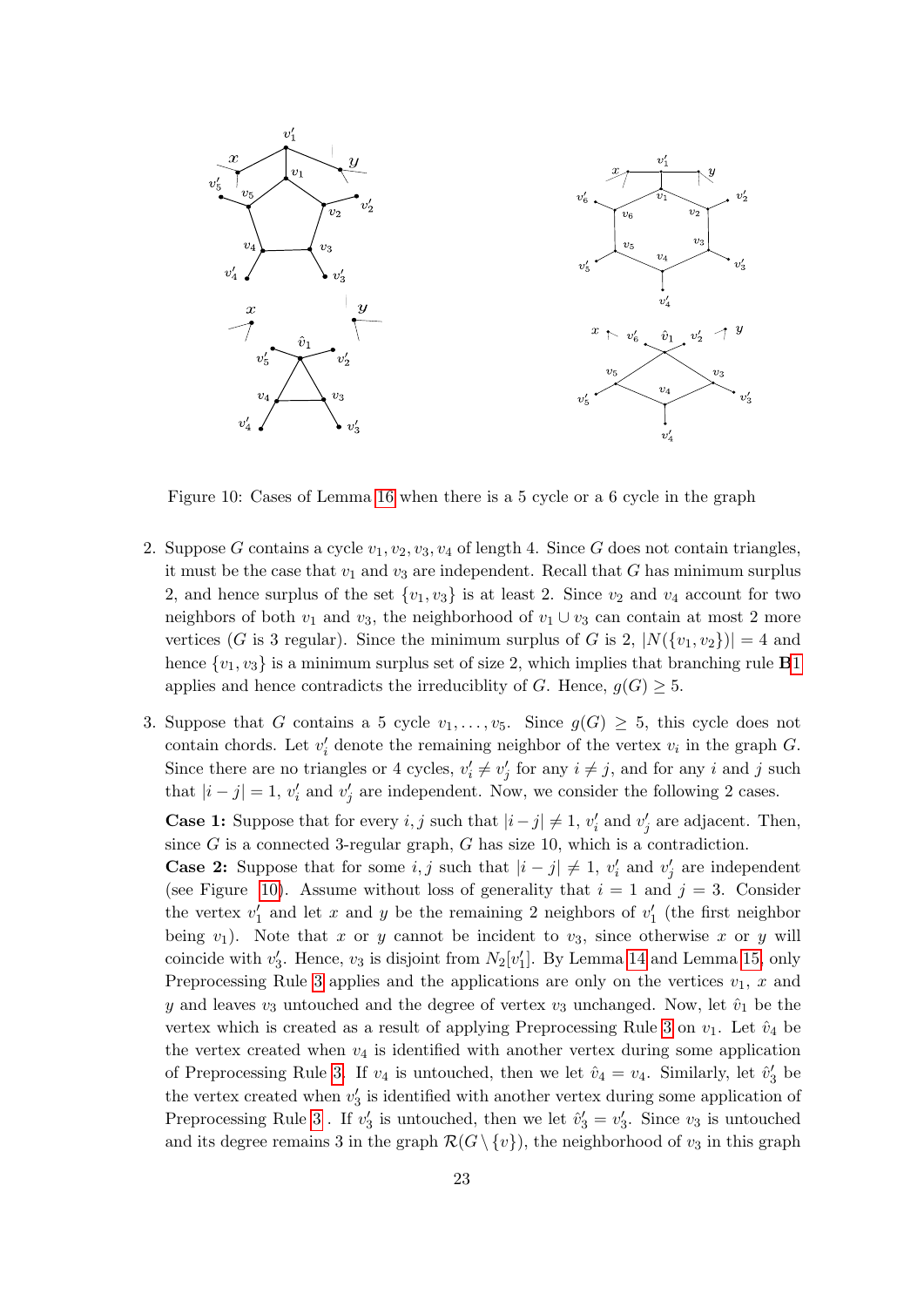can be covered by a 2 clique  $\hat{v}_1, \hat{v}_4$  and a vertex  $\hat{v}'_3$ , which implies that branching rule  $B2$  $B2$  applies in this graph, implying that branching rule  $B5$  $B5$  applies in the graph  $G$ , contradicting the irreduciblity of G. Hence,  $g(G) \geq 6$ .

4. Suppose that G contains a 6 cycle  $v_1, \ldots, v_6$ . Since  $g(G) \geq 6$ , this cycle does not contain chords. Let  $v_i'$  denote the remaining neighbor of each vertex  $v_i$  in the graph  $G$ . Let x and y denote the remaining neighbors of  $v'_1$  (see Figure [10\)](#page-22-0). Note that both  $v_3$ and  $v_5$  are disjoint from  $N_2[v_1']$  (if this were not the case, then we would have cycles of length  $\leq 5$ ). Hence, by Lemma [14](#page-19-0) and Lemma [15,](#page-20-0) we know that only Preprocessing Rule [3](#page-6-1) applies and the applications are only on the vertices  $v_1$ , x and y, vertices  $v_3$  and  $v_5$  are untouched, and the degree of  $v_3$  and  $v_5$  in the graph  $\mathcal{R}(G \setminus \{v_1'\})$  is 3. Let  $\hat{v}_1$ be the vertex which is created as a result of applying  $P_3$  on  $v_1$ . Let  $\hat{v}_4$  be the vertex created when  $v_4$  is identified with another vertex during some application of  $P_3$ . If  $v_4$  is untouched, then we let  $\hat{v}_4 = v_4$ . Now, in the graph  $\mathcal{R}(G \setminus \{v_1'\})$ , the vertices  $v_3$  and  $v_5$ are independent and share two neighbors  $\hat{v}_1$  and  $\hat{v}_4$ . The fact that they have degree 3 each and the surplus of graph  $\mathcal{R}(G \setminus \{v_1'\})$  is at least 2 (Lemma [14,](#page-19-0) Lemma [12\)](#page-17-1) implies that  $\{v_3, v_5\}$  is a minimum surplus set of size at least 2 in the graph  $\mathcal{R}(G \setminus \{v_1'\})$ , which implies that branching rule B[2](#page-13-4) applies in this graph, implying that branching rule B[5](#page-14-2) applies in the graph G, contradicting the irreduciblity of G. Hence,  $g(G) \geq 7$ .

This completes the proof of the lemma.

#### 4.6.2 Correctness and Analysis of the last step

In this section we combine all the results proved above and show the existence of degree 4 vertices in subsequent branchings after B[6.](#page-14-3) Towards this we prove the following lemma.

 $\Box$ 

<span id="page-23-0"></span>**Lemma 17.** Let G be a connected 3 regular irreducible graph on at least 11 vertices. Then, for any vertex  $v \in V$ ,

- 1.  $\mathcal{R}(G \setminus \{v\})$  contains three degree 4 vertices, say  $w_1, w_2, w_3$ ; and
- 2. for any  $w_i$ ,  $i \in \{1,2,3\}$ ,  $\mathcal{R}(\mathcal{R}(G \setminus \{v\}) \setminus \{w_i\})$  contains  $w_j$ ,  $i \neq j$  as a degree 4 vertex.
- *Proof.* 1. Let  $v_1, v_2, v_3$  $v_1, v_2, v_3$  $v_1, v_2, v_3$  $v_1, v_2, v_3$  $v_1, v_2, v_3$  $v_1, v_2, v_3$  be the neighbors of v. Since G was irreducible, **B**1, **B**2, **B**3 do not apply on  $\mathcal{R}(G \setminus \{v\})$  (else **B**[5](#page-14-2) would have applied on G). By Lemma [14](#page-19-0) and Lemma [15,](#page-20-0) we know that only Preprocessing Rule [3](#page-6-1) would have applied and the applications are only on these three vertices. Let  $w_1, w_2$  and  $w_3$  be the three vertices which are created as a result of applying Preprocessing Rule [3](#page-6-1) on these three vertices respectively. We claim that the degree of each  $w_i$  in the resulting graph is 4. Suppose that the degree of  $w_j$  is at most 3 for some j. But this can happen only if there was an edge between two vertices which are at a distance of 2 from  $v$ , that is, a path of length 3 between  $w_i$ and  $w_j$  for some  $i \neq j$ . This implies the existence of a cycle of length 5 in G, which contradicts Lemma [16.](#page-21-0)
	- 2. Note that, by Lemma [15,](#page-20-0) it is sufficient to show that  $w_i$  is disjoint from  $N_2[w_j]$  for any  $i \neq j$ . Suppose that this is not the case and let  $w_i$  lie in  $N_2[w_j]$ . First, suppose that  $w_i$ lies in  $N_2[w_j] \setminus N_1[w_j]$  and there is no  $w_k$  in  $N_1[w_i]$ . Let x be a common neighbor of  $w_i$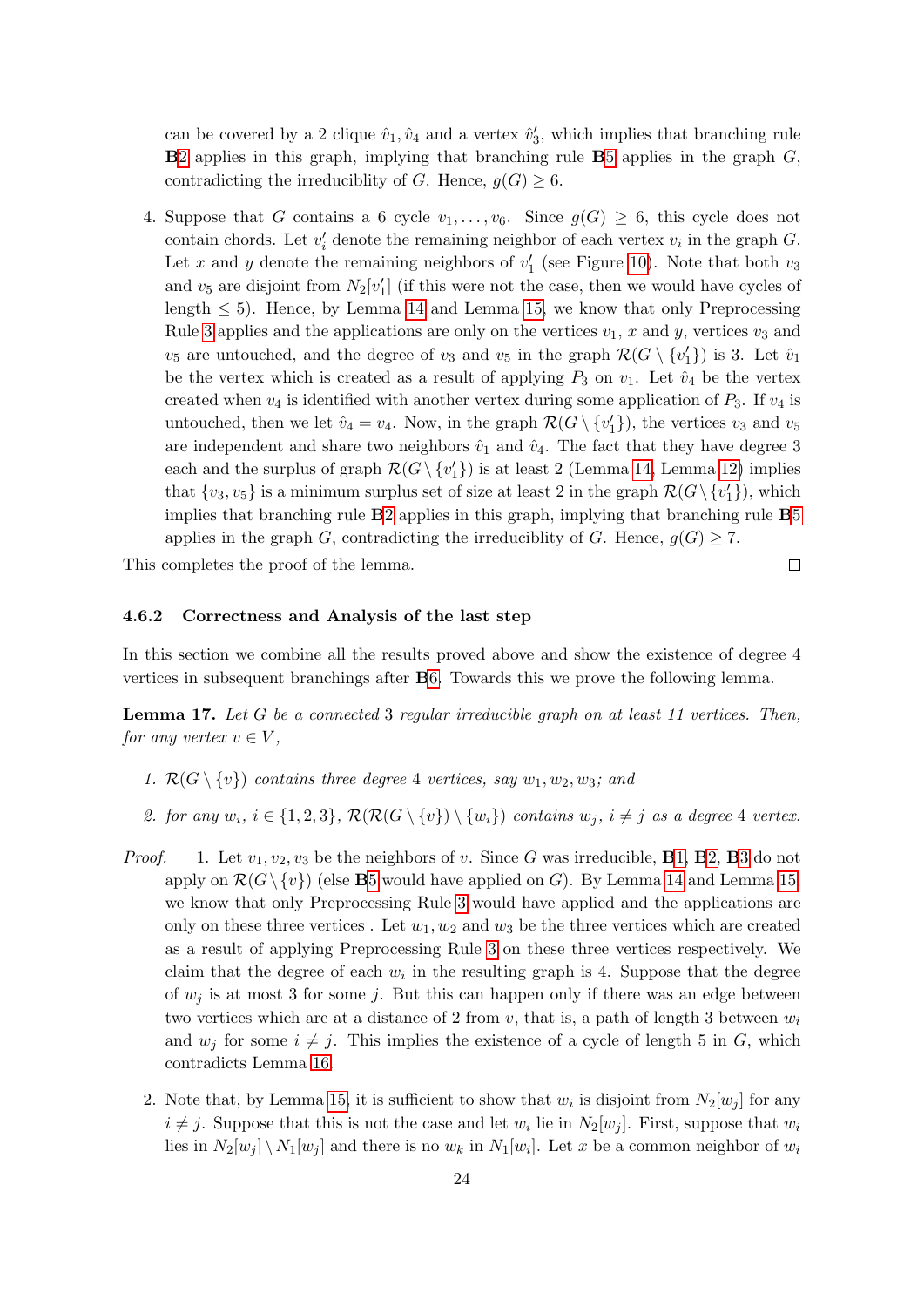and  $w_i$ . This implies that, in G, x has paths of length 3 to v via  $w_i$  and via  $w_j$ , which implies the existence of a cycle of length at most 6, a contradiction. Now, suppose that  $w_i$  lies in  $N_1[w_j]$ . But this can happen only if there was an edge between two vertices which are at a distance of  $2$  from  $v$ . This implies the existence of a cycle of length  $5$  in G, contradicting Lemma [16.](#page-21-0)

The next lemma shows the correctness of deleting  $v_{yz}$  from the graph  $\mathcal{R}(G \setminus \{x\})$  without branching.

<span id="page-24-0"></span>**Lemma 18.** Let G be a connected irreducible graph on at least 11 vertices, v be a vertex of degree 3, and x, y, z be the set of its neighbors. Then,  $G \setminus \{x\}$  contains a vertex cover of size at most k which excludes v if and only if  $\mathcal{R}(G \setminus \{x\})$  contains a vertex cover of size at most k – 3 which contains  $v_{yz}$ , where  $v_{yz}$  is the vertex created in the graph  $G \setminus \{x\}$  by the application of Preprocessing Rule [3](#page-6-1) on the vertex v.

Proof. We know by Lemma [15](#page-20-0) that there will be exactly 3 applications of Preprocessing Rule [3](#page-6-1) in the graph  $G \setminus \{x\}$ , and they will be on the three neighbors of x. Let  $G_1, G_2, G_3$  be the graphs which result after each such application, in that order. We assume without loss of generality that the third application of Preprocessing Rule [3](#page-6-1) is on the vertex  $v$ .

By the correctness of Preprocessing Rule [3,](#page-6-1) if  $G \setminus \{x\}$  has a vertex cover of size at most k which excludes v, then  $G_2$  has a vertex cover of size at most  $k-2$  which excludes v. Since this vertex cover must then contain y and z, it is easy to see that  $G_3$  contains a vertex cover of size at most  $k-3$  containing  $v_{yz}$ .

Conversely, if  $G_3$  has a vertex cover of size at most k-3 containing  $v_{yz}$ , then replacing  $v_{yz}$ with the vertices y and z results in a vertex cover for  $G_2$  of size at most  $k-2$  containing y and z (by the correctness of Preprocessing Rule [3\)](#page-6-1). Again, by the correctness of Preprocessing Rule [3,](#page-6-1) it follows that  $G \setminus \{x\}$  contains a vertex cover of size at most k containing y and z. Since v is adjacent to only y and z in  $G \setminus \{x\}$ , we may assume that this vertex cover excludes  $\upsilon.$  $\Box$ 

Thus, when branching rule  $\bf{B}6$  $\bf{B}6$  applies on the graph  $G$ , we know the following about the graph.

- G is a 3 regular graph. This follows from the fact that Preprocessing Rules [1,](#page-5-2) [2](#page-6-0) and [3](#page-6-1) and the branching rule B[4](#page-13-5) do not apply.
- $g(G) \geq 7$ . This follows from Lemma [16.](#page-21-0)

Let v be an arbitrary vertex and x, y and z be the neighbors of v. Since  $G$  is irreducible, Lemma [17](#page-23-0) implies that  $\mathcal{R}(G \setminus \{x\})$  contains 3 degree 4 vertices,  $w_1, w_2$  and  $w_3$ . We let  $v_{yz}$ be  $w_1$ . Lemma [17](#page-23-0) also implies that for any i, the graph  $\mathcal{R}(\mathcal{R}(G \setminus \{x\}) \setminus \{w_i\})$  contains 2 degree 4 vertices. Since the vertex  $v_{yz}$  is one of the three degree 4 vertices, in the graph  $\mathcal{R}(\mathcal{R}(G \setminus \{x\}) \setminus v_{uz}),$  the vertices  $w_2$  and  $w_3$  have degree 4 and one of the branching rules **B**[1,](#page-13-2) or B[2,](#page-13-4) or B[3](#page-13-1) or B[4](#page-13-5) will apply in this graph. Hence, we combine the execution of the rule B[6](#page-14-3) along with the subsequent execution of one of the rules B[1,](#page-13-2) B[2,](#page-13-4) B[3](#page-13-1) or B[4](#page-13-5) (see Fig. [5\)](#page-14-0).

 $\Box$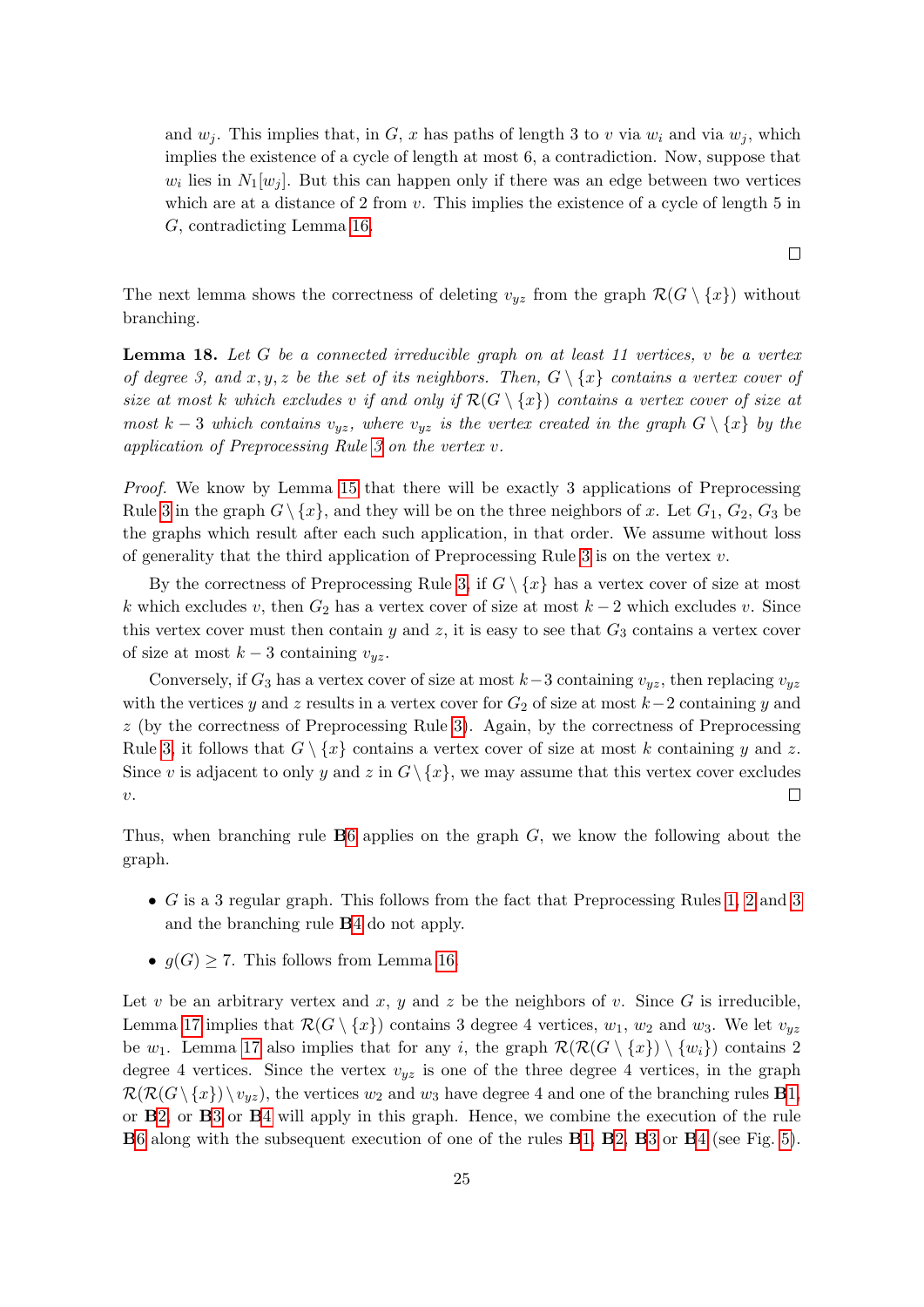To analyze the drops in the measure for the combined application of these rules, we consider each root to leaf path in the tree of Fig. [5](#page-14-0) (b) and argue the drops in each path.

• Consider the subtree in which v is not picked in the vertex cover from  $G$ , that is, x is picked in the vertex cover, following which we branch on some vertex  $w$  during the subsequent branching, from the graph  $\mathcal{R}(\mathcal{R}(G \setminus \{x\}) \setminus v_{uz}).$ 

Let the instances (corresponding to the nodes of the subtree) be  $(G, k)$ ,  $(G_1, k_1)$ ,  $(G_2, k_2)$  and  $(G'_2, k'_2)$ . That is,  $G_1 = \mathcal{R}(\mathcal{R}(G \setminus \{x\}) \setminus \{v_{yz}\})$ ,  $G'_2 = \mathcal{R}(G_1 \setminus \{w\})$ and  $G_2 = \mathcal{R}(G_1 \setminus N[w])$ .

By Lemma [7,](#page-10-1) we know that  $\mu(G \setminus \{x\}, k-1) \leq \mu(G, k) - \frac{1}{2}$  $\frac{1}{2}$ . This implies that  $\mu(\mathcal{R}(G))$  $\{(x\}), k' \leq \mu(G, k) - \frac{1}{2}$  where  $(\mathcal{R}(G \setminus \{x\}), k')$  is the instance obtained by applying the preprocessing rules on  $G \setminus \{x\}.$ 

By Lemma [7,](#page-10-1) we also know that including  $v_{yz}$  into the vertex cover will give a further drop of  $\frac{1}{2}$ . Hence,  $\mu(\mathcal{R}(G \setminus \{x\}) \setminus \{v_{yz}\}, k'-1) \leq \mu(G, k) - 1$ . Applying further preprocessing will not increase the measure. Hence  $\mu(G_1, k_1) \leq \mu(G, k) - 1$ .

Now, when we branch on the vertex  $w$  in the next step, we know that we use one of the rules **B**[1,](#page-13-2) **B**[2,](#page-13-4) **B**[3](#page-13-1) or **B**[4.](#page-13-5) Hence,  $\mu(G_2, k_2) \le \mu(G_1, k_1) - \frac{3}{2}$  $\frac{3}{2}$  and  $\mu(G'_2, k'_2) \leq \mu(G_1, k_1) - \frac{1}{2}$ 2 (since B[4](#page-13-5) gives the worst branching vector). But this implies that  $\mu(G_2, k_2) \leq \mu(G, k)$ – 5  $\frac{5}{2}$  and  $\mu(G'_2, k'_2) \leq \mu(G, k) - \frac{3}{2}$  $\frac{3}{2}$ .

This completes the analysis of the branch of rule  $\bf{B}6$  $\bf{B}6$  where v is not included in the vertex cover.

• Consider the subtree in which  $v$  is included in the vertex cover, by Lemma [17](#page-23-0) we have that  $\mathcal{R}(G \setminus \{v\})$  has exactly three degree 4 vertices, say  $w_1, w_2, w_3$  and furthermore for any  $w_i, i \in \{1, 2, 3\}, \mathcal{R}(\mathcal{R}(G \setminus \{v\}) \setminus \{w_i\})$  contains 2 degree 4 vertices. Since G is irreducible, we have that for any vertex  $v$  in  $G$ , the branching rules  $B1$ ,  $B2$  $B2$  and **B**[3](#page-13-1) do not apply on the graph  $\mathcal{R}(G \setminus \{v\})$ . Thus, we know that in the branch where we include  $v$  in the vertex cover, the first branching rule that applies on the graph  $\mathcal{R}(G \setminus \{v\})$  is **B**[4.](#page-13-5) Without loss of generality, we assume that **B**[4](#page-13-5) is applied on the vertex  $w_1$ . Thus, in the branch where we include  $w_1$  in the vertex cover, we know that  $\mathcal{R}(\mathcal{R}(G \setminus \{v\}) \setminus \{w_1\})$  contains  $w_2$  and  $w_3$  as degree 4 vertices, This implies that in the graph  $\mathcal{R}(\mathcal{R}(G \setminus \{v\}) \setminus \{w_1\})$  one of the branching rules **B**[1,](#page-13-2) **B**[2,](#page-13-4) **B**[3](#page-13-1) or **B**[4](#page-13-5) apply on a vertex  $w_1^*$ . Hence, we combine the execution of the rule **B**[6](#page-14-3) along with the subsequent executions of B[4](#page-13-5) and one of the rules B[1,](#page-13-2) B[2,](#page-13-4) B[3](#page-13-1) or B[4](#page-13-5) (see Fig. [5\)](#page-14-0).

We let the instances corresponding to the nodes of this subtree be  $(G, k), (G_1, k_1)$ ,  $(G_2, k_2), (G'_2, k'_2), (G_3, k_3)$  and  $(G'_3, k'_3)$ , where  $G_1 = \mathcal{R}(G \setminus \{v\}), G_2 = \mathcal{R}(G_1 \setminus N[w_1]),$  $G_2' = \mathcal{R}(G_1 \setminus \{w_1\}), G_3 = \mathcal{R}(G_2' \setminus N[w_1^*])$  and  $G_3' = \mathcal{R}(G_2' \setminus \{w_1^*\}).$ 

Lemma [7,](#page-10-1) and the fact that preprocessing rules do not increase the measure implies that  $\mu(G_1, k_1) \leq \mu(G, k)$ .

Now, since  $\mathbf{B}4$  $\mathbf{B}4$  has been applied to branch on  $w_1$ , the analysis of the drop of measure due to **B**[4](#page-13-5) shows that  $\mu(G_2, k_2) \leq \mu(G_1, k_1) - \frac{3}{2}$  $\frac{3}{2}$  and  $\mu(G_2, k_2) \leq \mu(G_1, k_1) - \frac{1}{2}$  $\frac{1}{2}$ . Similarly, since, in the graph  $G_2'$ , we branch on vertex  $w_1^*$  using one of the rules **B**[1,](#page-13-2) **B**[2,](#page-13-4) **B**[3](#page-13-1) or **B**[4,](#page-13-5) we have that  $\mu(G_3, k_3) \leq \mu(G'_2, k'_2) - \frac{3}{2}$  $\frac{3}{2}$  and  $\mu(G'_3, k'_3) \leq \mu(G'_2, k'_2) - \frac{1}{2}$  $\frac{1}{2}$ .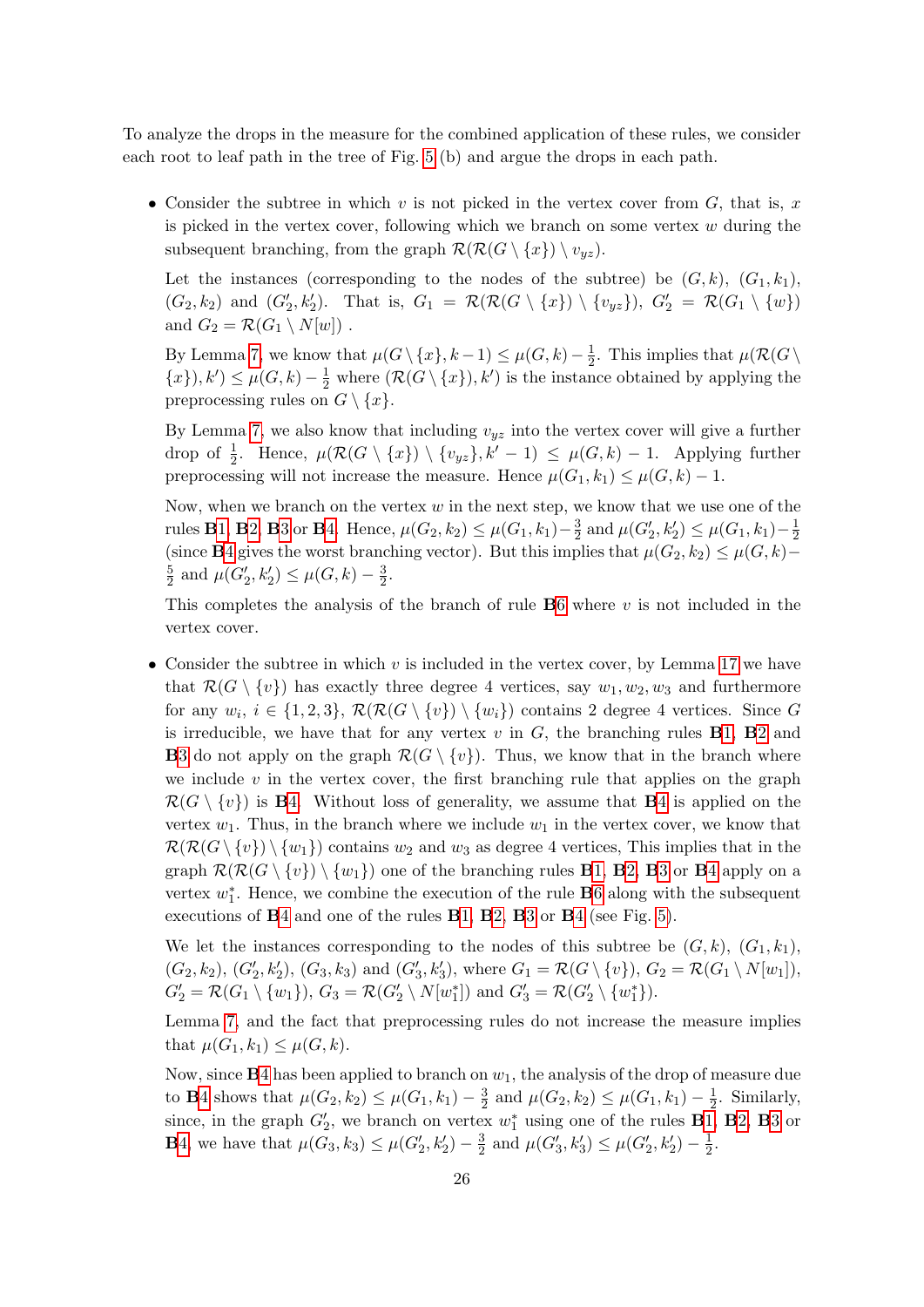Combining these, we get that  $\mu(G_3, k_3) \leq \mu(G, k) - \frac{5}{2}$  $\frac{5}{2}$  and  $\mu(G'_3, k'_3) \leq \mu(G, k) - \frac{3}{2}$  $\frac{3}{2}$ . This completes the analysis of rule  $B6$  $B6$  where  $v$  is included in the vertex cover. Combining the analysis for both the cases results in a branching vector of  $(\frac{3}{2},\frac{5}{2})$  $\frac{5}{2}, \frac{5}{2}$  $\frac{5}{2}, \frac{3}{2}$  $(\frac{3}{2}, 2)$  for the rule B[6.](#page-14-3)

Finally, we combine all the above results to obtain the following theorem.

<span id="page-26-0"></span>**Theorem 2.** VERTEX COVER ABOVE LP can be solved in time  $O^*((2.3146)^{k-vc^*(G)})$ .

*Proof.* Let us fix  $\mu = \mu(G, k) = k - vc^*(G)$ . We have thus shown that the preprocessing rules do not increase the measure. Branching rules  $B1$  $B1$  or  $B2$  $B2$  or  $B3$  $B3$  results in a  $(1,1)$  decrease in  $\mu(G, k) = \mu$ , resulting in the recurrence  $T(\mu) \leq T(\mu - 1) + T(\mu - 1)$  which solves to  $2^{\mu} = 2^{k - vc^*(G)}$ .

Branching rule **B**[4](#page-13-5) results in a  $\left(\frac{1}{2}, \frac{3}{2}\right)$  $\frac{3}{2}$  decrease in  $\mu(G, k) = \mu$ , resulting in the recurrence  $T(\mu) \leq T(\mu - \frac{1}{2})$  $(\frac{1}{2}) + T(\mu - \frac{3}{2})$  $\frac{3}{2}$ ) which solves to  $2.1479^{\mu} = 2.1479^{k - v c^*(G)}$ .

Branching rule **B**[5](#page-14-2) combined with the next step in the algorithm results in a  $(1, \frac{3}{2})$  $\frac{3}{2}, \frac{3}{2}$  $\frac{3}{2}$ branching vector, resulting in the recurrence  $T(\mu) \leq T(\mu - 1) + 2T(\mu - \frac{3}{2})$  $\frac{3}{2}$ ) which solves to  $2.3146^{\mu} = 2.3146^{k-vc^*(G)}$ .

We analyzed the way algorithm works after an application of branching rule B[6](#page-14-3) before Theorem [2.](#page-26-0) An overview of drop in measure is given in Figure [9.](#page-16-0)

This leads to a  $(\frac{3}{2}, \frac{5}{2})$  $\frac{5}{2}, 2, \frac{3}{2}$  $\frac{3}{2}, \frac{5}{2}$  $\frac{5}{2}$ ) branching vector, resulting in the recurrence  $T(\mu) \leq T(\mu - \frac{1}{2})$  $1) + 2T(\mu - \frac{3}{2})$  $\frac{3}{2}$ ) which solves to 2.3146<sup> $\mu$ </sup> = 2.3146<sup> $k-vc*(G)$ </sup>.

Thus, we get an  $O^*(2.3146^{(k-vc^*(G)})$  algorithm for VERTEX COVER ABOVE LP.  $\Box$ 

# 5 Applications

In this section we give several applications of the algorithm developed for VERTEX COVER above LP.

#### 5.1 An algorithm for ABOVE GUARANTEE VERTEX COVER

Since the value of the LP relaxation is at least the size of the maximum matching, our algorithm also runs in time  $O^*(2.3146^{k-m})$  where k is the size of the minimum vertex cover and  $m$  is the size of the maximum matching.

<span id="page-26-1"></span>**Theorem 3.** Above GUARANTEE VERTEX COVER can be solved in time  $O^*(2.3146^\ell)$  time, where  $\ell$  is the excess of the minimum vertex cover size above the size of the maximum matching.

Now by the known reductions in [\[8,](#page-33-4) [17,](#page-34-8) [22\]](#page-34-2) (see also Figure [1\)](#page-2-0) we get the following corollary to Theorem [3.](#page-26-1)

<span id="page-26-2"></span>Corollary 2. ALMOST 2-SAT, ALMOST 2-SAT $(v)$ , RHORN-BACKDOOR DETECTION SET can be solved in time  $O^*(2.3146^k)$ , and KVD<sub>pm</sub> can be solved in time  $O^*(2.3146^{\frac{k}{2}})$  =  $O^*(1.5214^k)$ .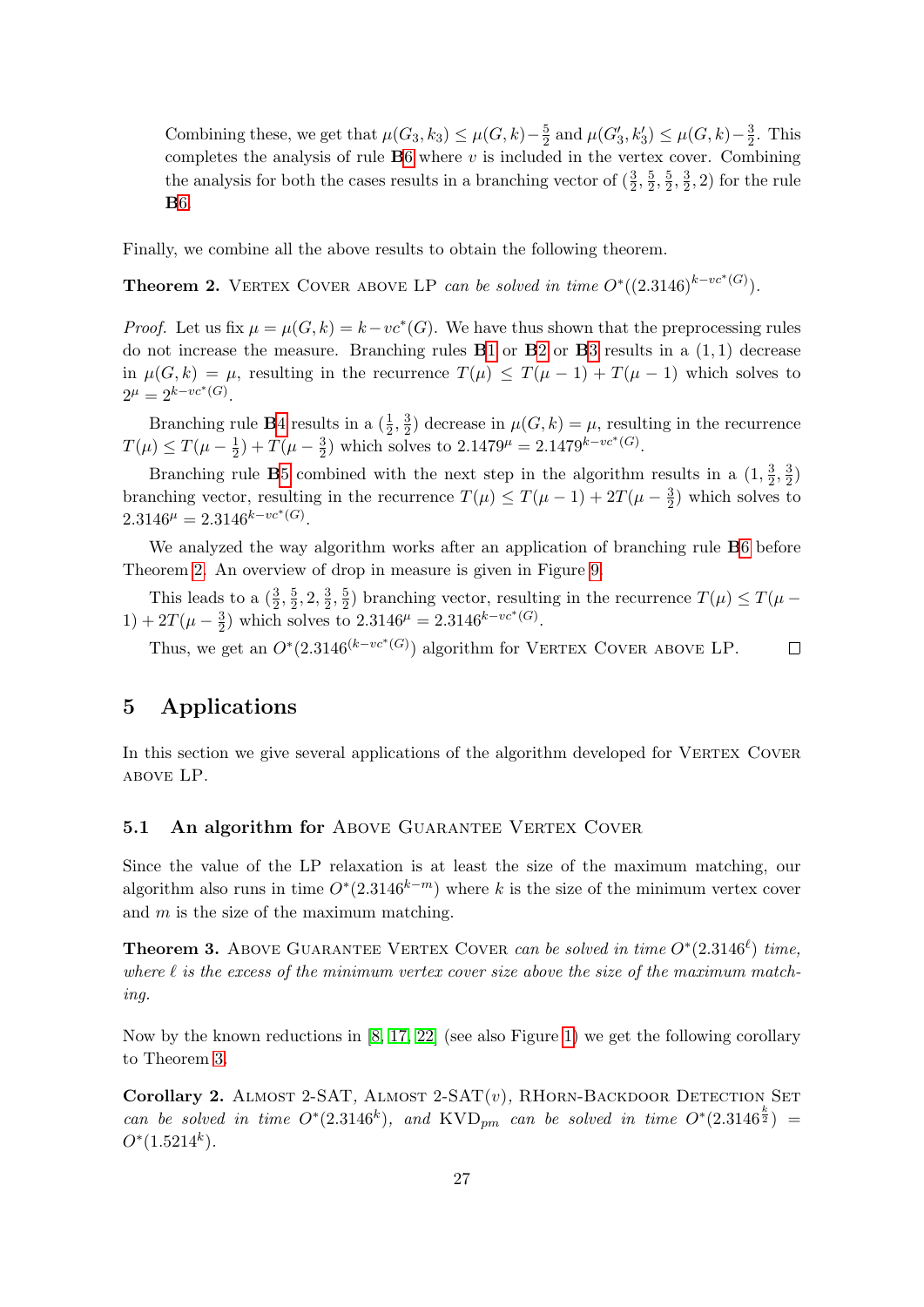#### 5.2 Algorithms for ODD CYCLE TRANSVERSAL and SPLIT VERTEX DELETION

We describe a generic algorithm for both ODD CYCLE TRANSVERSAL and SPLIT VERTEX DELETION. Let  $X, Y \in \{ \text{Clique}, \text{Independent Set} \}$ . A graph G is called an  $(X, Y)$ -graph if its vertices can be partitioned into  $X$  and  $Y$ . Observe that when  $X$  and  $Y$  are both *independent* set, this corresponds to a *bipartite graph* and when X is *clique* and Y is *independent set*, this corresponds to a split graph. In this section we outline an algorithm that runs in time  $O^*(2.3146^k)$  and solves the following problem.

| $(X, Y)$ -TRANSVERSAL SET |                                                                           |  |
|---------------------------|---------------------------------------------------------------------------|--|
|                           | <i>Instance:</i> An undirected graph $G$ and a positive integer $k$ .     |  |
| <i>Parameter:</i> k.      |                                                                           |  |
|                           | <i>Problem:</i> Does G have a vertex subset S of size at most k such that |  |
|                           | its deletion leaves a $(X, Y)$ -graph?                                    |  |

We solve the  $(X, Y)$ -TRANSVERSAL SET problem by using a reduction to AGVC that takes k to k [\[25\]](#page-34-9). We give the reduction here for the sake of the completeness. Let  $X, Y \in$ {Clique, Independent Set}

**Construction :** Given a graph  $G = (V, E)$  and  $(X, Y)$ , we construct a graph  $H(X, Y) = (V(X, Y), E(X, Y))$  as follows. We take two copies of V as the vertex set of  $H(X,Y)$ , that is,  $V(X,Y) = V_1 \cup V_2$  where  $V_i = \{u_i \mid u \in V\}$  for  $1 \le i \le 2$ . The set  $V_1$  corresponds to X and the set  $V_2$  corresponds to Y. The edge set of  $H(X, Y)$  depends on X or Y being clique or independent set. If X is independent set, then the graph induced on  $V_1$  is made isomorphic to  $G$ , that is, for every edge  $(u, v) \in E$  we include the edge  $(u_1, v_1)$  in  $E(X, Y)$ . If X is *clique*, then the graph induced on  $V_1$  is isomorphic to the complement of  $G$ , that is, for every non-edge  $(u, v) \notin E$  we include an edge  $(u_1, v_1)$  in  $E(X, Y)$ . Hence, if X(respectively Y) is *independent set*, then we make the corresponding  $H(X,Y)[V_i]$  isomorphic to the graph G and otherwise, we make  $H(X,Y)[V_i]$  isomorphic to the complement of G. Finally, we add the perfect matching  $P = \{(u_1, u_2) \mid u \in V\}$  to  $E(X, Y)$ . This completes the construction of  $H(X, Y)$ .

We first prove the following lemma, which relates the existence of an  $(X, Y)$ -induced subgraph in the graph  $G$  to the existence of an independent set in the associated auxiliary graph  $H(X, Y)$ . We use this lemma to relate  $(X, Y)$ -TRANSVERSAL SET to AGVC.

<span id="page-27-0"></span>**Lemma 19.** Let  $X, Y \in \{Clique, Independent Set\}$  and  $G = (V, E)$  be a graph on n vertices. Then, G has an  $(X, Y)$ -induced subgraph of size t if and only if  $H(X, Y)$  has an independent set of size t.

*Proof.* Let  $S \subseteq V$  be such that  $G[S]$  is an  $(X, Y)$ -induced subgraph of size t. Let S be partitioned as  $S_1$  and  $S_2$  such that  $S_1$  is X and  $S_2$  is Y. We also know that  $H(X, Y) =$  $(V(X, Y), E(X, Y))$ . Consider the image of  $S_1$  in  $V_1$  and  $S_2$  in  $V_2$ . Let the images be  $S_1^H$ and  $S_2^H$  respectively. We claim that  $S_1^H \cup S_2^H$  is an independent set of size t in the graph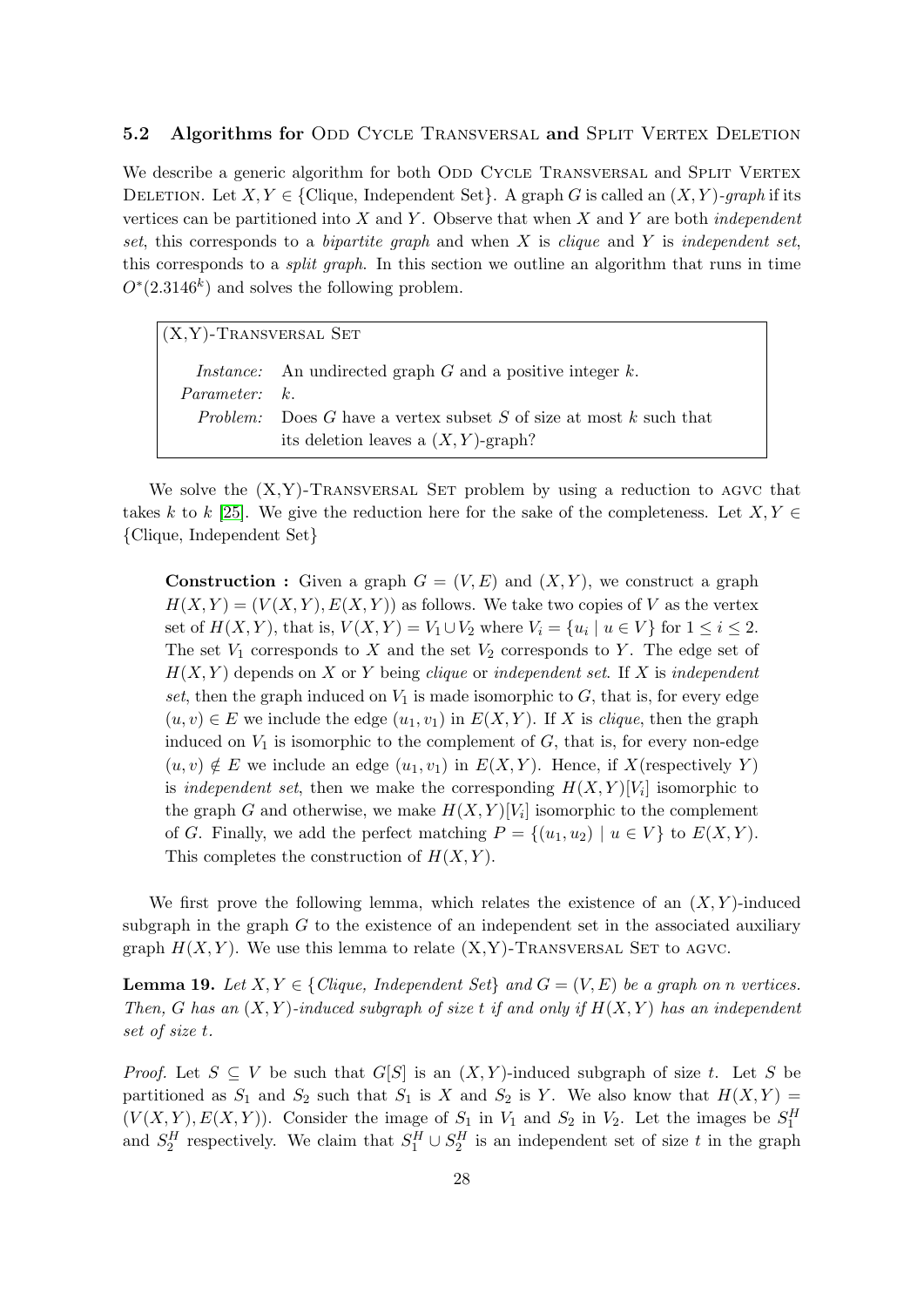$H(X,Y)$ . To see that this is indeed the case, it is enough to observe that  $S_i$ 's partition S,  $H[V_i]$  is a copy of G or a copy of the complement of G based on the nature of X and Y. Furthermore, the only edges between any pair of copies of G or  $\overline{G}$  in  $H(X, Y)$ , are of the form  $(u_1, u_2), u \in V$ , that is, the matching edges.

Conversely, let K be an independent set in  $H(X, Y)$  of size t and let K be decomposed as  $K_i$ ,  $1 \leq i \leq 2$ , where  $K_i = K \cap V_i$ . Let  $B_i$  be the set of vertices of G which correspond to the vertices of  $K_i$ , that is,  $B_i = \{u \mid u \in V, u_i \in K_i\}$  for  $1 \leq i \leq 2$ . Observe that, for any  $u \in V$ , K contains at most one of the two copies of u, that is,  $|K \cap \{u_1, u_2\}| \leq 1$  for any  $u \in V$ . Hence,  $|B_1| + |B_2| = t$ . Recall that, if X is independent set, then  $H(X,Y)[V_1]$  is a copy of G and hence  $B_1$  is an independent set in G and if X is *clique*, then  $H(X,Y)[V_1]$  is a copy of the complement of G and hence  $K_1$  is an independent set in  $\overline{G}$ , and thus  $B_1$  induces a clique in G. The same can be argued for the two cases for Y. Hence, the graph  $G[B_1 \cup B_2]$ is indeed an  $(X, Y)$ -graph of size t. This completes the proof of the lemma.  $\Box$ 

Using Lemma [19,](#page-27-0) we obtain the following result.

**Lemma 20.** Let  $X, Y \in \{Clique, Independent Set\}$  and G be a graph on n vertices. Then G has a set of vertices of size at most k whose deletion leaves an  $(X, Y)$ -graph if and only if  $H(X, Y)$  has a vertex cover of size at most  $n + k$ , where n is the size of the perfect matching of  $H(X, Y)$ .

*Proof.* By Lemma [19](#page-27-0) we have that G has an  $(X, Y)$ -induced subgraph of size t if and only if  $H(X, Y)$  has an independent set of size t. Thus, G has an  $(X, Y)$ -induced subgraph of size  $n - k$  if and only if  $H(X, Y)$  has an independent set of size  $n - k$ . But this can happen if and only if  $H(X, Y)$  has a vertex cover of size at most  $2n - (n - k) = n + k$ . This proves the claim.  $\Box$ 

Combining the above lemma with Theorem [3,](#page-26-1) we have the following.

**Theorem 4.** (X,Y)-TRANSVERSAL SET can be solved in time  $O^*(2.3146^k)$ .

As a corollary to the above theorem we get the following new results.

Corollary 3. ODD CYCLE TRANSVERSAL and SPLIT VERTEX DELETION can be solved in time  $O^*(2.3146^k)$ .

Observe that the reduction from EDGE BIPARTIZATION to ODD CYCLE TRANSVERSAL rep-resented in Figure [1,](#page-2-0) along with the above corollary implies that EDGE BIPARTIZATION can also be solved in time  $O^*(2.3146^k)$ . However, we note that Guo et al. [\[9\]](#page-33-9) have given an algorithm for this problem running in time  $O^*(2^k)$ .

#### 5.3 An algorithm for KÖNIG VERTEX DELETION

A graph  $G$  is called König if the size of a minimum vertex cover equals that of a maximum matching in the graph. Clearly bipartite graphs are König but there are non-bipartite graphs that are König (a triangle with an edge attached to one of its vertices, for example). Thus the KÖNIG VERTEX DELETION problem, as stated below, is closely connected to ODD CYCLE Transversal.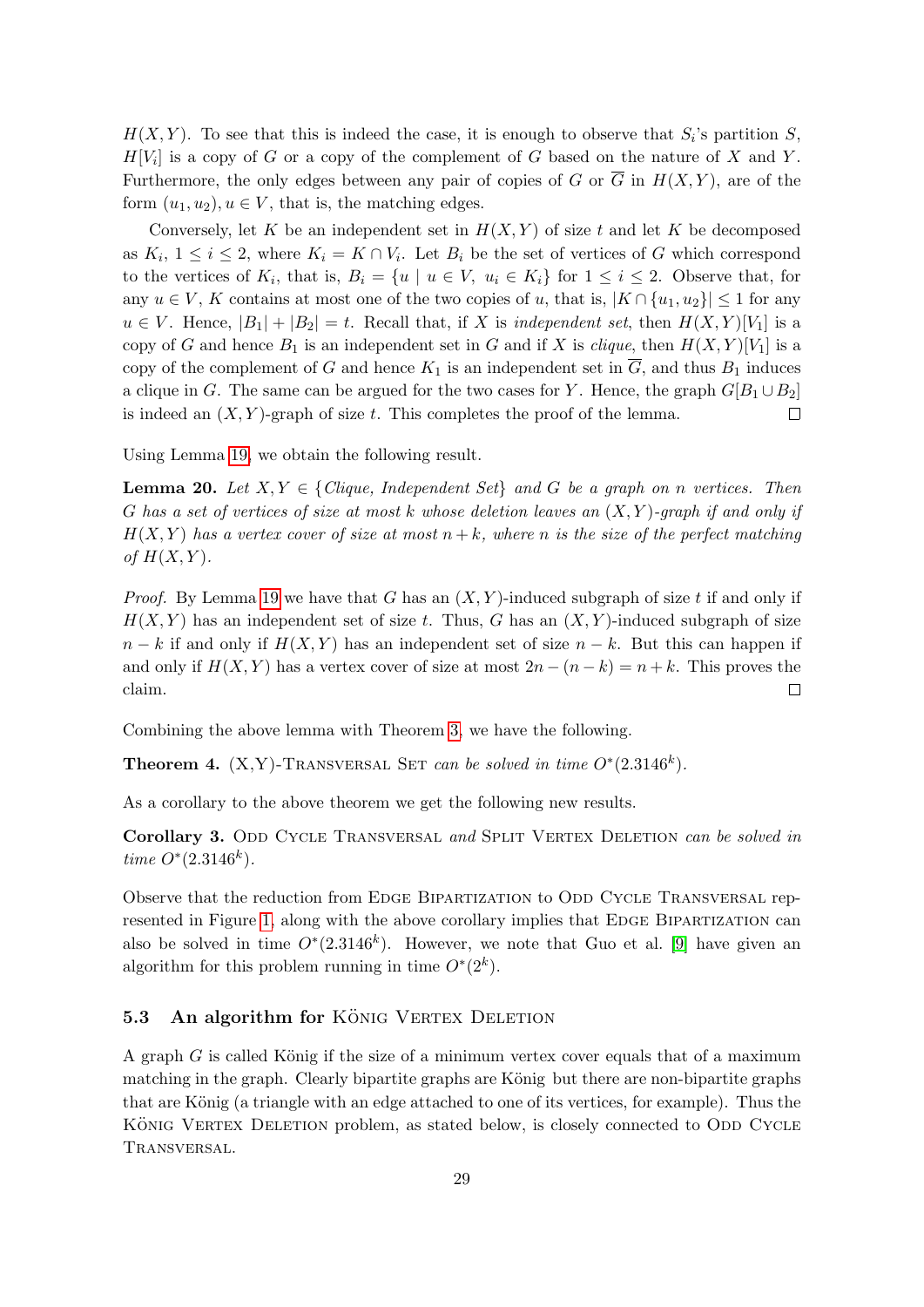KÖNIG VERTEX DELETION (KVD) *Instance:* An undirected graph  $G$  and a positive integer  $k$ . Parameter: Problem: Does G have a vertex subset  $S$  of size at most  $k$  such that  $G \setminus S$  is a König graph?

If the input graph  $G$  to KÖNIG VERTEX DELETION has a perfect matching then this problem is called KVD<sub>pm</sub>. By Corollary [2,](#page-26-2) we already know that  $KVD_{pm}$  has an algorithm with running time  $O^*(1.5214^k)$  by a polynomial time reduction to AGVC, that takes k to  $k/2$ . However, there is no known reduction if we do not assume that the input graph has a perfect matching and it required several interesting structural theorems in [\[18\]](#page-34-3) to show that KVD can be solved as fast as agvc. Here, we outline an algorithm for KVD that runs in  $O<sup>*</sup>(1.5214<sup>k</sup>)$  and uses an interesting reduction rule. However, for our algorithm we take a detour and solve a slightly different, although equally interesting problem. Given a graph, a set S of vertices is called König vertex deletion set (kvd set) if its removal leaves a König graph. The auxiliary problem we study is following.

| VERTEX COVER PARAM BY KVD |                                                                                                                                 |  |
|---------------------------|---------------------------------------------------------------------------------------------------------------------------------|--|
|                           | <i>Instance:</i> An undirected graph $G$ , a König vertex deletion set $S$ of size<br>at most k and a positive integer $\ell$ . |  |
| <i>Parameter:</i> k       | <i>Problem:</i> Does G have a vertex cover of size at most $\ell$ ?                                                             |  |

This fits into the recent study of problems parameterized by other structural parameters. See, for example ODD CYCLE TRANSVERSAL parameterized by various structural parameters  $[12]$  or TREEWIDTH parameterized by vertex cover  $[1]$  or VERTEX COVER parameterized by feedback vertex set  $[11]$ . For our proofs we will use the following characterization of König graphs.

<span id="page-29-0"></span>**Lemma 21.** [\[18,](#page-34-3) Lemma 1] A graph  $G = (V, E)$  is König if and only if there exists a bipartition of V into  $V_1 \oplus V_2$ , with  $V_1$  a vertex cover of G such that there exists a matching across the cut  $(V_1, V_2)$  saturating every vertex of  $V_1$ .

Note that in VERTEX COVER PARAM BY KVD,  $G \setminus S$  is a König graph. So one could branch on all subsets of S to include in the output vertex cover, and for those elements not picked in S, we could pick its neighbors in  $G \setminus S$  and delete them. However, the resulting graph need not be König adding to the complications. Note, however, that such an algorithm would yield an  $O<sup>*</sup>(2<sup>k</sup>)$  algorithm for VERTEX COVER PARAM BY OCT. That is, if S were an odd cycle transversal then the resulting graph after deleting the neighbors of vertices not picked from S will remain a bipartite graph, where an optimum vertex cover can be found in polynomial time.

Given a graph  $G = (V, E)$  and two disjoint vertex subsets  $V_1, V_2$  of V, we let  $(V_1, V_2)$  denote the bipartite graph with vertex set  $V_1 \cup V_2$  and edge set  $\{\{u, v\} : \{u, v\} \in E \text{ and } u \in V_1, v \in V_2\}.$ Now, we describe an algorithm based on Theorem [1,](#page-10-2) that solves VERTEX COVER PARAM BY KVD in time  $O^*(1.5214^k)$ .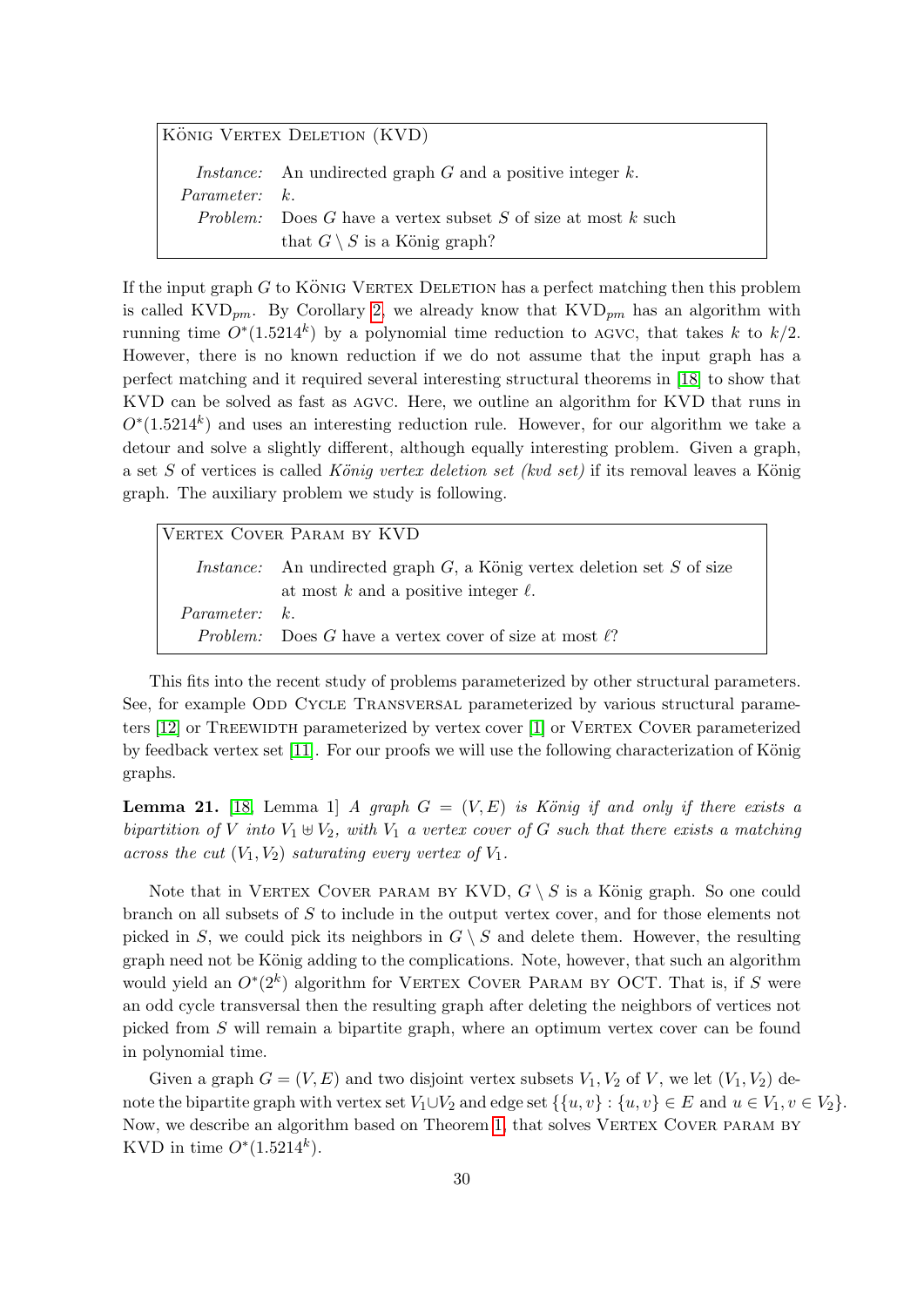# <span id="page-30-1"></span>**Theorem 5.** VERTEX COVER PARAM BY KVD can be solved in time  $O^*(1.5214^k)$ .

*Proof.* Let G be the input graph, S be a kvd set of size at most k. We first apply Lemma [1](#page-5-1) on  $G = (V, E)$  and obtain an optimum solution to LPVC(G) such that all  $\frac{1}{2}$  is the unique optimum solution to LPVC( $G[V_{1/2}^x]$ ). Due to Lemma [2,](#page-5-3) this implies that there exists a minimum vertex cover of G that contains all the vertices in  $V_1^x$  and none of the vertices in  $V_0^x$ . Hence, the problem reduces to finding a vertex cover of size  $\ell' = \ell - |V_1^x|$  for the graph  $G' = G[V_{1/2}^x]$ . Before we describe the rest of the algorithm, we prove the following lemma regarding kvd sets in  $G$  and  $G'$  which shows that if  $G$  has a kvd set of size at most  $k$  then so does  $G'$ . Even though this looks straight forward, the fact that König graphs are not hereditary (i.e. induced subgraphs of König graphs need not be König) makes this a non-trivial claim to prove.

<span id="page-30-0"></span>**Lemma 22.** Let G and G' be defined as above. Let S be a kvd set of graph G of size at most  $k.$  Then, there is a kvd set of graph  $G'$  of size at most  $k.$ 

*Proof.* It is known that the sets  $(V_0^x, V_1^x, V_{1/2}^x)$  form a *crown decomposition* of the graph G [\[4\]](#page-33-13). In other words,  $N(V_0^x) = V_1^x$  and there is a matching saturating  $V_1^x$  in the bipartite graph  $(V_1^x, V_0^x)$ . The set  $V_0^x$  is called the *crown* and the set  $V_1^x$  is called the *head* of the decomposition. For ease of presentation, we will refer to the set  $V_0^x$  as  $C, V_1^x$  as  $H$  and the set  $V_{1/2}^x$  as R. In accordance with Lemma [21,](#page-29-0) let A be the minimum vertex cover and let I be the corresponding independent set of  $G \setminus S$  such that there is a matching saturating A across the bipartite graph  $(A, I)$ . First of all, note that if the set S is disjoint from  $C \cup H$ ,  $H \subseteq A$ , and  $C \subseteq I$ , we are done, since the set S itself can be taken as a kvd set for G'. This last assertion follows because there exists a matching saturating  $H$  into  $C$ . Hence, we may assume that this is not the case. However, we will argue that given a kvd set of G of size at most k we will always be able to modify it in a way that it is of size at most  $k$ , it is disjoint from  $C \cup H$ ,  $H \subseteq A$ , and  $C \subseteq I$ . This will allow us to prove our lemma. Towards this, we now consider the set  $H' = H \cap I$  and consider the following two cases.

- 1. H' is empty. We now consider the set  $S' = S \setminus (C \cup H)$  and claim that S' is also a kvd set of G of size at most k such that  $G \setminus S'$  has a vertex cover  $A' = (A \setminus C) \cup H$  with the corresponding independent set being  $I' = I \cup C$ . In other words, we move all the vertices of H to A and the vertices of C to I. Clearly, the size of the set  $S'$  is at most that of  $S$ . The set  $I'$  is independent since  $I$  was intially independent, and the newly added vertices have edges only to vertices of  $H$ , which are not in  $I'$ . Hence, the set  $A'$ is indeed a vertex cover of  $G\backslash S'$ . Now, the vertices of R, which lie in A, (and hence A') were saturated by vertices not in H, since  $H \cap I$  was empty. Hence, we may retain the matching edges saturating these vertices, and as for the vertices of  $H$ , we may use the matching edges given by the crown decomposition to saturate these vertices and thus there is a matching saturating every vertex in  $A'$  across the bipartite graph  $(A', I')$ . Hence, we now have a kvd set S' disjoint from  $C \cup H$ , such that H is part of the vertex cover and C lies in the independent set of the König graph  $G \setminus S'$ .
- 2. H' is non empty. Let  $C_1$  be the set of vertices in  $A \cap C$  which are adjacent to H' (see Fig. [22\)](#page-30-0), let  $C_2$  be the set of vertices in  $C \cap S$ , which are adjacent to  $H'$ , and let P be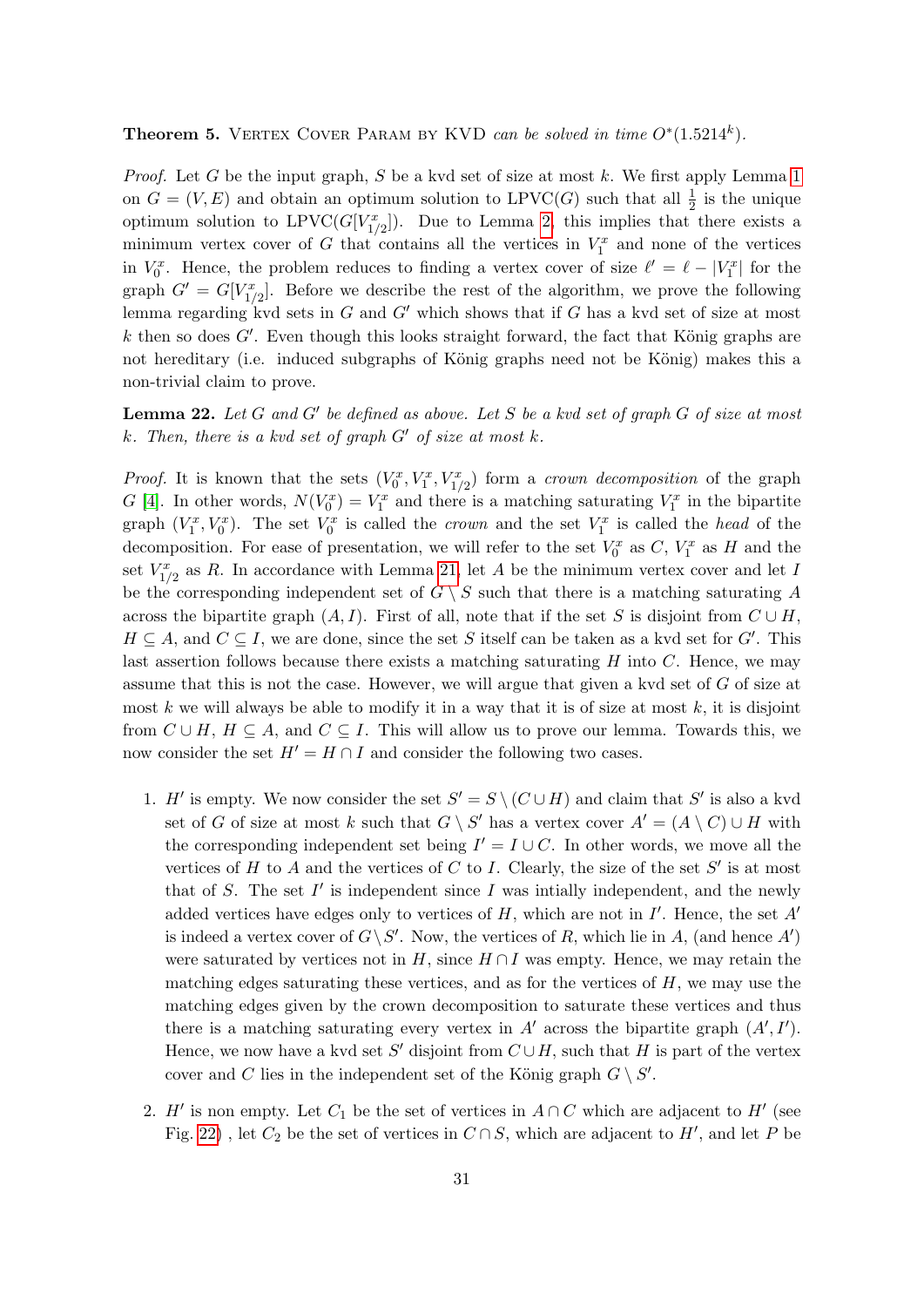

Figure 11: An illustration of case 2 of Lemma [22](#page-30-0)

the set of vertices of  $R \cap A$  which are saturated by vertices of  $H'$  in the bipartite graph  $(A, I)$ . We now consider the set  $S' = (S \setminus C_2) \cup P$  and claim that S' is also a kvd set of G of size at most k such that  $G \backslash S'$  has a minimum vertex cover  $A' = (A \backslash (C_1 \cup P)) \cup H'$ with the corresponding independent set being  $I' = (I \setminus H') \cup (C_1 \cup C_2)$ . In other words, we move the set  $H'$  to A, the sets  $C_1$  and  $C_2$  to I and the set P to S. The set I' is independent since  $I$  was independent and the vertices added to  $I$  are adjacent only to vertices of H, which are not in I'. Hence, A' is indeed a vertex cover of  $G \setminus S'$ . To see that there is still a matching saturating  $A'$  into  $I'$ , note that any vertex previously saturated by a vertex not in  $H$  can still be saturated by the same vertex. As for vertices of  $H'$ , which have been newly added to  $A$ , they can be saturated by the vertices in  $C_1 \cup C_2$ . Observe that  $C_1 \cup C_2$  is precisely the neighborhood of  $H'$  in C and since there is a matching saturating  $H$  in the bipartite graph  $(H, C)$  by Hall's Matching Theorem we have that for every subset  $\hat{H} \subseteq H$ ,  $|N(\hat{H}) \cap (C_1 \cup C_2)| \geq |\hat{H}|$ . Hence, by Hall's Matching Theorem there is a matching saturating  $A'$  in the bipartite graph  $(A', I')$ . It now remains to show that  $|S'| \leq k$ .

Since  $N(H') = C_1 \cup C_2$  in the bipartite graph  $(C, H)$ , we know that  $|C_1| + |C_2| \geq |H'|$ . In addition, the vertices of  $C_1$  have to be saturated in the bipartite graph  $(A, I)$  by vertices in H'. Hence, we also have that  $|C_1|+|P| \leq |H'|$ . This implies that  $|C_2| \geq |P|$ . Hence,  $|S'| \leq |S| \leq k$ . This completes the proof of the claim. But now, notice that we have a kvd set of size at most  $k$  such that there are no vertices of  $H$  in the independent set side of the corresponding König graph. Thus, we have fallen into Case 1, which has been handled above.

This completes the proof of the lemma.

 $\Box$ 

We now show that  $\mu = vc(G') - vc^*(G') \leq \frac{k}{2}$  $\frac{k}{2}$ . Let O be a kvd set of G' and define G'' as the Kónig graph  $G'\backslash O$ . It is well known that in König graphs,  $|M| = vc(G'') = vc^*(G'')$ , where M is a maximum matching in the graph G''. This implies that  $vc(G') \leq vc(G'') + |O| = |M| + |O|$ . But, we also know that  $vc^*(G') \geq |M| + \frac{1}{2}$  $\frac{1}{2}(|O|)$  and hence,  $vc(G') - vc^*(G') \leq \frac{1}{2}$  $\frac{1}{2}(|O|)$ . By Lemma [22,](#page-30-0) we know that there is an O such that  $|O| \leq k$  and hence,  $vc(G') - vc^*(G') \leq \frac{k}{2}$  $\frac{k}{2}$ .

By Corollary [1,](#page-10-3) we can find a minimum vertex cover of G' in time  $O^*(2.3146^{vc(G')-vc^*(G')})$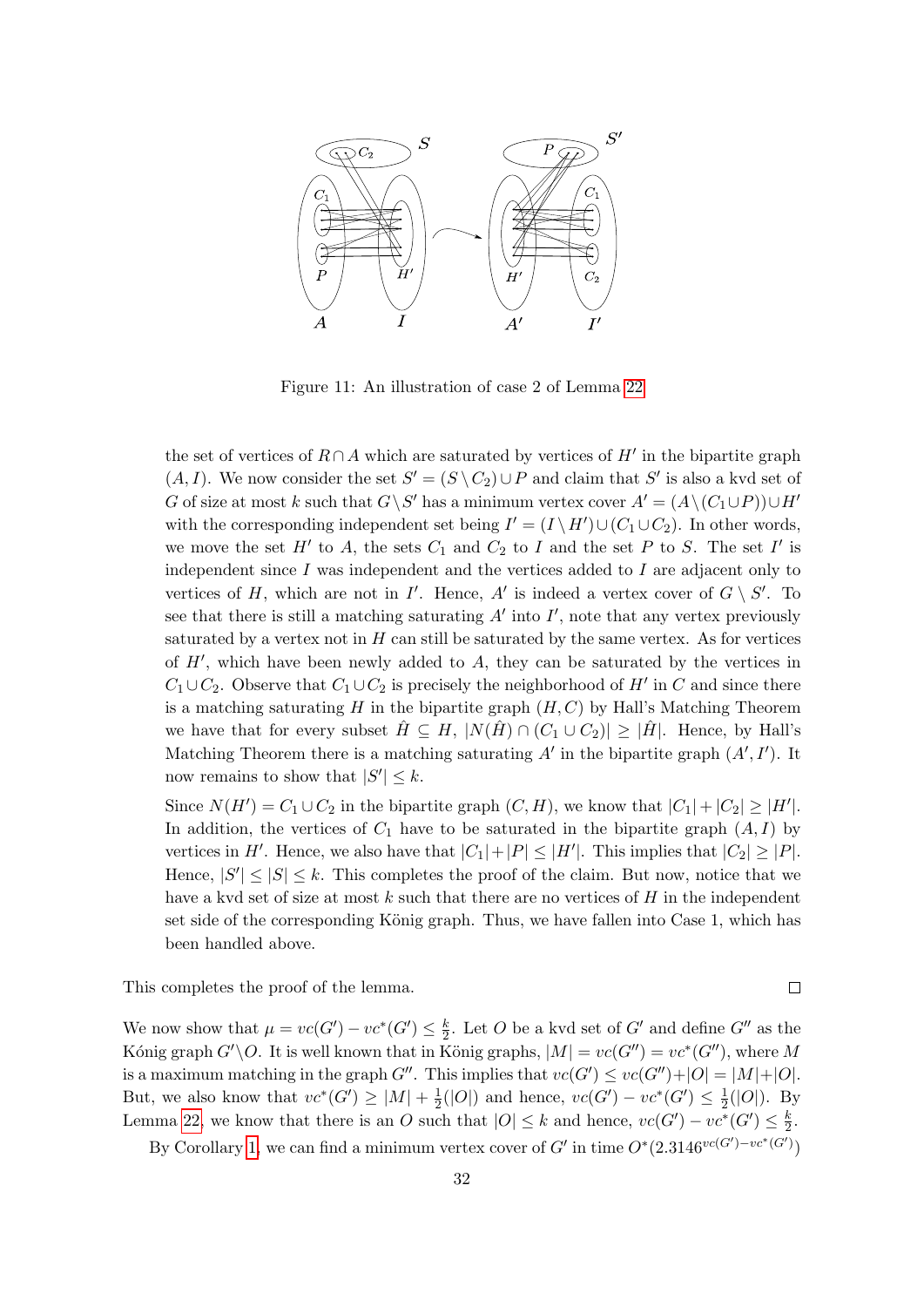and hence in time  $O^*(2.3146^{k/2})$ . If the size of the minimum vertex cover obtained for G' is at most  $\ell'$ , then we return yes else we return no. This completes the proof of the theorem.

It is known that, given a minimum vertex cover, a minimum sized kvd set can be computed in polynomial time [\[18\]](#page-34-3). Hence, Theorem [5](#page-30-1) has the following corollary.

Corollary 4. KVD can be solved in time  $O^*(1.5214^k)$ .

Since the size of a minimum Odd Cycle Transversal is at least the size of a minimum Konig Vertex Deletion set, we also have the following corollary.

Corollary 5. VERTEX COVER PARAM BY OCT can be solved in time  $O^*(1.5214^k)$ .

### 5.4 A simple improved kernel for VERTEX COVER

We give a kernelization for VERTEX COVER based on Theorem [1](#page-10-2) as follows. Exhaustively, apply the Preprocessing rules [1](#page-5-2) through [3](#page-6-1) (see Section [3\)](#page-5-0). When the rules no longer apply, if  $k - vc^*(G)$  ≤ log k, then solve the problem in time  $O^*(2.3146^{\log k}) = O(n^{O(1)})$ . Otherwise, just return the instance. We claim that the number of vertices in the returned instance is at most  $2k - 2\log k$ . Since  $k - \nu c^*(G) > \log k$ ,  $\nu c^*(G)$  is upper bounded by  $k - \log k$ . But, we also know that when Preprocessing Rule [1](#page-5-2) is no longer applicable, all  $\frac{1}{2}$  is the unique optimum to  $LPVC(G)$  and hence, the number of vertices in the graph G is twice the value of the optimum value of LPVC(G). Hence,  $|V| = 2vc^*(G) \leq 2(k - \log k)$ . Observe that by the same method we can also show that in the reduced instance the number of vertices is upper bounded by  $2k - c \log k$  for any fixed constant c. Independently, Lampis [\[14\]](#page-33-8) has also shown an upper bound of  $2k - c \log k$  on the size of a kernel for VERTEX COVER for any fixed constant c.

## 6 Conclusion

We have demonstrated that using the drop in LP values to analyze in branching algorithms can give powerful results for parameterized complexity. We believe that our algorithm is the beginning of a race to improve the running time bound for agvc and possibly for the classical vertex cover problem, for which there has been no progress in the last several years after an initial plethora of results.

Our other contribution is to exhibit several parameterized problems that are equivalent to or reduce to agvc through parameterized reductions. We observe that as the parameter change in these reductions are linear, any upper or lower bound results for kernels for one problem will carry over for the other problems too (subject to the directions of the reductions). For instance, recently, Kratsch and Wahlström [\[13\]](#page-33-14) studied the kernelization complexity of agvc and obtained a randomized polynomial sized kernel for it through matroid based techniques. This implies a randomized polynomial kernel for all the problems in this paper.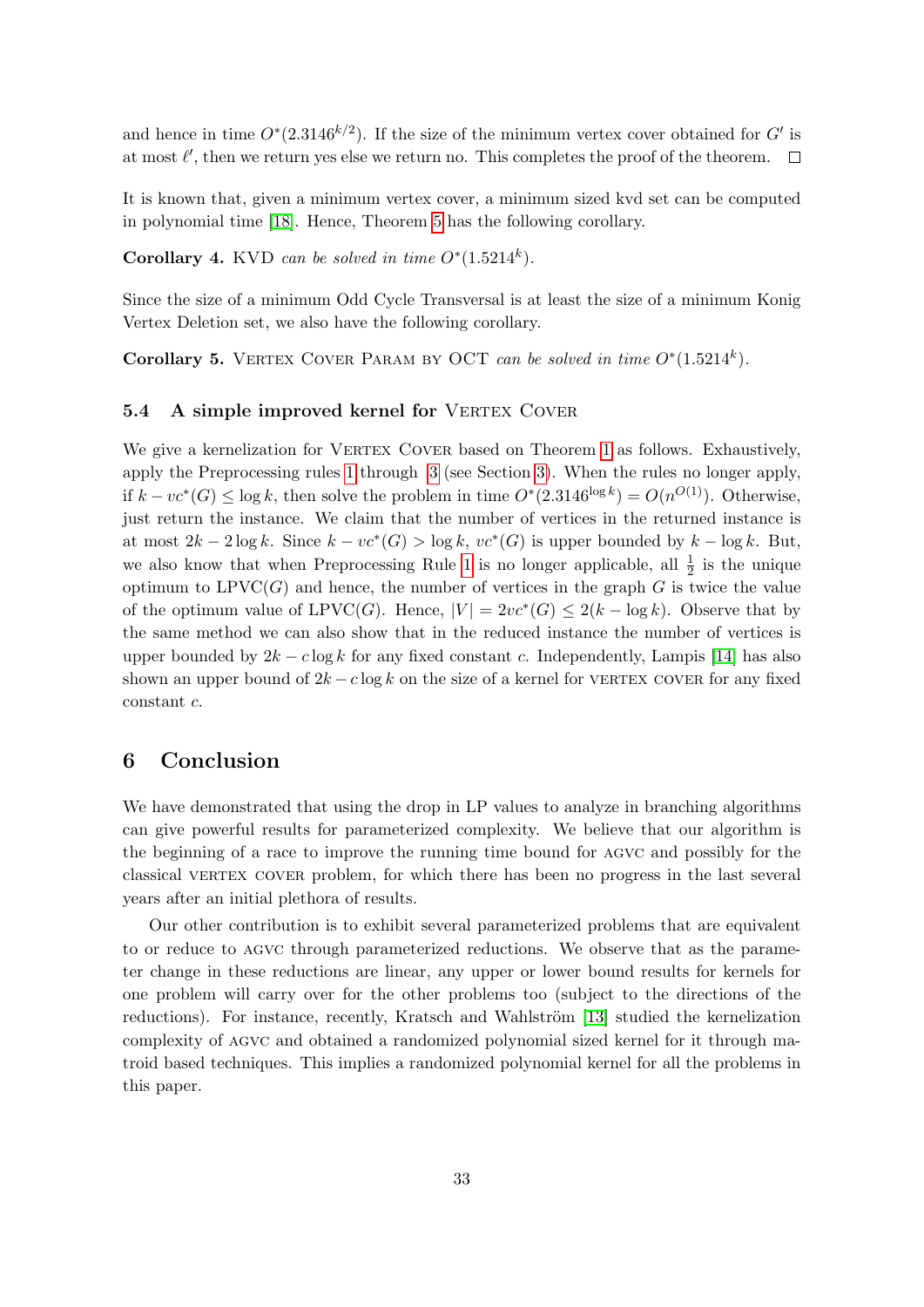# References

- <span id="page-33-11"></span>[1] H. L. Bodlaender, B. M. P. Jansen, and S. Kratsch, Preprocessing for treewidth: A combinatorial analysis through kernelization, in ICALP (1), L. Aceto, M. Henzinger, and J. Sgall, eds., vol. 6755 of Lecture Notes in Computer Science, Springer, 2011, pp. 437–448.
- <span id="page-33-5"></span>[2] L. CAI, Fixed-parameter tractability of graph modification problems for hereditary properties, Inf. Process. Lett., 58 (1996), pp. 171–176.
- <span id="page-33-2"></span>[3] J. Chen, I. A. Kanj, and G. Xia, Improved upper bounds for vertex cover, Theor. Comput. Sci., 411 (2010), pp. 3736–3756.
- <span id="page-33-13"></span>[4] M. CHLEBÍK AND J. CHLEBÍKOVÁ, Crown reductions for the minimum weighted vertex cover problem, Discrete Applied Mathematics, 156 (2008), pp. 292–312.
- <span id="page-33-3"></span>[5] M. Cygan, M. Pilipczuk, M. Pilipczuk, and J. O. Wojtaszczyk, On multiway cut parameterized above lower bounds, in IPEC, 2011.
- <span id="page-33-0"></span>[6] R. G. Downey and M. R. Fellows, Parameterized Complexity, Springer-Verlag, New York, 1999.
- <span id="page-33-1"></span>[7] J. Flum and M. Grohe, Parameterized Complexity Theory, Texts in Theoretical Computer Science. An EATCS Series, Springer-Verlag, Berlin, 2006.
- <span id="page-33-4"></span>[8] G. GOTTLOB AND S. SZEIDER, Fixed-parameter algorithms for artificial intelligence, constraint satisfaction and database problems, Comput. J., 51 (2008), pp. 303–325.
- <span id="page-33-9"></span>[9] J. Guo, J. GRAMM, F. HÜFFNER, R. NIEDERMEIER, AND S. WERNICKE, Compression-based fixed-parameter algorithms for feedback vertex set and edge bipartization, J. Comput. Syst. Sci., 72 (2006), pp. 1386–1396.
- <span id="page-33-6"></span>[10] F. HÜFFNER, Algorithm engineering for optimal graph bipartization, J. Graph Algorithms Appl., 13 (2009), pp. 77–98.
- <span id="page-33-12"></span>[11] B. M. P. Jansen and H. L. Bodlaender, Vertex cover kernelization revisited: Upper and lower bounds for a refined parameter, in STACS, T. Schwentick and C. Dürr, eds., vol. 9 of LIPIcs, Schloss Dagstuhl - Leibniz-Zentrum fuer Informatik, 2011, pp. 177–188.
- <span id="page-33-10"></span>[12] B. M. P. Jansen and S. Kratsch, On polynomial kernels for structural parameterizations of odd cycle transversal, in IPEC, 2011.
- <span id="page-33-14"></span>[13] S. KRATSCH AND M. WAHLSTRÖM, Representative sets and irrelevant vertices: New tools for kernelization, CoRR, abs/1111.2195 (2011).
- <span id="page-33-8"></span>[14] M. LAMPIS, A kernel of order 2 k-c log k for vertex cover, Inf. Process. Lett., 111 (2011), pp. 1089–1091.
- <span id="page-33-7"></span>[15] D. LOKSHTANOV, S. SAURABH, AND S. SIKDAR, Simpler parameterized algorithm for oct, in IWOCA, J. Fiala, J. Kratochvíl, and M. Miller, eds., vol. 5874 of Lecture Notes in Computer Science, Springer, 2009, pp. 380–384.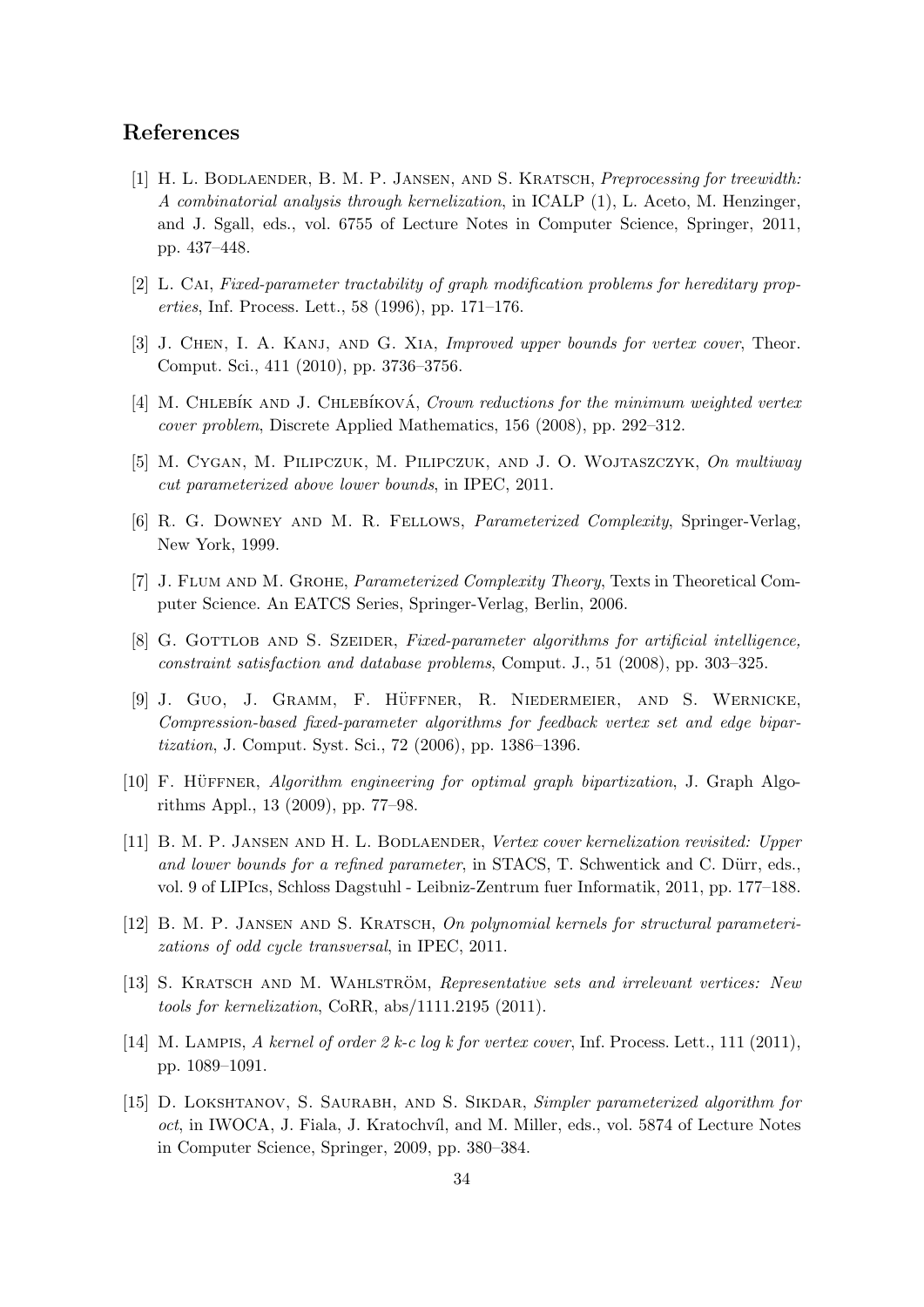- <span id="page-34-0"></span>[16] M. Mahajan and V. Raman, Parameterizing above guaranteed values: Maxsat and maxcut, J. Algorithms, 31 (1999), pp. 335–354.
- <span id="page-34-8"></span>[17] D. Marx and I. Razgon, Constant ratio fixed-parameter approximation of the edge multicut problem, Inf. Process. Lett., 109 (2009), pp. 1161–1166.
- <span id="page-34-3"></span>[18] S. Mishra, V. Raman, S. Saurabh, S. Sikdar, and C. R. Subramanian, The complexity of könig subgraph problems and above-guarantee vertex cover, Algorithmica, 58 (2010).
- <span id="page-34-5"></span>[19] G. L. NEMHAUSER AND L. E. TROTTER, Properties of vertex packing and independence system polyhedra, Mathematical Programming, 6 (1974), pp. 48–61. 10.1007/BF01580222.
- <span id="page-34-6"></span>[20]  $\_\_\_\_\_\_\_\_\_\_\_\.\$  Vertex packings: Structural properties and algorithms, Mathematical Programming, 8 (1975), pp. 232–248. 10.1007/BF01580444.
- <span id="page-34-7"></span> $[21]$  J.-C. PICARD AND M. QUEYRANNE, On the integer-valued variables in the linear vertex packing problem, Mathematical Programming, 12 (1977), pp. 97–101.
- <span id="page-34-2"></span>[22] V. Raman, M. S. Ramanujan, and S. Saurabh, Paths, flowers and vertex cover, in Algorithms – ESA 2011, C. Demetrescu and M. Halldórsson, eds., vol. 6942 of Lecture Notes in Computer Science, Springer Berlin / Heidelberg, 2011, pp. 382–393.
- <span id="page-34-1"></span>[23] I. Razgon and B. O'Sullivan, Almost 2-sat is fixed-parameter tractable., J. Comput. Syst. Sci., 75 (2009), pp. 435–450.
- <span id="page-34-4"></span>[24] B. A. REED, K. SMITH, AND A. VETTA, Finding odd cycle transversals, Oper. Res. Lett., 32 (2004), pp. 299–301.
- <span id="page-34-9"></span>[25] S. Saurabh, Exact Algorithms for some parameterized and optimization problems on graphs, PhD thesis, 2008.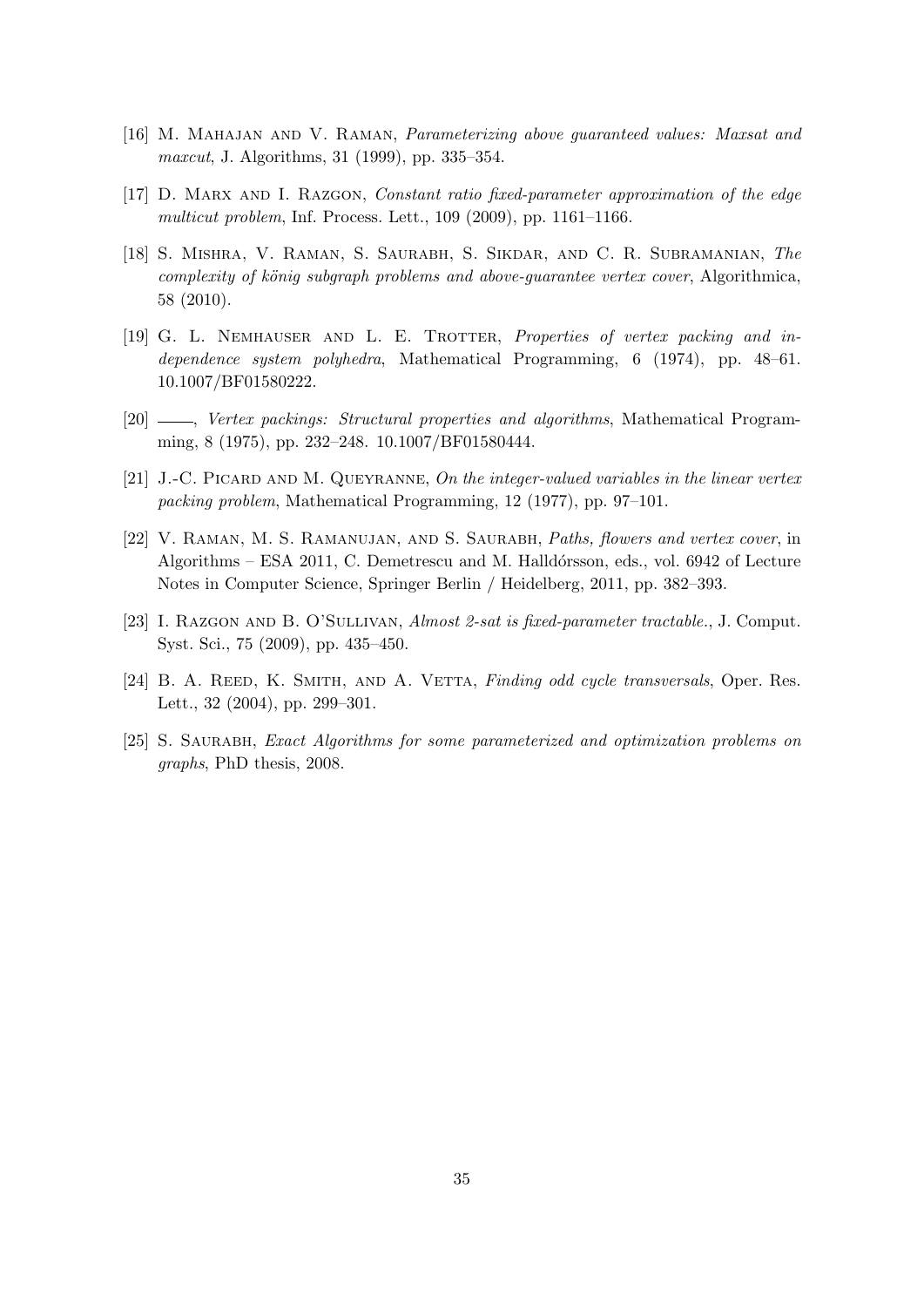# 7 Appendix: Problem Definitions

| VERTEX COVER         |                                                                       |
|----------------------|-----------------------------------------------------------------------|
|                      | <i>Instance:</i> An undirected graph $G$ and a positive integer $k$ . |
| <i>Parameter:</i> k. |                                                                       |
|                      | <i>Problem:</i> Does G have a vertex cover of of size at most $k$ ?   |

ABOVE GUARANTEE VERTEX COVER (AGVC) *Instance:* An undirected graph  $G$ , a maximum matching  $M$  and a positive integer  $\ell$ .  $Parameter: \ell.$ Problem: Does G have a vertex cover of of size at most  $|M| + \ell$ ?

| VERTEX COVER ABOVE LP |                                                                              |  |
|-----------------------|------------------------------------------------------------------------------|--|
|                       | <i>Instance:</i> An undirected graph G, positive integers k and $[vc^*(G)],$ |  |
|                       | where $vc^*(G)$ is the minimum value of LPVC.                                |  |
|                       | <i>Parameter:</i> $k - \lceil vc^*(G) \rceil$ .                              |  |
|                       | <i>Problem:</i> Does G have a vertex cover of of size at most k?             |  |
|                       |                                                                              |  |

A graph  $G$  is called an *bipartite* if its vertices can be partitioned into  $X$  and  $Y$  such that  $X$ and Y are independent sets.

| ODD CYCLE TRANSVERAL (OCT) |                                                                                                                    |  |
|----------------------------|--------------------------------------------------------------------------------------------------------------------|--|
| <i>Parameter:</i> k        | <i>Instance:</i> An undirected graph $G$ and a positive integer $k$ .                                              |  |
|                            | <i>Problem:</i> Does G have a vertex subset S of size at most k such<br>that $G \setminus S$ is a bipartite graph? |  |

Edge Bipartization (EB)

*Instance:* An undirected graph  $G$  and a positive integer  $k$ . Parameter: k. Problem: Does G have an edge subset  $S$  of size at most  $k$  such that  $G' = (V, E \setminus S)$  is a bipartite graph?

A graph G is called an *split* if its vertices can be partitioned into X and Y such that X is a clique and  $Y$  is an independent set.

SPLIT VERTEX DELETION Instance: An undirected graph  $G$  and a positive integer  $k$ . Parameter: k. Problem: Does  $G$  have a vertex subset  $S$  of size at most  $k$  such that  $G \setminus S$  is a split graph?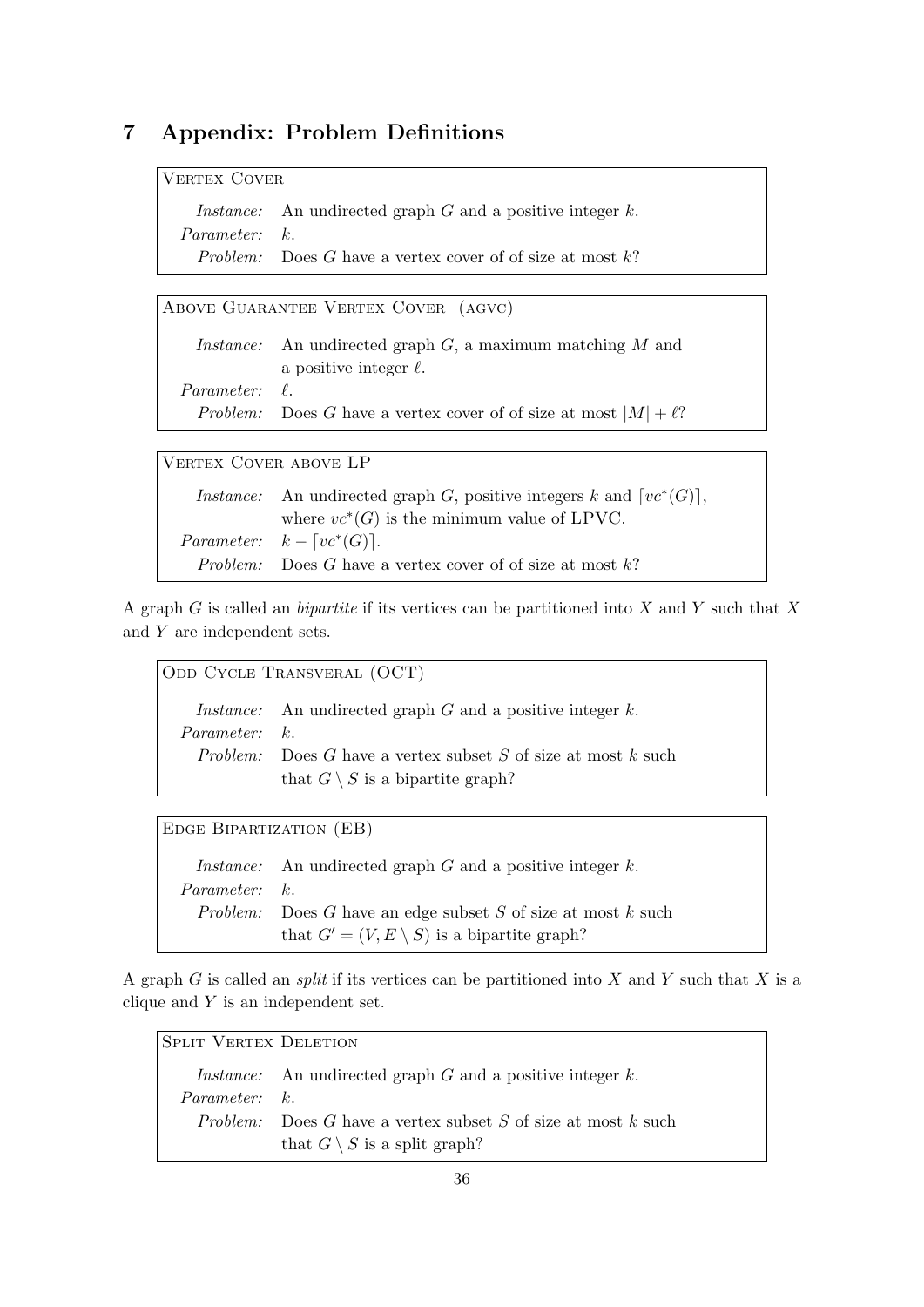A graph  $G$  is called an König if the size of a maximum matching is equal to the size of a minimum vertex cover.

| KÖNIG VERTEX DELETION (KVD) |                                                                       |  |
|-----------------------------|-----------------------------------------------------------------------|--|
|                             | <i>Instance:</i> An undirected graph $G$ and a positive integer $k$ . |  |
| Parameter: k                |                                                                       |  |
|                             | <i>Problem:</i> Does G have a vertex subset S of size at most k such  |  |
|                             | that $G \setminus S$ is a König graph?                                |  |

If the input graph to KVD has a perfect matching then we call it  $KVD_{pm}$ .

Given a 2-SAT formula  $\phi$  on variables  $x_1, \ldots, x_n$ , and with clauses  $C_1, \ldots, C_m$ , we define deleting a clause from  $\phi$  as removing the clause from the formula  $\phi$  and deleting a variable from  $\phi$  as removing all the clauses which involve that variable, from  $\phi$ .

Almost 2-SAT

*Instance:* A 2-SAT formula  $\phi$  and a positive integer k. Parameter: k. Problem: Does there exist a set of at most  $k$  clauses, whose deletion from  $\phi$  makes the resulting formula satisfiable?

ALMOST 2-SAT-VARIABLE VERSION  $(ALMOST 2-SAT(v))$ 

*Instance:* A 2-SAT formula  $\phi$  and a positive integer k. Parameter: k. Problem: Does there exist a set of at most  $k$  variables, whose deletion from  $\phi$  makes the resulting formula satisfiable?

Given a graph  $G$ , a vertex subset  $K$  of  $G$  is said to be a König vertex deletion (KVD) set if the graph  $G \setminus K$  is a König graph.

| VERTEX COVER PARAM BY KVD |                                                                                     |  |
|---------------------------|-------------------------------------------------------------------------------------|--|
|                           | <i>Instance:</i> An undirected graph $G$ , a positive integer $k$ , and a set $K$ , |  |
|                           | which is a KVD set for $G$ .                                                        |  |
| <i>Parameter:</i> $ K $ . |                                                                                     |  |
|                           | <i>Problem:</i> Does G have a vertex cover of size at most $k$ ?                    |  |
|                           |                                                                                     |  |

VERTEX COVER PARAM BY OCT

*Instance:* An undirected graph  $G$ , a positive integer  $k$ , and a set  $K$ , which is an OCT for  $G$ . Parameter: |K|. Problem: Does G have a vertex cover of size at most  $k$ ?